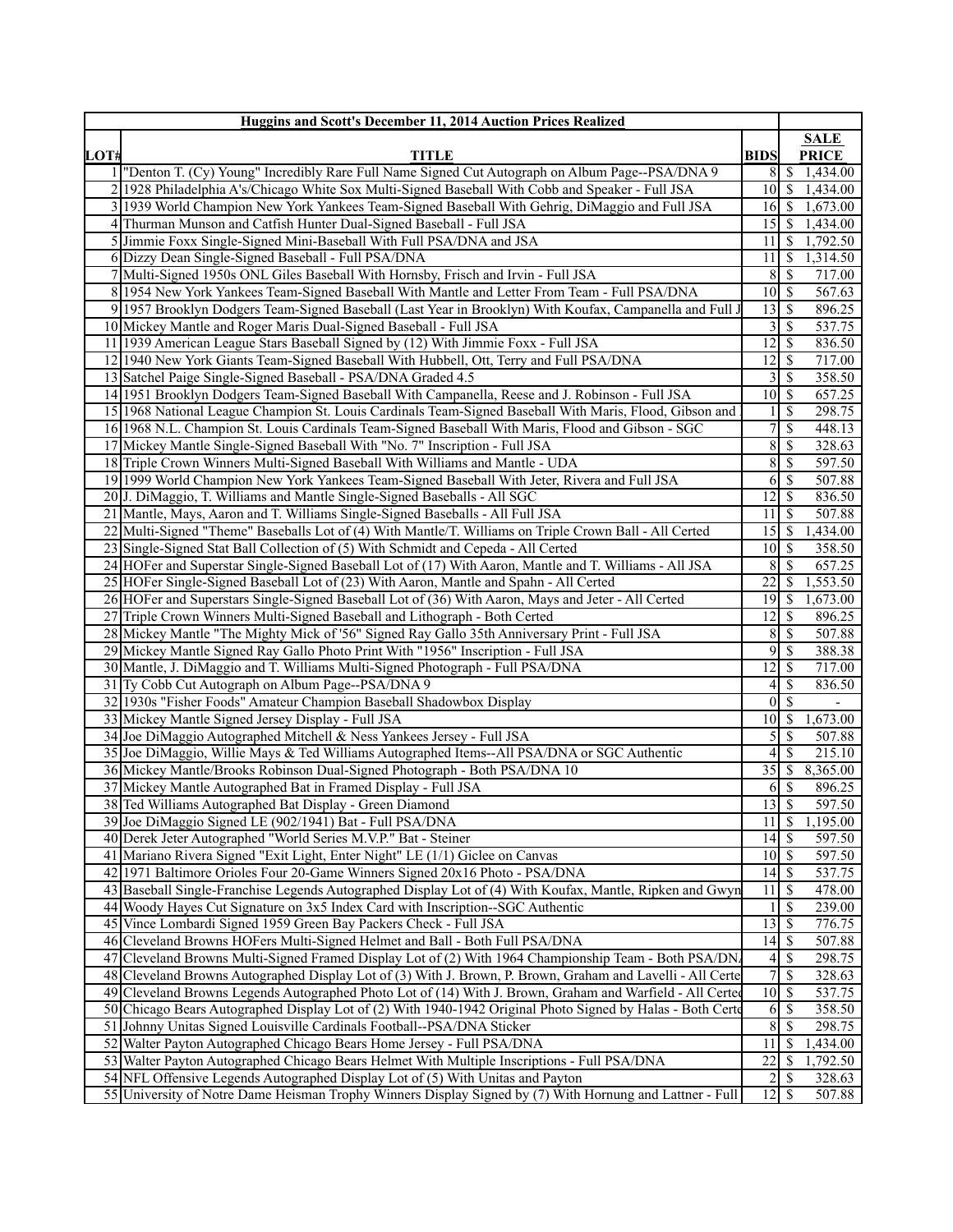| 56 Jim Brown Autographed Cleveland Browns Jersey - PSA/DNA                                                                                                                         |                                  | $5\overline{\smash{)}\,}$<br>262.90 |
|------------------------------------------------------------------------------------------------------------------------------------------------------------------------------------|----------------------------------|-------------------------------------|
| 57 O.J. Simpson and Earl Campbell Signed College Football Jerseys - Both JSA                                                                                                       | 1                                | $\mathcal{S}$<br>239.00             |
| 58 Jim Brown and Leroy Kelly Signed and Framed Cleveland Browns Jerseys - Both Certed                                                                                              | 6                                | $\mathbb{S}$<br>328.63              |
| 59 Colts Quarterbacks LE Single-Signed Display Lot of (2): P. Manning and Unitas - Both Certed                                                                                     | $\boldsymbol{0}$                 | \$<br>$\overline{\phantom{0}}$      |
| 60 Autographed Framed Display Lot of (3): Mantle, Unitas and J. Brown - All Certed                                                                                                 | 7                                | \$<br>448.13                        |
| 61 Multi-Sport Autograph Display Lot of (5) With Mays, Russell and J. Brown                                                                                                        | $\overline{7}$                   | \$<br>328.63                        |
| 62 Michael Jordan Signed Chicago Bulls Jersey Framed Display - Full JSA                                                                                                            | 13                               | 1,015.75<br>\$                      |
| 63 Michael Jordan Autographed 1992 Team-USA Jersey - UDA                                                                                                                           | 20                               | 956.00<br>\$                        |
| 64 LeBron James Autographed Cleveland Cavaliers LE Rookie Year Stat Jersey - UDA                                                                                                   | 7                                | $\mathcal{S}$<br>478.00             |
| 65 Michael Jordan and LeBron James Single-Signed Basketballs - Both UDA                                                                                                            | 10                               | -\$<br>776.75                       |
| 66 Multi-Sport/Multi-Signed Display Lot of (6) With HOFers - All Certed                                                                                                            | 4                                | 215.10<br>\$                        |
|                                                                                                                                                                                    | $\overline{c}$                   |                                     |
| 67 Multi-Sport Autographed & Encapsulated Flats Lot of (9) with Earnhardt & Payton<br>68 Multi-Sport Autographed 8x10 Photo Lot of (51) With Aaron, Baugh and Iverson - All Certed | 18                               | 328.63<br>\$                        |
|                                                                                                                                                                                    |                                  | 1,075.50<br>-\$                     |
| 69 Jim Thorpe Cut Signature JSA/BVG Authentic                                                                                                                                      | 8                                | 1,015.75<br>-S                      |
| 70 Muhammad Ali Autographed Photo of 1965 Knockout of Liston - Steiner                                                                                                             | 9                                | 717.00<br>$\mathcal{S}$             |
| 71 Arnold Palmer and Jack Nicklaus Autographed Framed Displays - Both JSA                                                                                                          | 6                                | 358.50<br>-\$                       |
| 72 Jack Nicklaus and Tiger Woods Single-Signed Framed Displays - Both UDA                                                                                                          | 15                               | 657.25<br>$\mathcal{S}$             |
| 73 Tiger Woods 2002 PGA Player of the Year UDA Autographed Display                                                                                                                 | 8                                | \$<br>286.80                        |
| 74 Eddie Rickenbacker 1947 Typewritten and Signed Letter - Full JSA                                                                                                                | 1                                | <sup>\$</sup><br>119.50             |
| 75 Joe DiMaggio Single-Signed Baseball With "Yankee Clipper" Inscription - Full JSA                                                                                                | 14                               | 567.63<br>- \$                      |
| 76 2010-11 Upper Deck North Carolina #171 Michael Jordan Certified Autograph #1/1--BGS 8.5/Auto 10                                                                                 | $15 \overline{\smash{\big)}\ 5}$ | 956.00                              |
| 77 2000 Pebble Beach Pro-Am Flag Signed by (12) Celebrities With C. Eastwood, Elway and T. Woods - Full J.                                                                         | 11                               | 478.00<br><sup>\$</sup>             |
| 78 1909-1965 Mostly Baseball Card Treasure Chest of (156) with (45) Hall of Famers Including (25) Graded                                                                           | 13                               | 1,314.50<br>-S                      |
| 79 1951-1960 Topps Baseball Singles Lot of (289)--Loaded with Stars Including (10) Graded & (14) Mantle                                                                            | 14                               | - S<br>1,434.00                     |
| 80 1960-1969 Topps Baseball Collection of (860) Cards with (14) Graded Hall of Famers & Stars and (27) Man                                                                         | 13                               | 2,270.50<br>-\$                     |
| 81 1917 E135 Collins-McCarthy #23 Bobbie Byrne SGC 50 (Blank Back)--None Better                                                                                                    | 1                                | 119.50<br>-S                        |
| 82 1932 U.S. Caramel #14 Ty Cobb SGC Authentic                                                                                                                                     | 9                                | 597.50<br>-\$                       |
| 83 1948-49 Leaf Baseball #3 Babe Ruth SGC Authentic                                                                                                                                | 9                                | 448.13<br>\$                        |
| 84 1953 Topps Baseball #82 Mickey Mantle SGC Authentic                                                                                                                             | 6                                | 597.50<br>-\$                       |
| 85 1954 Bowman Baseball #66 Ted Williams SGC 50                                                                                                                                    | 16                               | 896.25<br>  \$                      |
| 86 1965 Topps Football #122 Joe Namath Rookie PSA 2.5                                                                                                                              | 10                               | 657.25<br>  S                       |
| 87 1951 Bowman Baseball #253 Mickey Mantle Rookie--SGC Authentic                                                                                                                   | 13                               | -S<br>1,434.00                      |
| 88 1948-1955 Bowman Baseball Card Lot of (219) with (18) Graded Stars                                                                                                              | 11                               | -S<br>1,015.75                      |
| 89 1957 Topps Baseball Card Lot of (294) with (14) Graded Stars                                                                                                                    | 7                                | 1,912.00<br>\$                      |
| 90 1958 & 1959 Topps Baseball Card Lot of (769) with (6) SGC Graded Stars                                                                                                          | 9                                | \$<br>896.25                        |
| 91 1969 Topps Baseball #500 Mickey Mantle Yellow & White Letter Variations--Both SGC 40-50                                                                                         | 11                               | -\$<br>776.75                       |
| 92 1972-1989 Multi-Sport Graded Hall of Fame Rookie Card Lot of (10) with BVG 8 Erving RC                                                                                          | 10                               | 418.25<br>l \$                      |
| 93 1950-1969 Football Card Collection of (620) with (14) Graded Hall of Famers & Stars—Loaded!                                                                                     | 10                               | S<br>956.00                         |
| 94 1984-85 Star Basketball BGS Graded Near Set of (283/288) Cards with All Keys                                                                                                    | 20                               | 7,767.50<br>-S                      |
| 95 Mostly 1980s-2000s Multi-Sport Warehouse Inventory of (150,000+) Cards                                                                                                          | 15                               | \$<br>1,314.50                      |
| 96 1950s Gibbs-Conner and Stanford Pottery Cleveland Indians Statue Lot of (8) With (5) "Gold-Tooth" Version                                                                       | $11 \mid S$                      | 1,135.25                            |
| 97 1961-1963 Mickey Mantle and Roger Maris White Base Bobblehead Dolls                                                                                                             | $\overline{12}$ \$               | 836.50                              |
| 98 1948-1978 Ohio State University Football Game Program Collection of (30)                                                                                                        | 7                                | <sup>\$</sup><br>328.63             |
| 99 1957 Topps Football Near Set of (128/154) Cards with (3) SGC Graded Stars                                                                                                       | 6                                | 717.00<br>  \$                      |
| 100 1963 Topps Football Complete Set of (170) Cards                                                                                                                                | $\,$ $\,$                        | <sup>\$</sup><br>507.88             |
| 101 1958-2001 Jim Brown Card Collection of (17) with (3) Rookies & (2) Autographs                                                                                                  | 9                                | 776.75<br>-S                        |
| 102 1979-80 Topps Hockey & 1980-81 Topps Basketball Complete Sets with SGC Graded Bird/Magic & Gretzk                                                                              | $\,8$                            | 507.88<br>-S                        |
| 103 1906 F.P. Burke Chicago White Sox Team Postcard SGC 20                                                                                                                         | 5                                | 227.05<br>\$                        |
| 104 Circa 1907 Chicago Cubs National League Champions Postcard with 1906 Postmark                                                                                                  | 18                               | 1,075.50<br>-\$                     |
| 105 1910 D380 Clement Brothers Walter Blair SGC 10                                                                                                                                 |                                  | 298.75<br>$\mathcal{S}$             |
| 106 1911 D359 Rochester Baking Eddie Plank SGC Authentic                                                                                                                           | 13                               | 1,553.50<br>-S                      |
| 107 1911 T212 Obak Buck Weaver SGC 30                                                                                                                                              | 4                                | 1,314.50<br>-\$                     |
| 108 1911 S74-2 Colored Silks (Turkey Red) Christy Mathewson SGC 70                                                                                                                 | 5                                | 507.88<br>-\$                       |
| 109 1911 T205 Gold Border Christy Mathewson SGC 55                                                                                                                                 | 12                               | 896.25<br>- \$                      |
| 110 1911 T205 Gold Borders Ty Cobb & Walter Johnson--Both SGC Graded                                                                                                               | 12                               | 776.75<br>  \$                      |
| 111 1909-11 T206 White Borders Ty Cobb (Bat Off Shoulder) SGC 20                                                                                                                   |                                  | 776.75<br>$6 \mid$ \$               |
| 112 1909 E92 Dockman & Sons Gum Boss Smith (Schmidt) SGC 80--None Better                                                                                                           | $\mathfrak{S}$                   | $\mathcal{S}$<br>657.25             |
| 113 1915 E106 American Caramel Eddie Plank (SGC 20) & Johnny Evers (SGC 10)                                                                                                        |                                  | 328.63                              |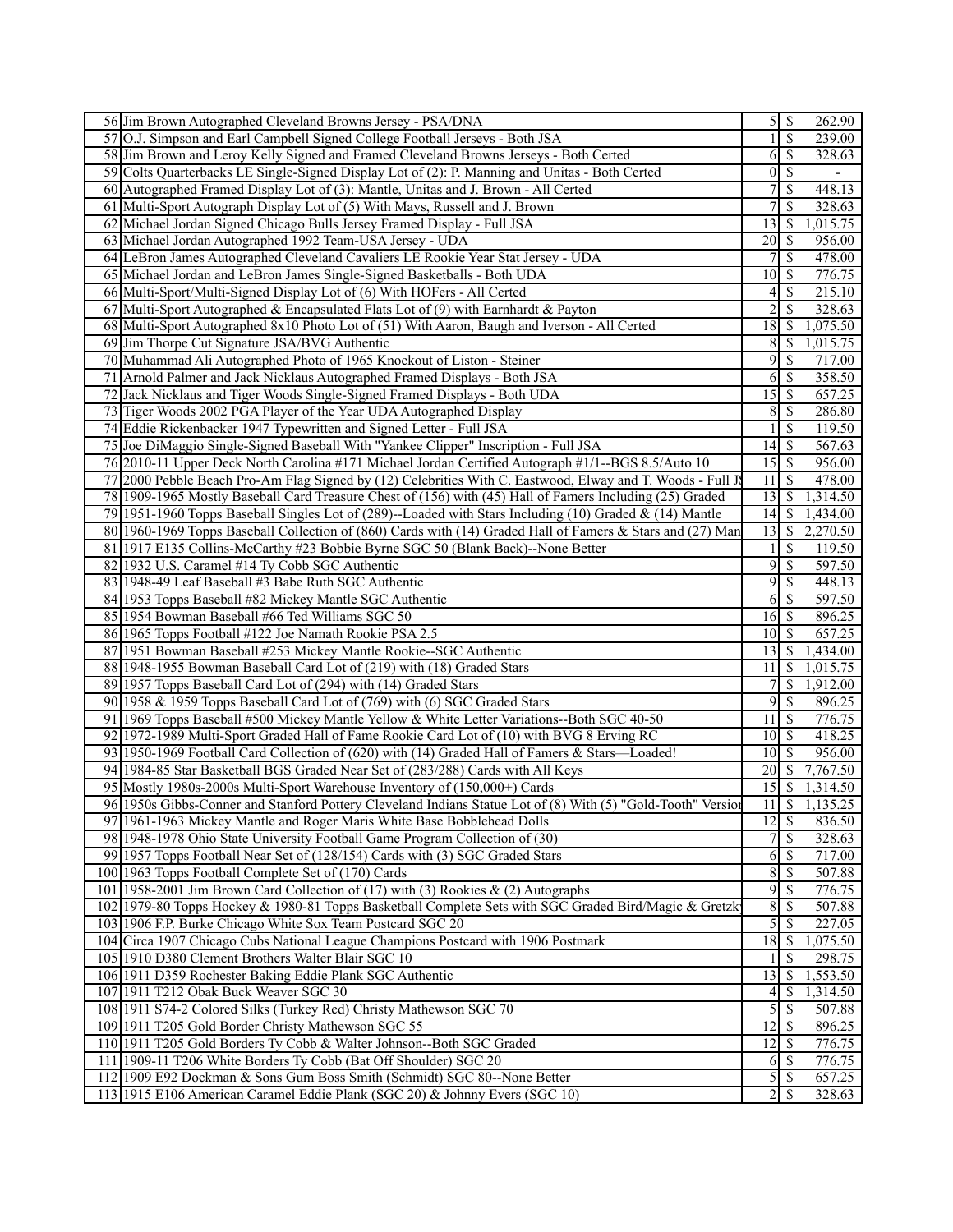| 114 Pre-War SGC Graded Grab Bag of (3) with 1935 Goudey Ruth                                                                                                                                                 |                 | 537.75                                    |
|--------------------------------------------------------------------------------------------------------------------------------------------------------------------------------------------------------------|-----------------|-------------------------------------------|
| 115 1910 T211 Red Sun Ted Vinson (Nashville) PSA 2.5--Only Graded                                                                                                                                            | 12              | $\mathsf{S}$<br>388.38                    |
| 116 1910 T211 Red Sun Tom Fisher (Atlanta) PSA 2                                                                                                                                                             | 11              | 328.63<br>l \$                            |
| 117 1934-1936 Diamond Stars #44 Rogers Hornsby SGC 84                                                                                                                                                        | 7               | $\mathcal{S}$<br>358.50                   |
| 118 1937 R326 Goudey Flip Books #12B Jimmy Foxx BVG 8--Highest Graded in Set!                                                                                                                                |                 | \$<br>388.38                              |
| 119 1937 R326 Goudey Flip Books #4B Joe DiMaggio BVG 5--Only Graded!                                                                                                                                         | $\overline{2}$  | <sup>\$</sup><br>328.63                   |
| 120 Circa 1950 Sylvan Sweets Jackie Robinson Flip-O-Vision Books Order Card--SGC 55                                                                                                                          | 11              | $\mathcal{S}$<br>776.75                   |
| 121 1948 Leaf Baseball #1 Joe DiMaggio PSA 1.5                                                                                                                                                               | 8               | -\$<br>388.38                             |
| 122 1953 Bowman Color #32 Stan Musial PSA 6                                                                                                                                                                  | 5               | -\$<br>298.75                             |
| 123 THIS LOT HAS BEEN WITHDRAWN                                                                                                                                                                              | $\mathbf{0}$    | $\mathcal{S}$<br>$\overline{\phantom{a}}$ |
| 124 1955 Topps Baseball #210 Duke Snider PSA 7                                                                                                                                                               | 10              | -\$<br>597.50                             |
| 125 1960 Topps Baseball #148 Carl Yastrzemski Rookie PSA 7                                                                                                                                                   | 9               | \$<br>215.10                              |
| 126 1974 Topps Baseball #1 Hank Aaron PSA 9                                                                                                                                                                  | 8               | 776.75<br>$\mathbb{S}$                    |
| 127 1948-49 Leaf Gum #32 Warren Spahn Rookie (SGC 70) & #70 Honus Wagner (SGC 60)                                                                                                                            | $10$ $\sqrt{5}$ | 956.00                                    |
| 128 1950-56 Callahan Hall of Fame Singles Lot of (49) Different Plus (16) Dupes with (37) Graded                                                                                                             | $16$ $\sqrt{ }$ | 717.00                                    |
| 129 1952 Topps Baseball New York Yankees Stars Lot of (3)--All Graded "7-8"                                                                                                                                  | 6               | 537.75<br>-\$                             |
| 130 1952 Topps Baseball Higher Grade Group of (19) PSA 6-8 Graded Cards                                                                                                                                      | 15              | 1,135.25<br>-S                            |
| 131 1952 Topps Baseball PSA Graded Group of (37) with Spahn                                                                                                                                                  | $10\sqrt{S}$    | 717.00                                    |
| 132 1952-1954 Baseball SGC Graded Star Card Lot of (3) with Aaron, Mantle & Pafko                                                                                                                            | 8               | $\overline{\mathcal{S}}$<br>478.00        |
| 133 1953 Topps Baseball #82 Mickey Mantle SGC 80                                                                                                                                                             | 18              | 1,912.00<br>  \$                          |
| 134 1953 Topps & Bowman Color Baseball SGC Graded Hall of Famer Lot of (4) with Campanella & Musial                                                                                                          | 8               | 537.75<br>-S                              |
| 135 1953 Bowman Color #33 Pee Wee Reese & 1955 Topps #50 Jackie Robinson--Both PSA 7                                                                                                                         | 12              | $\mathcal{S}$<br>1,195.00                 |
| 136 1954 Topps Baseball: #128 Hank Aaron RC (PSA 5.5) & #201 Al Kaline RC (PSA 5)                                                                                                                            | 16              | \$<br>1,792.50                            |
| 137 1954 Topps Baseball #128 Hank Aaron Rookie SGC 50                                                                                                                                                        | 8               | $\mathcal{S}$<br>657.25                   |
| 138 1954 Bowman Baseball PSA & SGC Graded Card Collection of (58) with Stars                                                                                                                                 | 6               | 537.75<br>$\mathbb{S}$                    |
| 139 1954 Bowman Baseball PSA & SGC Graded Card Lot of (174) with Starter Set of (109) Different                                                                                                              | 8               | $\vert$ \$<br>836.50                      |
| 140 1955 Topps Baseball #164 Roberto Clemente Rookie SGC 60                                                                                                                                                  | 11              | $\mathcal{S}$<br>1,075.50                 |
| 141 1954-1956 Topps Baseball SGC Graded Hall of Famer Lot of (7) with Koufax, Mantle & Mays                                                                                                                  | 10              | 956.00<br>  S                             |
| 142 1956-1959 Topps Baseball Hall of Famers SGC Graded Lot of (8) with Mantle & Williams and (2) Rookies                                                                                                     | 6               | 1,015.75<br>-S                            |
| 143 1958 Topps Baseball #5 Willie Mays PSA 8                                                                                                                                                                 |                 | 1,673.00                                  |
| 144 1952-1960 Topps & Bowman Baseball PSA Graded Stars Lot of (5) with Koufax & Mays                                                                                                                         | 11              | 657.25<br>  S                             |
| 145 1958 Topps Baseball SGC Graded Stars Lot of (6) with Mantle & Maris RC                                                                                                                                   | 9               | $\sqrt{s}$<br>717.00                      |
| 146 1959 Topps #478 Roberto Clemente (PSA 8) & 1961 Topps #388 Roberto Clemente (PSA 9)                                                                                                                      | $10$ $\sqrt{5}$ | 1,135.25                                  |
| 147 1959-1962 Topps Baseball SGC Graded Hall of Famers Lot of (9) with (4) Mantle & (2) Clemente                                                                                                             | $16 \mid$ \$    | 1,135.25                                  |
| 148 1960 Topps Baseball Group of (28) Different SGC 84-88 Graded Cards                                                                                                                                       |                 | $\mathcal{S}$<br>478.00                   |
| 149 (10) 1955-1964 Mickey Mantle, Roger Maris & Yogi Berra Graded Cards                                                                                                                                      | 11              | $\mathbb{S}$<br>478.00                    |
| 150 1957-1969 Topps Baseball Mickey Mantle SGC Graded Card Lot of (14)                                                                                                                                       | 11              | 717.00<br>  S                             |
| 151 1961 Topps #475 Mickey Mantle MVP (PSA 8) & 1961 Topps #576 Roger Maris AS (PSA 9)                                                                                                                       | $10 \mid S$     | 717.00                                    |
| 152 1961 Topps Baseball SGC 84-92 Graded Hall of Fame/Star Lot of (13) with (2) Mantle                                                                                                                       | 13              | 1,135.25<br>$\mathcal{S}$                 |
| 153 1964 Topps Giants #49 Hank Aaron PSA 10                                                                                                                                                                  | 7               | $1,13\overline{5.25}$<br>\$               |
| 154 1967 Topps Baseball High-Grade PSA Hall of Fame Trio with Banks, Palmer & B. Robinson                                                                                                                    | $\overline{8}$  | $\overline{\mathcal{S}}$<br>956.00        |
| 155 1968 Topps Baseball #280 Mickey Mantle PSA 9 [reserve met]                                                                                                                                               |                 | $9 \,$ \$<br>1,314.50                     |
| 156(13) 1954-1975 Al Kaline Graded/Ungraded Cards Plus (2) Signed Items                                                                                                                                      | 6               | -\$<br>478.00                             |
| 157 1969 Topps Baseball Group of (164) SGC 84 Graded Cards with Ryan—All Different                                                                                                                           | 8               | $\sqrt{S}$<br>776.75                      |
| 158 1962-2001 Baseball Hall of Famers, Stars & Rookie Graded Lot of (66) Cards with Jeter                                                                                                                    | $13$ $\sigma$   | 1,075.50                                  |
| 159 Ultimate 1981-2000s Cal Ripken Jr. PSA & BGS Graded Collection of (1450+) Cards--#2 on PSA Registry                                                                                                      | 11              | \$23,900.00                               |
| 160 1911 T201 Mecca Double Folders Complete Set of (50) Cards                                                                                                                                                | 14              | 2,509.50<br>-S                            |
| 161 1945-46 Caramelo Deportivo Complete Set of (100) Cards in Album                                                                                                                                          | 12              | $\mathbb{S}$<br>836.50                    |
| 162 1951 Bowman Baseball Complete Set (324/324) with (4) PSA Graded Stars Including PSA 3 Mantle & May                                                                                                       |                 | $\boldsymbol{\mathsf{S}}$<br>5,975.00     |
|                                                                                                                                                                                                              |                 | 2,748.50<br>  \$                          |
|                                                                                                                                                                                                              | 18              |                                           |
| 163 1952 Topps Baseball #1-251 Run Plus (11) Additional Cards Including (6) High Numbers                                                                                                                     | 15              |                                           |
| 164 1951 Topps Baseball Red & Blue Back Near Sets                                                                                                                                                            | $10 \mid$ \$    | 956.00                                    |
| 165 1951 Bowman Baseball Near Set of (322/324) with (4) PSA Graded                                                                                                                                           | 11              | 2,031.50<br>-S                            |
| 166 1952 Red Man Tobacco Complete Set (52/52) with (51) No Tabs                                                                                                                                              | 8               | -\$<br>537.75                             |
| 167 1955 Topps Baseball Complete Set of (206) Cards with (3) SGC Graded Stars                                                                                                                                | 11              | 1,912.00<br>$\boldsymbol{\mathsf{S}}$     |
| 168 1956 Topps Baseball Complete Set (340/340) with (8) SGC Graded Stars—Sharp!                                                                                                                              | 17              | <sup>\$</sup><br>4,780.00                 |
| 169 1957 Topps Baseball Near Set of (384/407) Cards                                                                                                                                                          | 11              | <sup>\$</sup><br>1,434.00                 |
| 170 1956 Topps Baseball Complete PSA Graded Set (340/340) Plus (2) Checklists--#46 on Registry<br>171 1959 Topps Baseball Complete PSA Graded Set of (572) Cards with (5) Presentation Boxes-#35 on Registry |                 | 16 \$16,730.00<br>13 \$ 10,755.00         |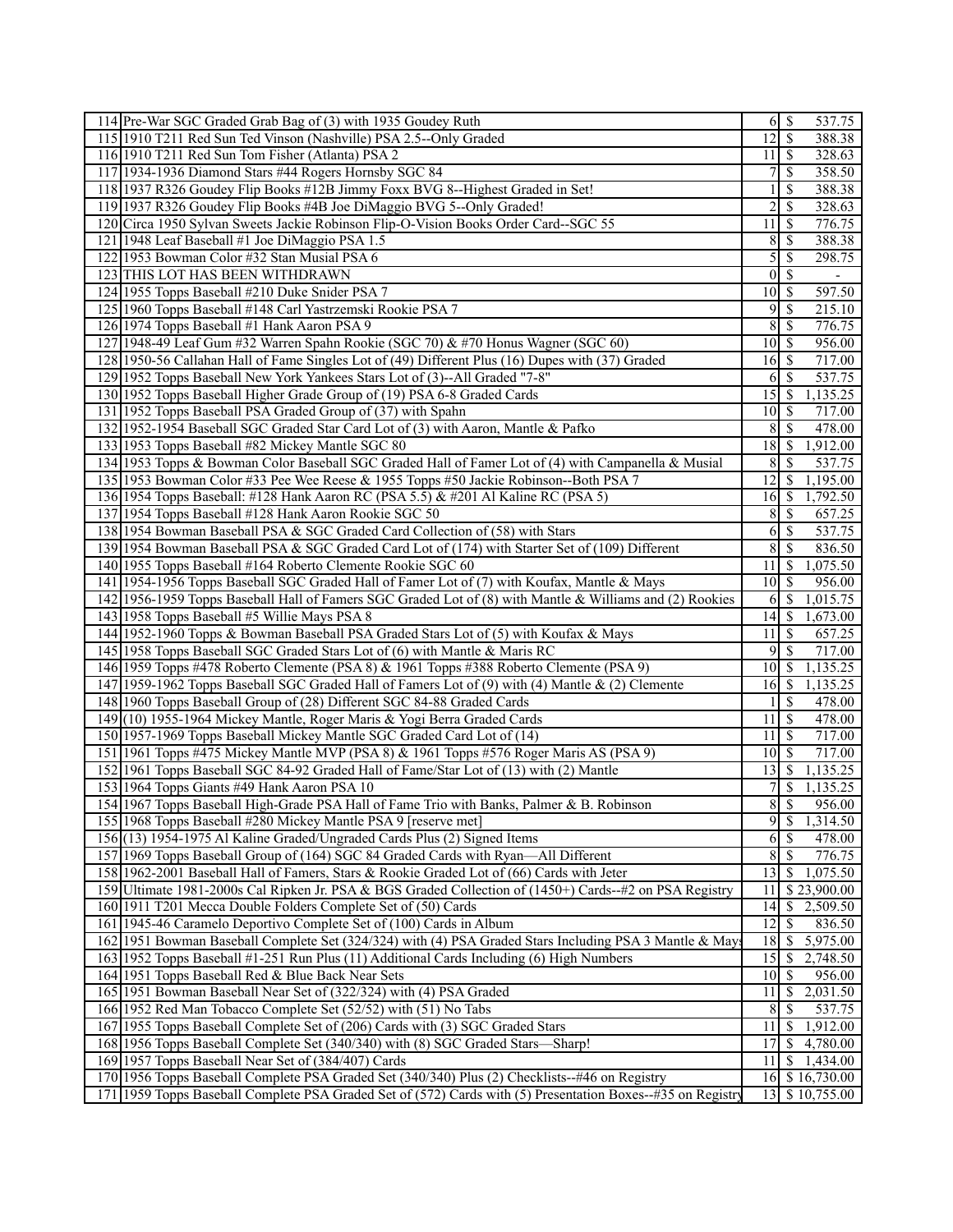| 173 1958 Topps Baseball Near Set of (448/494) Cards<br>12<br>$\mathcal{S}$<br>1,195.00<br>174 1959 Topps Baseball Complete Set of (572) Cards Plus (8) Gray Back Variations<br>1,434.00<br>175 1959 Topps Baseball Near Set of (525/572) Cards with Mantle<br>4,481.25<br>30<br>  S<br>717.00<br>176 1960 Topps Baseball Near Set of (498/572) with (21) SGC Graded & (10) Signed Cards<br>3<br>-S<br>177 1954-1961 Baseball Oddball Group of (342) Cards with (2) Near Sets<br>956.00<br>14<br>-S<br>1,135.25<br>178 1960 Topps Baseball Near Set of (506/572) Cards<br>15<br>-S<br>179 1961 Topps Baseball Near Set of (518/587) Cards—Sharp!<br>25<br>3,286.25<br>-S<br>180 1961 Golden Press Baseball Unpunched Complete Album of (33) Cards<br>448.13<br>9<br>-S<br>181 1961 Fleer Greats Complete Set of (154) Cards<br>$\mathcal{S}$<br>358.50<br>10<br>182(3) 1954-1969 Topps Baseball Near/Starter Sets<br>1,912.00<br>15<br>-S<br>183 1964 Challenge the Yankees Board Game with (50) Card Complete Set<br>14<br>-\$<br>1,434.00<br>184 1964-66 Requena/Pan-American New York Yankees 8x10 Photo Near Set of (17/21) Pictures<br>119.50<br><sup>\$</sup><br>185 1965 Topps Baseball Complete Set of (598) Cards<br>$\mathcal{S}$<br>836.50<br>6<br>186 1965 Topps Baseball Partial Set of (397/598) Cards with Mantle<br>31<br>$\mathcal{S}$<br>4,481.25<br>187 1965 Topps Baseball Near Set of (597/598) Cards<br>1,673.00<br>16<br>  S<br>188 1966 Topps Baseball Complete Set of (598) Cards<br>17<br>2,868.00<br><sup>\$</sup><br>189 1967 Coke Baseball Caps Near Set (missing one) of (19) Teams Plus (3) All-Stars & (4) 1968 Coke Team Se<br>8<br>S<br>776.75<br>190 1967 Topps Baseball Complete Set (609/609) with (5) Graded Plus Variation<br>17<br><sup>\$</sup><br>2,748.50<br>191 1968 Topps Baseball Complete Set of (598) Cards with (2) PSA 6-7 Graded Stars Including Ryan Rookie Plu<br>2,031.50<br>19<br>-S<br>192 1968 Topps Baseball Complete Set (598/598)<br>10<br>1,195.00<br>-\$<br>193 1969 Topps Baseball Complete Set of (664/664) Plus (14) White Letter & (7) Other Variations<br>1,314.50<br>18<br>  S<br>194 1969 Topps Baseball Complete Set of (664/664) Cards<br>16<br>-\$<br>1,314.50<br>195 1964 & 1971 Topps Baseball Coins Near and Partial Sets<br>\$<br>203.15<br>3<br>8<br>1,553.50<br>196 1969 Topps Baseball Complete Set of (664/664) with (10) PSA 7 Graded Keys<br>-\$<br>$\mathfrak{S}$<br>197 1967-70 SCFC New York Yankees 4x5 Complete Set of (99) with Mantle Plus Original Price List<br>-\$<br>286.80<br>5<br>198 1971 Topps Baseball Complete Set of (752/752) Cards<br>\$<br>418.25<br>657.25<br>199 1971 Topps Baseball Complete Set (752/752)<br>5<br>\$<br>200 1972 Topps Baseball Complete Set (787/787)<br>17<br>1,135.25<br>-S<br>201 1973 & 1974 Topps Baseball Complete Sets<br>597.50<br>11<br>\$<br>388.38<br>202 1975 Topps Baseball Regular & Mini Complete Sets<br>7<br>\$<br>203 1975, 1976 & 1978 Topps Baseball Complete Sets<br>717.00<br>$\mathcal{S}$<br>6<br>204 1975-1978 Topps Baseball Complete Set Run<br><sup>\$</sup><br>1,015.75<br>13<br>5,078.75<br>205 1978 Topps Baseball Complete Set Lot of (20) from Vending<br>33<br>-\$<br>206 1983-1986 Baseball Card Treasure Chest with (55) Sets & (2) Vending Cases<br>17<br>-S<br>507.88<br>358.50<br>207 1981-1992 Baseball Complete Set Lot of (76)<br>11<br>\$<br>1,015.75<br>208 1888 Allen & Ginter A16 Album of Worlds Champions<br>9<br>\$<br>209 THIS LOT HAS BEEN WITHDRAWN<br>$\mathbf{0}$<br>$\mathcal{S}$<br>L.<br>210 Circa 1924-1925 Walter Johnson Postcard<br>13<br><sup>\$</sup><br>776.75<br>211 1920s Philadelphia Phillies Exhibit Card Lot of (17) with O'Doul Postcard Back<br>537.75<br>11<br>\$<br>9<br>$\overline{\mathcal{S}}$<br>212 1941 Play Ball & Double Play Singles Collection of (34) with Reese RC<br>388.38<br>9S<br>213 1949 Bowman Baseball Collection (78) with Hall of Famers & Variations<br>507.88<br>$\overline{21}$<br>214 1954 Topps Baseball Singles Lot of (130) with #250 T. Williams (PSA 4.5)-<br><sup>\$</sup><br>2,031.50<br>-Sharp!<br>7<br>215 1948-1953 Bowman Baseball Singles Group of (107) Cards with Musial<br>$\mathcal{S}$<br>328.63<br>216 (470) 1948-1955 Bowman Baseball Cards<br>9<br><sup>\$</sup><br>717.00<br>217 1953 Bowman Color Baseball Singles Collection of (251) Cards<br>8<br>\$<br>836.50<br>6<br>218 1953 Topps Baseball Starter Set of (139/274) Cards with Mantle & Paige<br>896.25<br>-\$<br>$\overline{7}$<br>219 1950-1955 Bowman Baseball Singles Group of (570) Cards<br>\$<br>776.75<br>220 1951-1955 Topps & Bowman Baseball Singles Lot of (142) with (2) Mays Including 1951 Bowman #305 Ro<br>7<br>\$<br>776.75<br>$\,$ 8 $\,$<br>717.00<br>221 1954 Bowman Baseball Collection (554) Including (26) Hall of Famers<br><sup>\$</sup><br>222 Pair of 1954 Bowman Baseball Salesman Sample Four-Card Panels<br>\$<br>298.75<br>6<br>507.88<br>223 1955 Bowman Baseball Collection (365) Including (16) Hall of Famers<br>11<br><sup>\$</sup><br>19<br>1,553.50<br>224 1956 Topps Baseball Starter Set of (109) Different Cards with Koufax & T. Williams<br>-\$<br>225 1948-1959 Topps & Bowman Baseball Shoebox Collection of (932) with Many Stars<br>15<br>\$<br>2,390.00<br>776.75<br>226 1945-1994 Cuban Baseball Card Collection with 1945-46 Caramelo Deportivo Near Set (91/100) in Album<br>14<br>-S<br>$10$ $\sqrt{5}$<br>896.25<br>227 1952-1956 Topps Baseball Singles Collection of (728)<br>228 1954-1956 Topps Baseball Starter Set Run with (3) Williams<br>836.50<br>229 1956 Topps Baseball Partial Set (223/340) Plus (255) Duplicates with Stars<br>657.25<br>8 \$ | 172 1958 Topps Baseball Complete Set (494/494) | $9 \mid S$<br>1,314.50 |
|--------------------------------------------------------------------------------------------------------------------------------------------------------------------------------------------------------------------------------------------------------------------------------------------------------------------------------------------------------------------------------------------------------------------------------------------------------------------------------------------------------------------------------------------------------------------------------------------------------------------------------------------------------------------------------------------------------------------------------------------------------------------------------------------------------------------------------------------------------------------------------------------------------------------------------------------------------------------------------------------------------------------------------------------------------------------------------------------------------------------------------------------------------------------------------------------------------------------------------------------------------------------------------------------------------------------------------------------------------------------------------------------------------------------------------------------------------------------------------------------------------------------------------------------------------------------------------------------------------------------------------------------------------------------------------------------------------------------------------------------------------------------------------------------------------------------------------------------------------------------------------------------------------------------------------------------------------------------------------------------------------------------------------------------------------------------------------------------------------------------------------------------------------------------------------------------------------------------------------------------------------------------------------------------------------------------------------------------------------------------------------------------------------------------------------------------------------------------------------------------------------------------------------------------------------------------------------------------------------------------------------------------------------------------------------------------------------------------------------------------------------------------------------------------------------------------------------------------------------------------------------------------------------------------------------------------------------------------------------------------------------------------------------------------------------------------------------------------------------------------------------------------------------------------------------------------------------------------------------------------------------------------------------------------------------------------------------------------------------------------------------------------------------------------------------------------------------------------------------------------------------------------------------------------------------------------------------------------------------------------------------------------------------------------------------------------------------------------------------------------------------------------------------------------------------------------------------------------------------------------------------------------------------------------------------------------------------------------------------------------------------------------------------------------------------------------------------------------------------------------------------------------------------------------------------------------------------------------------------------------------------------------------------------------------------------------------------------------------------------------------------------------------------------------------------------------------------------------------------------------------------------------------------------------------------------------------------------------------------------------------------------------------------------------------------------------------------------------------------------------------------------------------------------------------------------------------------------------------------------------------------------------------------------------------------------------------------------------------------------------------------------------------------------------------------------------------------------------------------------------------------------------------------------------------------------------------------------------------------------------------------------------------------------------------------------------------------------------------------------------------------------------------------------------------------------------------------------------------------------------------------------------------------------------------------------------------------------------------------------------------------------------------------------------------------------------------------------------------------|------------------------------------------------|------------------------|
|                                                                                                                                                                                                                                                                                                                                                                                                                                                                                                                                                                                                                                                                                                                                                                                                                                                                                                                                                                                                                                                                                                                                                                                                                                                                                                                                                                                                                                                                                                                                                                                                                                                                                                                                                                                                                                                                                                                                                                                                                                                                                                                                                                                                                                                                                                                                                                                                                                                                                                                                                                                                                                                                                                                                                                                                                                                                                                                                                                                                                                                                                                                                                                                                                                                                                                                                                                                                                                                                                                                                                                                                                                                                                                                                                                                                                                                                                                                                                                                                                                                                                                                                                                                                                                                                                                                                                                                                                                                                                                                                                                                                                                                                                                                                                                                                                                                                                                                                                                                                                                                                                                                                                                                                                                                                                                                                                                                                                                                                                                                                                                                                                                                                                                                                |                                                |                        |
|                                                                                                                                                                                                                                                                                                                                                                                                                                                                                                                                                                                                                                                                                                                                                                                                                                                                                                                                                                                                                                                                                                                                                                                                                                                                                                                                                                                                                                                                                                                                                                                                                                                                                                                                                                                                                                                                                                                                                                                                                                                                                                                                                                                                                                                                                                                                                                                                                                                                                                                                                                                                                                                                                                                                                                                                                                                                                                                                                                                                                                                                                                                                                                                                                                                                                                                                                                                                                                                                                                                                                                                                                                                                                                                                                                                                                                                                                                                                                                                                                                                                                                                                                                                                                                                                                                                                                                                                                                                                                                                                                                                                                                                                                                                                                                                                                                                                                                                                                                                                                                                                                                                                                                                                                                                                                                                                                                                                                                                                                                                                                                                                                                                                                                                                |                                                |                        |
|                                                                                                                                                                                                                                                                                                                                                                                                                                                                                                                                                                                                                                                                                                                                                                                                                                                                                                                                                                                                                                                                                                                                                                                                                                                                                                                                                                                                                                                                                                                                                                                                                                                                                                                                                                                                                                                                                                                                                                                                                                                                                                                                                                                                                                                                                                                                                                                                                                                                                                                                                                                                                                                                                                                                                                                                                                                                                                                                                                                                                                                                                                                                                                                                                                                                                                                                                                                                                                                                                                                                                                                                                                                                                                                                                                                                                                                                                                                                                                                                                                                                                                                                                                                                                                                                                                                                                                                                                                                                                                                                                                                                                                                                                                                                                                                                                                                                                                                                                                                                                                                                                                                                                                                                                                                                                                                                                                                                                                                                                                                                                                                                                                                                                                                                |                                                |                        |
|                                                                                                                                                                                                                                                                                                                                                                                                                                                                                                                                                                                                                                                                                                                                                                                                                                                                                                                                                                                                                                                                                                                                                                                                                                                                                                                                                                                                                                                                                                                                                                                                                                                                                                                                                                                                                                                                                                                                                                                                                                                                                                                                                                                                                                                                                                                                                                                                                                                                                                                                                                                                                                                                                                                                                                                                                                                                                                                                                                                                                                                                                                                                                                                                                                                                                                                                                                                                                                                                                                                                                                                                                                                                                                                                                                                                                                                                                                                                                                                                                                                                                                                                                                                                                                                                                                                                                                                                                                                                                                                                                                                                                                                                                                                                                                                                                                                                                                                                                                                                                                                                                                                                                                                                                                                                                                                                                                                                                                                                                                                                                                                                                                                                                                                                |                                                |                        |
|                                                                                                                                                                                                                                                                                                                                                                                                                                                                                                                                                                                                                                                                                                                                                                                                                                                                                                                                                                                                                                                                                                                                                                                                                                                                                                                                                                                                                                                                                                                                                                                                                                                                                                                                                                                                                                                                                                                                                                                                                                                                                                                                                                                                                                                                                                                                                                                                                                                                                                                                                                                                                                                                                                                                                                                                                                                                                                                                                                                                                                                                                                                                                                                                                                                                                                                                                                                                                                                                                                                                                                                                                                                                                                                                                                                                                                                                                                                                                                                                                                                                                                                                                                                                                                                                                                                                                                                                                                                                                                                                                                                                                                                                                                                                                                                                                                                                                                                                                                                                                                                                                                                                                                                                                                                                                                                                                                                                                                                                                                                                                                                                                                                                                                                                |                                                |                        |
|                                                                                                                                                                                                                                                                                                                                                                                                                                                                                                                                                                                                                                                                                                                                                                                                                                                                                                                                                                                                                                                                                                                                                                                                                                                                                                                                                                                                                                                                                                                                                                                                                                                                                                                                                                                                                                                                                                                                                                                                                                                                                                                                                                                                                                                                                                                                                                                                                                                                                                                                                                                                                                                                                                                                                                                                                                                                                                                                                                                                                                                                                                                                                                                                                                                                                                                                                                                                                                                                                                                                                                                                                                                                                                                                                                                                                                                                                                                                                                                                                                                                                                                                                                                                                                                                                                                                                                                                                                                                                                                                                                                                                                                                                                                                                                                                                                                                                                                                                                                                                                                                                                                                                                                                                                                                                                                                                                                                                                                                                                                                                                                                                                                                                                                                |                                                |                        |
|                                                                                                                                                                                                                                                                                                                                                                                                                                                                                                                                                                                                                                                                                                                                                                                                                                                                                                                                                                                                                                                                                                                                                                                                                                                                                                                                                                                                                                                                                                                                                                                                                                                                                                                                                                                                                                                                                                                                                                                                                                                                                                                                                                                                                                                                                                                                                                                                                                                                                                                                                                                                                                                                                                                                                                                                                                                                                                                                                                                                                                                                                                                                                                                                                                                                                                                                                                                                                                                                                                                                                                                                                                                                                                                                                                                                                                                                                                                                                                                                                                                                                                                                                                                                                                                                                                                                                                                                                                                                                                                                                                                                                                                                                                                                                                                                                                                                                                                                                                                                                                                                                                                                                                                                                                                                                                                                                                                                                                                                                                                                                                                                                                                                                                                                |                                                |                        |
|                                                                                                                                                                                                                                                                                                                                                                                                                                                                                                                                                                                                                                                                                                                                                                                                                                                                                                                                                                                                                                                                                                                                                                                                                                                                                                                                                                                                                                                                                                                                                                                                                                                                                                                                                                                                                                                                                                                                                                                                                                                                                                                                                                                                                                                                                                                                                                                                                                                                                                                                                                                                                                                                                                                                                                                                                                                                                                                                                                                                                                                                                                                                                                                                                                                                                                                                                                                                                                                                                                                                                                                                                                                                                                                                                                                                                                                                                                                                                                                                                                                                                                                                                                                                                                                                                                                                                                                                                                                                                                                                                                                                                                                                                                                                                                                                                                                                                                                                                                                                                                                                                                                                                                                                                                                                                                                                                                                                                                                                                                                                                                                                                                                                                                                                |                                                |                        |
|                                                                                                                                                                                                                                                                                                                                                                                                                                                                                                                                                                                                                                                                                                                                                                                                                                                                                                                                                                                                                                                                                                                                                                                                                                                                                                                                                                                                                                                                                                                                                                                                                                                                                                                                                                                                                                                                                                                                                                                                                                                                                                                                                                                                                                                                                                                                                                                                                                                                                                                                                                                                                                                                                                                                                                                                                                                                                                                                                                                                                                                                                                                                                                                                                                                                                                                                                                                                                                                                                                                                                                                                                                                                                                                                                                                                                                                                                                                                                                                                                                                                                                                                                                                                                                                                                                                                                                                                                                                                                                                                                                                                                                                                                                                                                                                                                                                                                                                                                                                                                                                                                                                                                                                                                                                                                                                                                                                                                                                                                                                                                                                                                                                                                                                                |                                                |                        |
|                                                                                                                                                                                                                                                                                                                                                                                                                                                                                                                                                                                                                                                                                                                                                                                                                                                                                                                                                                                                                                                                                                                                                                                                                                                                                                                                                                                                                                                                                                                                                                                                                                                                                                                                                                                                                                                                                                                                                                                                                                                                                                                                                                                                                                                                                                                                                                                                                                                                                                                                                                                                                                                                                                                                                                                                                                                                                                                                                                                                                                                                                                                                                                                                                                                                                                                                                                                                                                                                                                                                                                                                                                                                                                                                                                                                                                                                                                                                                                                                                                                                                                                                                                                                                                                                                                                                                                                                                                                                                                                                                                                                                                                                                                                                                                                                                                                                                                                                                                                                                                                                                                                                                                                                                                                                                                                                                                                                                                                                                                                                                                                                                                                                                                                                |                                                |                        |
|                                                                                                                                                                                                                                                                                                                                                                                                                                                                                                                                                                                                                                                                                                                                                                                                                                                                                                                                                                                                                                                                                                                                                                                                                                                                                                                                                                                                                                                                                                                                                                                                                                                                                                                                                                                                                                                                                                                                                                                                                                                                                                                                                                                                                                                                                                                                                                                                                                                                                                                                                                                                                                                                                                                                                                                                                                                                                                                                                                                                                                                                                                                                                                                                                                                                                                                                                                                                                                                                                                                                                                                                                                                                                                                                                                                                                                                                                                                                                                                                                                                                                                                                                                                                                                                                                                                                                                                                                                                                                                                                                                                                                                                                                                                                                                                                                                                                                                                                                                                                                                                                                                                                                                                                                                                                                                                                                                                                                                                                                                                                                                                                                                                                                                                                |                                                |                        |
|                                                                                                                                                                                                                                                                                                                                                                                                                                                                                                                                                                                                                                                                                                                                                                                                                                                                                                                                                                                                                                                                                                                                                                                                                                                                                                                                                                                                                                                                                                                                                                                                                                                                                                                                                                                                                                                                                                                                                                                                                                                                                                                                                                                                                                                                                                                                                                                                                                                                                                                                                                                                                                                                                                                                                                                                                                                                                                                                                                                                                                                                                                                                                                                                                                                                                                                                                                                                                                                                                                                                                                                                                                                                                                                                                                                                                                                                                                                                                                                                                                                                                                                                                                                                                                                                                                                                                                                                                                                                                                                                                                                                                                                                                                                                                                                                                                                                                                                                                                                                                                                                                                                                                                                                                                                                                                                                                                                                                                                                                                                                                                                                                                                                                                                                |                                                |                        |
|                                                                                                                                                                                                                                                                                                                                                                                                                                                                                                                                                                                                                                                                                                                                                                                                                                                                                                                                                                                                                                                                                                                                                                                                                                                                                                                                                                                                                                                                                                                                                                                                                                                                                                                                                                                                                                                                                                                                                                                                                                                                                                                                                                                                                                                                                                                                                                                                                                                                                                                                                                                                                                                                                                                                                                                                                                                                                                                                                                                                                                                                                                                                                                                                                                                                                                                                                                                                                                                                                                                                                                                                                                                                                                                                                                                                                                                                                                                                                                                                                                                                                                                                                                                                                                                                                                                                                                                                                                                                                                                                                                                                                                                                                                                                                                                                                                                                                                                                                                                                                                                                                                                                                                                                                                                                                                                                                                                                                                                                                                                                                                                                                                                                                                                                |                                                |                        |
|                                                                                                                                                                                                                                                                                                                                                                                                                                                                                                                                                                                                                                                                                                                                                                                                                                                                                                                                                                                                                                                                                                                                                                                                                                                                                                                                                                                                                                                                                                                                                                                                                                                                                                                                                                                                                                                                                                                                                                                                                                                                                                                                                                                                                                                                                                                                                                                                                                                                                                                                                                                                                                                                                                                                                                                                                                                                                                                                                                                                                                                                                                                                                                                                                                                                                                                                                                                                                                                                                                                                                                                                                                                                                                                                                                                                                                                                                                                                                                                                                                                                                                                                                                                                                                                                                                                                                                                                                                                                                                                                                                                                                                                                                                                                                                                                                                                                                                                                                                                                                                                                                                                                                                                                                                                                                                                                                                                                                                                                                                                                                                                                                                                                                                                                |                                                |                        |
|                                                                                                                                                                                                                                                                                                                                                                                                                                                                                                                                                                                                                                                                                                                                                                                                                                                                                                                                                                                                                                                                                                                                                                                                                                                                                                                                                                                                                                                                                                                                                                                                                                                                                                                                                                                                                                                                                                                                                                                                                                                                                                                                                                                                                                                                                                                                                                                                                                                                                                                                                                                                                                                                                                                                                                                                                                                                                                                                                                                                                                                                                                                                                                                                                                                                                                                                                                                                                                                                                                                                                                                                                                                                                                                                                                                                                                                                                                                                                                                                                                                                                                                                                                                                                                                                                                                                                                                                                                                                                                                                                                                                                                                                                                                                                                                                                                                                                                                                                                                                                                                                                                                                                                                                                                                                                                                                                                                                                                                                                                                                                                                                                                                                                                                                |                                                |                        |
|                                                                                                                                                                                                                                                                                                                                                                                                                                                                                                                                                                                                                                                                                                                                                                                                                                                                                                                                                                                                                                                                                                                                                                                                                                                                                                                                                                                                                                                                                                                                                                                                                                                                                                                                                                                                                                                                                                                                                                                                                                                                                                                                                                                                                                                                                                                                                                                                                                                                                                                                                                                                                                                                                                                                                                                                                                                                                                                                                                                                                                                                                                                                                                                                                                                                                                                                                                                                                                                                                                                                                                                                                                                                                                                                                                                                                                                                                                                                                                                                                                                                                                                                                                                                                                                                                                                                                                                                                                                                                                                                                                                                                                                                                                                                                                                                                                                                                                                                                                                                                                                                                                                                                                                                                                                                                                                                                                                                                                                                                                                                                                                                                                                                                                                                |                                                |                        |
|                                                                                                                                                                                                                                                                                                                                                                                                                                                                                                                                                                                                                                                                                                                                                                                                                                                                                                                                                                                                                                                                                                                                                                                                                                                                                                                                                                                                                                                                                                                                                                                                                                                                                                                                                                                                                                                                                                                                                                                                                                                                                                                                                                                                                                                                                                                                                                                                                                                                                                                                                                                                                                                                                                                                                                                                                                                                                                                                                                                                                                                                                                                                                                                                                                                                                                                                                                                                                                                                                                                                                                                                                                                                                                                                                                                                                                                                                                                                                                                                                                                                                                                                                                                                                                                                                                                                                                                                                                                                                                                                                                                                                                                                                                                                                                                                                                                                                                                                                                                                                                                                                                                                                                                                                                                                                                                                                                                                                                                                                                                                                                                                                                                                                                                                |                                                |                        |
|                                                                                                                                                                                                                                                                                                                                                                                                                                                                                                                                                                                                                                                                                                                                                                                                                                                                                                                                                                                                                                                                                                                                                                                                                                                                                                                                                                                                                                                                                                                                                                                                                                                                                                                                                                                                                                                                                                                                                                                                                                                                                                                                                                                                                                                                                                                                                                                                                                                                                                                                                                                                                                                                                                                                                                                                                                                                                                                                                                                                                                                                                                                                                                                                                                                                                                                                                                                                                                                                                                                                                                                                                                                                                                                                                                                                                                                                                                                                                                                                                                                                                                                                                                                                                                                                                                                                                                                                                                                                                                                                                                                                                                                                                                                                                                                                                                                                                                                                                                                                                                                                                                                                                                                                                                                                                                                                                                                                                                                                                                                                                                                                                                                                                                                                |                                                |                        |
|                                                                                                                                                                                                                                                                                                                                                                                                                                                                                                                                                                                                                                                                                                                                                                                                                                                                                                                                                                                                                                                                                                                                                                                                                                                                                                                                                                                                                                                                                                                                                                                                                                                                                                                                                                                                                                                                                                                                                                                                                                                                                                                                                                                                                                                                                                                                                                                                                                                                                                                                                                                                                                                                                                                                                                                                                                                                                                                                                                                                                                                                                                                                                                                                                                                                                                                                                                                                                                                                                                                                                                                                                                                                                                                                                                                                                                                                                                                                                                                                                                                                                                                                                                                                                                                                                                                                                                                                                                                                                                                                                                                                                                                                                                                                                                                                                                                                                                                                                                                                                                                                                                                                                                                                                                                                                                                                                                                                                                                                                                                                                                                                                                                                                                                                |                                                |                        |
|                                                                                                                                                                                                                                                                                                                                                                                                                                                                                                                                                                                                                                                                                                                                                                                                                                                                                                                                                                                                                                                                                                                                                                                                                                                                                                                                                                                                                                                                                                                                                                                                                                                                                                                                                                                                                                                                                                                                                                                                                                                                                                                                                                                                                                                                                                                                                                                                                                                                                                                                                                                                                                                                                                                                                                                                                                                                                                                                                                                                                                                                                                                                                                                                                                                                                                                                                                                                                                                                                                                                                                                                                                                                                                                                                                                                                                                                                                                                                                                                                                                                                                                                                                                                                                                                                                                                                                                                                                                                                                                                                                                                                                                                                                                                                                                                                                                                                                                                                                                                                                                                                                                                                                                                                                                                                                                                                                                                                                                                                                                                                                                                                                                                                                                                |                                                |                        |
|                                                                                                                                                                                                                                                                                                                                                                                                                                                                                                                                                                                                                                                                                                                                                                                                                                                                                                                                                                                                                                                                                                                                                                                                                                                                                                                                                                                                                                                                                                                                                                                                                                                                                                                                                                                                                                                                                                                                                                                                                                                                                                                                                                                                                                                                                                                                                                                                                                                                                                                                                                                                                                                                                                                                                                                                                                                                                                                                                                                                                                                                                                                                                                                                                                                                                                                                                                                                                                                                                                                                                                                                                                                                                                                                                                                                                                                                                                                                                                                                                                                                                                                                                                                                                                                                                                                                                                                                                                                                                                                                                                                                                                                                                                                                                                                                                                                                                                                                                                                                                                                                                                                                                                                                                                                                                                                                                                                                                                                                                                                                                                                                                                                                                                                                |                                                |                        |
|                                                                                                                                                                                                                                                                                                                                                                                                                                                                                                                                                                                                                                                                                                                                                                                                                                                                                                                                                                                                                                                                                                                                                                                                                                                                                                                                                                                                                                                                                                                                                                                                                                                                                                                                                                                                                                                                                                                                                                                                                                                                                                                                                                                                                                                                                                                                                                                                                                                                                                                                                                                                                                                                                                                                                                                                                                                                                                                                                                                                                                                                                                                                                                                                                                                                                                                                                                                                                                                                                                                                                                                                                                                                                                                                                                                                                                                                                                                                                                                                                                                                                                                                                                                                                                                                                                                                                                                                                                                                                                                                                                                                                                                                                                                                                                                                                                                                                                                                                                                                                                                                                                                                                                                                                                                                                                                                                                                                                                                                                                                                                                                                                                                                                                                                |                                                |                        |
|                                                                                                                                                                                                                                                                                                                                                                                                                                                                                                                                                                                                                                                                                                                                                                                                                                                                                                                                                                                                                                                                                                                                                                                                                                                                                                                                                                                                                                                                                                                                                                                                                                                                                                                                                                                                                                                                                                                                                                                                                                                                                                                                                                                                                                                                                                                                                                                                                                                                                                                                                                                                                                                                                                                                                                                                                                                                                                                                                                                                                                                                                                                                                                                                                                                                                                                                                                                                                                                                                                                                                                                                                                                                                                                                                                                                                                                                                                                                                                                                                                                                                                                                                                                                                                                                                                                                                                                                                                                                                                                                                                                                                                                                                                                                                                                                                                                                                                                                                                                                                                                                                                                                                                                                                                                                                                                                                                                                                                                                                                                                                                                                                                                                                                                                |                                                |                        |
|                                                                                                                                                                                                                                                                                                                                                                                                                                                                                                                                                                                                                                                                                                                                                                                                                                                                                                                                                                                                                                                                                                                                                                                                                                                                                                                                                                                                                                                                                                                                                                                                                                                                                                                                                                                                                                                                                                                                                                                                                                                                                                                                                                                                                                                                                                                                                                                                                                                                                                                                                                                                                                                                                                                                                                                                                                                                                                                                                                                                                                                                                                                                                                                                                                                                                                                                                                                                                                                                                                                                                                                                                                                                                                                                                                                                                                                                                                                                                                                                                                                                                                                                                                                                                                                                                                                                                                                                                                                                                                                                                                                                                                                                                                                                                                                                                                                                                                                                                                                                                                                                                                                                                                                                                                                                                                                                                                                                                                                                                                                                                                                                                                                                                                                                |                                                |                        |
|                                                                                                                                                                                                                                                                                                                                                                                                                                                                                                                                                                                                                                                                                                                                                                                                                                                                                                                                                                                                                                                                                                                                                                                                                                                                                                                                                                                                                                                                                                                                                                                                                                                                                                                                                                                                                                                                                                                                                                                                                                                                                                                                                                                                                                                                                                                                                                                                                                                                                                                                                                                                                                                                                                                                                                                                                                                                                                                                                                                                                                                                                                                                                                                                                                                                                                                                                                                                                                                                                                                                                                                                                                                                                                                                                                                                                                                                                                                                                                                                                                                                                                                                                                                                                                                                                                                                                                                                                                                                                                                                                                                                                                                                                                                                                                                                                                                                                                                                                                                                                                                                                                                                                                                                                                                                                                                                                                                                                                                                                                                                                                                                                                                                                                                                |                                                |                        |
|                                                                                                                                                                                                                                                                                                                                                                                                                                                                                                                                                                                                                                                                                                                                                                                                                                                                                                                                                                                                                                                                                                                                                                                                                                                                                                                                                                                                                                                                                                                                                                                                                                                                                                                                                                                                                                                                                                                                                                                                                                                                                                                                                                                                                                                                                                                                                                                                                                                                                                                                                                                                                                                                                                                                                                                                                                                                                                                                                                                                                                                                                                                                                                                                                                                                                                                                                                                                                                                                                                                                                                                                                                                                                                                                                                                                                                                                                                                                                                                                                                                                                                                                                                                                                                                                                                                                                                                                                                                                                                                                                                                                                                                                                                                                                                                                                                                                                                                                                                                                                                                                                                                                                                                                                                                                                                                                                                                                                                                                                                                                                                                                                                                                                                                                |                                                |                        |
|                                                                                                                                                                                                                                                                                                                                                                                                                                                                                                                                                                                                                                                                                                                                                                                                                                                                                                                                                                                                                                                                                                                                                                                                                                                                                                                                                                                                                                                                                                                                                                                                                                                                                                                                                                                                                                                                                                                                                                                                                                                                                                                                                                                                                                                                                                                                                                                                                                                                                                                                                                                                                                                                                                                                                                                                                                                                                                                                                                                                                                                                                                                                                                                                                                                                                                                                                                                                                                                                                                                                                                                                                                                                                                                                                                                                                                                                                                                                                                                                                                                                                                                                                                                                                                                                                                                                                                                                                                                                                                                                                                                                                                                                                                                                                                                                                                                                                                                                                                                                                                                                                                                                                                                                                                                                                                                                                                                                                                                                                                                                                                                                                                                                                                                                |                                                |                        |
|                                                                                                                                                                                                                                                                                                                                                                                                                                                                                                                                                                                                                                                                                                                                                                                                                                                                                                                                                                                                                                                                                                                                                                                                                                                                                                                                                                                                                                                                                                                                                                                                                                                                                                                                                                                                                                                                                                                                                                                                                                                                                                                                                                                                                                                                                                                                                                                                                                                                                                                                                                                                                                                                                                                                                                                                                                                                                                                                                                                                                                                                                                                                                                                                                                                                                                                                                                                                                                                                                                                                                                                                                                                                                                                                                                                                                                                                                                                                                                                                                                                                                                                                                                                                                                                                                                                                                                                                                                                                                                                                                                                                                                                                                                                                                                                                                                                                                                                                                                                                                                                                                                                                                                                                                                                                                                                                                                                                                                                                                                                                                                                                                                                                                                                                |                                                |                        |
|                                                                                                                                                                                                                                                                                                                                                                                                                                                                                                                                                                                                                                                                                                                                                                                                                                                                                                                                                                                                                                                                                                                                                                                                                                                                                                                                                                                                                                                                                                                                                                                                                                                                                                                                                                                                                                                                                                                                                                                                                                                                                                                                                                                                                                                                                                                                                                                                                                                                                                                                                                                                                                                                                                                                                                                                                                                                                                                                                                                                                                                                                                                                                                                                                                                                                                                                                                                                                                                                                                                                                                                                                                                                                                                                                                                                                                                                                                                                                                                                                                                                                                                                                                                                                                                                                                                                                                                                                                                                                                                                                                                                                                                                                                                                                                                                                                                                                                                                                                                                                                                                                                                                                                                                                                                                                                                                                                                                                                                                                                                                                                                                                                                                                                                                |                                                |                        |
|                                                                                                                                                                                                                                                                                                                                                                                                                                                                                                                                                                                                                                                                                                                                                                                                                                                                                                                                                                                                                                                                                                                                                                                                                                                                                                                                                                                                                                                                                                                                                                                                                                                                                                                                                                                                                                                                                                                                                                                                                                                                                                                                                                                                                                                                                                                                                                                                                                                                                                                                                                                                                                                                                                                                                                                                                                                                                                                                                                                                                                                                                                                                                                                                                                                                                                                                                                                                                                                                                                                                                                                                                                                                                                                                                                                                                                                                                                                                                                                                                                                                                                                                                                                                                                                                                                                                                                                                                                                                                                                                                                                                                                                                                                                                                                                                                                                                                                                                                                                                                                                                                                                                                                                                                                                                                                                                                                                                                                                                                                                                                                                                                                                                                                                                |                                                |                        |
|                                                                                                                                                                                                                                                                                                                                                                                                                                                                                                                                                                                                                                                                                                                                                                                                                                                                                                                                                                                                                                                                                                                                                                                                                                                                                                                                                                                                                                                                                                                                                                                                                                                                                                                                                                                                                                                                                                                                                                                                                                                                                                                                                                                                                                                                                                                                                                                                                                                                                                                                                                                                                                                                                                                                                                                                                                                                                                                                                                                                                                                                                                                                                                                                                                                                                                                                                                                                                                                                                                                                                                                                                                                                                                                                                                                                                                                                                                                                                                                                                                                                                                                                                                                                                                                                                                                                                                                                                                                                                                                                                                                                                                                                                                                                                                                                                                                                                                                                                                                                                                                                                                                                                                                                                                                                                                                                                                                                                                                                                                                                                                                                                                                                                                                                |                                                |                        |
|                                                                                                                                                                                                                                                                                                                                                                                                                                                                                                                                                                                                                                                                                                                                                                                                                                                                                                                                                                                                                                                                                                                                                                                                                                                                                                                                                                                                                                                                                                                                                                                                                                                                                                                                                                                                                                                                                                                                                                                                                                                                                                                                                                                                                                                                                                                                                                                                                                                                                                                                                                                                                                                                                                                                                                                                                                                                                                                                                                                                                                                                                                                                                                                                                                                                                                                                                                                                                                                                                                                                                                                                                                                                                                                                                                                                                                                                                                                                                                                                                                                                                                                                                                                                                                                                                                                                                                                                                                                                                                                                                                                                                                                                                                                                                                                                                                                                                                                                                                                                                                                                                                                                                                                                                                                                                                                                                                                                                                                                                                                                                                                                                                                                                                                                |                                                |                        |
|                                                                                                                                                                                                                                                                                                                                                                                                                                                                                                                                                                                                                                                                                                                                                                                                                                                                                                                                                                                                                                                                                                                                                                                                                                                                                                                                                                                                                                                                                                                                                                                                                                                                                                                                                                                                                                                                                                                                                                                                                                                                                                                                                                                                                                                                                                                                                                                                                                                                                                                                                                                                                                                                                                                                                                                                                                                                                                                                                                                                                                                                                                                                                                                                                                                                                                                                                                                                                                                                                                                                                                                                                                                                                                                                                                                                                                                                                                                                                                                                                                                                                                                                                                                                                                                                                                                                                                                                                                                                                                                                                                                                                                                                                                                                                                                                                                                                                                                                                                                                                                                                                                                                                                                                                                                                                                                                                                                                                                                                                                                                                                                                                                                                                                                                |                                                |                        |
|                                                                                                                                                                                                                                                                                                                                                                                                                                                                                                                                                                                                                                                                                                                                                                                                                                                                                                                                                                                                                                                                                                                                                                                                                                                                                                                                                                                                                                                                                                                                                                                                                                                                                                                                                                                                                                                                                                                                                                                                                                                                                                                                                                                                                                                                                                                                                                                                                                                                                                                                                                                                                                                                                                                                                                                                                                                                                                                                                                                                                                                                                                                                                                                                                                                                                                                                                                                                                                                                                                                                                                                                                                                                                                                                                                                                                                                                                                                                                                                                                                                                                                                                                                                                                                                                                                                                                                                                                                                                                                                                                                                                                                                                                                                                                                                                                                                                                                                                                                                                                                                                                                                                                                                                                                                                                                                                                                                                                                                                                                                                                                                                                                                                                                                                |                                                |                        |
|                                                                                                                                                                                                                                                                                                                                                                                                                                                                                                                                                                                                                                                                                                                                                                                                                                                                                                                                                                                                                                                                                                                                                                                                                                                                                                                                                                                                                                                                                                                                                                                                                                                                                                                                                                                                                                                                                                                                                                                                                                                                                                                                                                                                                                                                                                                                                                                                                                                                                                                                                                                                                                                                                                                                                                                                                                                                                                                                                                                                                                                                                                                                                                                                                                                                                                                                                                                                                                                                                                                                                                                                                                                                                                                                                                                                                                                                                                                                                                                                                                                                                                                                                                                                                                                                                                                                                                                                                                                                                                                                                                                                                                                                                                                                                                                                                                                                                                                                                                                                                                                                                                                                                                                                                                                                                                                                                                                                                                                                                                                                                                                                                                                                                                                                |                                                |                        |
|                                                                                                                                                                                                                                                                                                                                                                                                                                                                                                                                                                                                                                                                                                                                                                                                                                                                                                                                                                                                                                                                                                                                                                                                                                                                                                                                                                                                                                                                                                                                                                                                                                                                                                                                                                                                                                                                                                                                                                                                                                                                                                                                                                                                                                                                                                                                                                                                                                                                                                                                                                                                                                                                                                                                                                                                                                                                                                                                                                                                                                                                                                                                                                                                                                                                                                                                                                                                                                                                                                                                                                                                                                                                                                                                                                                                                                                                                                                                                                                                                                                                                                                                                                                                                                                                                                                                                                                                                                                                                                                                                                                                                                                                                                                                                                                                                                                                                                                                                                                                                                                                                                                                                                                                                                                                                                                                                                                                                                                                                                                                                                                                                                                                                                                                |                                                |                        |
|                                                                                                                                                                                                                                                                                                                                                                                                                                                                                                                                                                                                                                                                                                                                                                                                                                                                                                                                                                                                                                                                                                                                                                                                                                                                                                                                                                                                                                                                                                                                                                                                                                                                                                                                                                                                                                                                                                                                                                                                                                                                                                                                                                                                                                                                                                                                                                                                                                                                                                                                                                                                                                                                                                                                                                                                                                                                                                                                                                                                                                                                                                                                                                                                                                                                                                                                                                                                                                                                                                                                                                                                                                                                                                                                                                                                                                                                                                                                                                                                                                                                                                                                                                                                                                                                                                                                                                                                                                                                                                                                                                                                                                                                                                                                                                                                                                                                                                                                                                                                                                                                                                                                                                                                                                                                                                                                                                                                                                                                                                                                                                                                                                                                                                                                |                                                |                        |
|                                                                                                                                                                                                                                                                                                                                                                                                                                                                                                                                                                                                                                                                                                                                                                                                                                                                                                                                                                                                                                                                                                                                                                                                                                                                                                                                                                                                                                                                                                                                                                                                                                                                                                                                                                                                                                                                                                                                                                                                                                                                                                                                                                                                                                                                                                                                                                                                                                                                                                                                                                                                                                                                                                                                                                                                                                                                                                                                                                                                                                                                                                                                                                                                                                                                                                                                                                                                                                                                                                                                                                                                                                                                                                                                                                                                                                                                                                                                                                                                                                                                                                                                                                                                                                                                                                                                                                                                                                                                                                                                                                                                                                                                                                                                                                                                                                                                                                                                                                                                                                                                                                                                                                                                                                                                                                                                                                                                                                                                                                                                                                                                                                                                                                                                |                                                |                        |
|                                                                                                                                                                                                                                                                                                                                                                                                                                                                                                                                                                                                                                                                                                                                                                                                                                                                                                                                                                                                                                                                                                                                                                                                                                                                                                                                                                                                                                                                                                                                                                                                                                                                                                                                                                                                                                                                                                                                                                                                                                                                                                                                                                                                                                                                                                                                                                                                                                                                                                                                                                                                                                                                                                                                                                                                                                                                                                                                                                                                                                                                                                                                                                                                                                                                                                                                                                                                                                                                                                                                                                                                                                                                                                                                                                                                                                                                                                                                                                                                                                                                                                                                                                                                                                                                                                                                                                                                                                                                                                                                                                                                                                                                                                                                                                                                                                                                                                                                                                                                                                                                                                                                                                                                                                                                                                                                                                                                                                                                                                                                                                                                                                                                                                                                |                                                |                        |
|                                                                                                                                                                                                                                                                                                                                                                                                                                                                                                                                                                                                                                                                                                                                                                                                                                                                                                                                                                                                                                                                                                                                                                                                                                                                                                                                                                                                                                                                                                                                                                                                                                                                                                                                                                                                                                                                                                                                                                                                                                                                                                                                                                                                                                                                                                                                                                                                                                                                                                                                                                                                                                                                                                                                                                                                                                                                                                                                                                                                                                                                                                                                                                                                                                                                                                                                                                                                                                                                                                                                                                                                                                                                                                                                                                                                                                                                                                                                                                                                                                                                                                                                                                                                                                                                                                                                                                                                                                                                                                                                                                                                                                                                                                                                                                                                                                                                                                                                                                                                                                                                                                                                                                                                                                                                                                                                                                                                                                                                                                                                                                                                                                                                                                                                |                                                |                        |
|                                                                                                                                                                                                                                                                                                                                                                                                                                                                                                                                                                                                                                                                                                                                                                                                                                                                                                                                                                                                                                                                                                                                                                                                                                                                                                                                                                                                                                                                                                                                                                                                                                                                                                                                                                                                                                                                                                                                                                                                                                                                                                                                                                                                                                                                                                                                                                                                                                                                                                                                                                                                                                                                                                                                                                                                                                                                                                                                                                                                                                                                                                                                                                                                                                                                                                                                                                                                                                                                                                                                                                                                                                                                                                                                                                                                                                                                                                                                                                                                                                                                                                                                                                                                                                                                                                                                                                                                                                                                                                                                                                                                                                                                                                                                                                                                                                                                                                                                                                                                                                                                                                                                                                                                                                                                                                                                                                                                                                                                                                                                                                                                                                                                                                                                |                                                |                        |
|                                                                                                                                                                                                                                                                                                                                                                                                                                                                                                                                                                                                                                                                                                                                                                                                                                                                                                                                                                                                                                                                                                                                                                                                                                                                                                                                                                                                                                                                                                                                                                                                                                                                                                                                                                                                                                                                                                                                                                                                                                                                                                                                                                                                                                                                                                                                                                                                                                                                                                                                                                                                                                                                                                                                                                                                                                                                                                                                                                                                                                                                                                                                                                                                                                                                                                                                                                                                                                                                                                                                                                                                                                                                                                                                                                                                                                                                                                                                                                                                                                                                                                                                                                                                                                                                                                                                                                                                                                                                                                                                                                                                                                                                                                                                                                                                                                                                                                                                                                                                                                                                                                                                                                                                                                                                                                                                                                                                                                                                                                                                                                                                                                                                                                                                |                                                |                        |
|                                                                                                                                                                                                                                                                                                                                                                                                                                                                                                                                                                                                                                                                                                                                                                                                                                                                                                                                                                                                                                                                                                                                                                                                                                                                                                                                                                                                                                                                                                                                                                                                                                                                                                                                                                                                                                                                                                                                                                                                                                                                                                                                                                                                                                                                                                                                                                                                                                                                                                                                                                                                                                                                                                                                                                                                                                                                                                                                                                                                                                                                                                                                                                                                                                                                                                                                                                                                                                                                                                                                                                                                                                                                                                                                                                                                                                                                                                                                                                                                                                                                                                                                                                                                                                                                                                                                                                                                                                                                                                                                                                                                                                                                                                                                                                                                                                                                                                                                                                                                                                                                                                                                                                                                                                                                                                                                                                                                                                                                                                                                                                                                                                                                                                                                |                                                |                        |
|                                                                                                                                                                                                                                                                                                                                                                                                                                                                                                                                                                                                                                                                                                                                                                                                                                                                                                                                                                                                                                                                                                                                                                                                                                                                                                                                                                                                                                                                                                                                                                                                                                                                                                                                                                                                                                                                                                                                                                                                                                                                                                                                                                                                                                                                                                                                                                                                                                                                                                                                                                                                                                                                                                                                                                                                                                                                                                                                                                                                                                                                                                                                                                                                                                                                                                                                                                                                                                                                                                                                                                                                                                                                                                                                                                                                                                                                                                                                                                                                                                                                                                                                                                                                                                                                                                                                                                                                                                                                                                                                                                                                                                                                                                                                                                                                                                                                                                                                                                                                                                                                                                                                                                                                                                                                                                                                                                                                                                                                                                                                                                                                                                                                                                                                |                                                |                        |
|                                                                                                                                                                                                                                                                                                                                                                                                                                                                                                                                                                                                                                                                                                                                                                                                                                                                                                                                                                                                                                                                                                                                                                                                                                                                                                                                                                                                                                                                                                                                                                                                                                                                                                                                                                                                                                                                                                                                                                                                                                                                                                                                                                                                                                                                                                                                                                                                                                                                                                                                                                                                                                                                                                                                                                                                                                                                                                                                                                                                                                                                                                                                                                                                                                                                                                                                                                                                                                                                                                                                                                                                                                                                                                                                                                                                                                                                                                                                                                                                                                                                                                                                                                                                                                                                                                                                                                                                                                                                                                                                                                                                                                                                                                                                                                                                                                                                                                                                                                                                                                                                                                                                                                                                                                                                                                                                                                                                                                                                                                                                                                                                                                                                                                                                |                                                |                        |
|                                                                                                                                                                                                                                                                                                                                                                                                                                                                                                                                                                                                                                                                                                                                                                                                                                                                                                                                                                                                                                                                                                                                                                                                                                                                                                                                                                                                                                                                                                                                                                                                                                                                                                                                                                                                                                                                                                                                                                                                                                                                                                                                                                                                                                                                                                                                                                                                                                                                                                                                                                                                                                                                                                                                                                                                                                                                                                                                                                                                                                                                                                                                                                                                                                                                                                                                                                                                                                                                                                                                                                                                                                                                                                                                                                                                                                                                                                                                                                                                                                                                                                                                                                                                                                                                                                                                                                                                                                                                                                                                                                                                                                                                                                                                                                                                                                                                                                                                                                                                                                                                                                                                                                                                                                                                                                                                                                                                                                                                                                                                                                                                                                                                                                                                |                                                |                        |
|                                                                                                                                                                                                                                                                                                                                                                                                                                                                                                                                                                                                                                                                                                                                                                                                                                                                                                                                                                                                                                                                                                                                                                                                                                                                                                                                                                                                                                                                                                                                                                                                                                                                                                                                                                                                                                                                                                                                                                                                                                                                                                                                                                                                                                                                                                                                                                                                                                                                                                                                                                                                                                                                                                                                                                                                                                                                                                                                                                                                                                                                                                                                                                                                                                                                                                                                                                                                                                                                                                                                                                                                                                                                                                                                                                                                                                                                                                                                                                                                                                                                                                                                                                                                                                                                                                                                                                                                                                                                                                                                                                                                                                                                                                                                                                                                                                                                                                                                                                                                                                                                                                                                                                                                                                                                                                                                                                                                                                                                                                                                                                                                                                                                                                                                |                                                |                        |
|                                                                                                                                                                                                                                                                                                                                                                                                                                                                                                                                                                                                                                                                                                                                                                                                                                                                                                                                                                                                                                                                                                                                                                                                                                                                                                                                                                                                                                                                                                                                                                                                                                                                                                                                                                                                                                                                                                                                                                                                                                                                                                                                                                                                                                                                                                                                                                                                                                                                                                                                                                                                                                                                                                                                                                                                                                                                                                                                                                                                                                                                                                                                                                                                                                                                                                                                                                                                                                                                                                                                                                                                                                                                                                                                                                                                                                                                                                                                                                                                                                                                                                                                                                                                                                                                                                                                                                                                                                                                                                                                                                                                                                                                                                                                                                                                                                                                                                                                                                                                                                                                                                                                                                                                                                                                                                                                                                                                                                                                                                                                                                                                                                                                                                                                |                                                |                        |
|                                                                                                                                                                                                                                                                                                                                                                                                                                                                                                                                                                                                                                                                                                                                                                                                                                                                                                                                                                                                                                                                                                                                                                                                                                                                                                                                                                                                                                                                                                                                                                                                                                                                                                                                                                                                                                                                                                                                                                                                                                                                                                                                                                                                                                                                                                                                                                                                                                                                                                                                                                                                                                                                                                                                                                                                                                                                                                                                                                                                                                                                                                                                                                                                                                                                                                                                                                                                                                                                                                                                                                                                                                                                                                                                                                                                                                                                                                                                                                                                                                                                                                                                                                                                                                                                                                                                                                                                                                                                                                                                                                                                                                                                                                                                                                                                                                                                                                                                                                                                                                                                                                                                                                                                                                                                                                                                                                                                                                                                                                                                                                                                                                                                                                                                |                                                |                        |
|                                                                                                                                                                                                                                                                                                                                                                                                                                                                                                                                                                                                                                                                                                                                                                                                                                                                                                                                                                                                                                                                                                                                                                                                                                                                                                                                                                                                                                                                                                                                                                                                                                                                                                                                                                                                                                                                                                                                                                                                                                                                                                                                                                                                                                                                                                                                                                                                                                                                                                                                                                                                                                                                                                                                                                                                                                                                                                                                                                                                                                                                                                                                                                                                                                                                                                                                                                                                                                                                                                                                                                                                                                                                                                                                                                                                                                                                                                                                                                                                                                                                                                                                                                                                                                                                                                                                                                                                                                                                                                                                                                                                                                                                                                                                                                                                                                                                                                                                                                                                                                                                                                                                                                                                                                                                                                                                                                                                                                                                                                                                                                                                                                                                                                                                |                                                |                        |
|                                                                                                                                                                                                                                                                                                                                                                                                                                                                                                                                                                                                                                                                                                                                                                                                                                                                                                                                                                                                                                                                                                                                                                                                                                                                                                                                                                                                                                                                                                                                                                                                                                                                                                                                                                                                                                                                                                                                                                                                                                                                                                                                                                                                                                                                                                                                                                                                                                                                                                                                                                                                                                                                                                                                                                                                                                                                                                                                                                                                                                                                                                                                                                                                                                                                                                                                                                                                                                                                                                                                                                                                                                                                                                                                                                                                                                                                                                                                                                                                                                                                                                                                                                                                                                                                                                                                                                                                                                                                                                                                                                                                                                                                                                                                                                                                                                                                                                                                                                                                                                                                                                                                                                                                                                                                                                                                                                                                                                                                                                                                                                                                                                                                                                                                |                                                |                        |
|                                                                                                                                                                                                                                                                                                                                                                                                                                                                                                                                                                                                                                                                                                                                                                                                                                                                                                                                                                                                                                                                                                                                                                                                                                                                                                                                                                                                                                                                                                                                                                                                                                                                                                                                                                                                                                                                                                                                                                                                                                                                                                                                                                                                                                                                                                                                                                                                                                                                                                                                                                                                                                                                                                                                                                                                                                                                                                                                                                                                                                                                                                                                                                                                                                                                                                                                                                                                                                                                                                                                                                                                                                                                                                                                                                                                                                                                                                                                                                                                                                                                                                                                                                                                                                                                                                                                                                                                                                                                                                                                                                                                                                                                                                                                                                                                                                                                                                                                                                                                                                                                                                                                                                                                                                                                                                                                                                                                                                                                                                                                                                                                                                                                                                                                |                                                |                        |
|                                                                                                                                                                                                                                                                                                                                                                                                                                                                                                                                                                                                                                                                                                                                                                                                                                                                                                                                                                                                                                                                                                                                                                                                                                                                                                                                                                                                                                                                                                                                                                                                                                                                                                                                                                                                                                                                                                                                                                                                                                                                                                                                                                                                                                                                                                                                                                                                                                                                                                                                                                                                                                                                                                                                                                                                                                                                                                                                                                                                                                                                                                                                                                                                                                                                                                                                                                                                                                                                                                                                                                                                                                                                                                                                                                                                                                                                                                                                                                                                                                                                                                                                                                                                                                                                                                                                                                                                                                                                                                                                                                                                                                                                                                                                                                                                                                                                                                                                                                                                                                                                                                                                                                                                                                                                                                                                                                                                                                                                                                                                                                                                                                                                                                                                |                                                |                        |
|                                                                                                                                                                                                                                                                                                                                                                                                                                                                                                                                                                                                                                                                                                                                                                                                                                                                                                                                                                                                                                                                                                                                                                                                                                                                                                                                                                                                                                                                                                                                                                                                                                                                                                                                                                                                                                                                                                                                                                                                                                                                                                                                                                                                                                                                                                                                                                                                                                                                                                                                                                                                                                                                                                                                                                                                                                                                                                                                                                                                                                                                                                                                                                                                                                                                                                                                                                                                                                                                                                                                                                                                                                                                                                                                                                                                                                                                                                                                                                                                                                                                                                                                                                                                                                                                                                                                                                                                                                                                                                                                                                                                                                                                                                                                                                                                                                                                                                                                                                                                                                                                                                                                                                                                                                                                                                                                                                                                                                                                                                                                                                                                                                                                                                                                |                                                |                        |
|                                                                                                                                                                                                                                                                                                                                                                                                                                                                                                                                                                                                                                                                                                                                                                                                                                                                                                                                                                                                                                                                                                                                                                                                                                                                                                                                                                                                                                                                                                                                                                                                                                                                                                                                                                                                                                                                                                                                                                                                                                                                                                                                                                                                                                                                                                                                                                                                                                                                                                                                                                                                                                                                                                                                                                                                                                                                                                                                                                                                                                                                                                                                                                                                                                                                                                                                                                                                                                                                                                                                                                                                                                                                                                                                                                                                                                                                                                                                                                                                                                                                                                                                                                                                                                                                                                                                                                                                                                                                                                                                                                                                                                                                                                                                                                                                                                                                                                                                                                                                                                                                                                                                                                                                                                                                                                                                                                                                                                                                                                                                                                                                                                                                                                                                |                                                |                        |
|                                                                                                                                                                                                                                                                                                                                                                                                                                                                                                                                                                                                                                                                                                                                                                                                                                                                                                                                                                                                                                                                                                                                                                                                                                                                                                                                                                                                                                                                                                                                                                                                                                                                                                                                                                                                                                                                                                                                                                                                                                                                                                                                                                                                                                                                                                                                                                                                                                                                                                                                                                                                                                                                                                                                                                                                                                                                                                                                                                                                                                                                                                                                                                                                                                                                                                                                                                                                                                                                                                                                                                                                                                                                                                                                                                                                                                                                                                                                                                                                                                                                                                                                                                                                                                                                                                                                                                                                                                                                                                                                                                                                                                                                                                                                                                                                                                                                                                                                                                                                                                                                                                                                                                                                                                                                                                                                                                                                                                                                                                                                                                                                                                                                                                                                |                                                |                        |
|                                                                                                                                                                                                                                                                                                                                                                                                                                                                                                                                                                                                                                                                                                                                                                                                                                                                                                                                                                                                                                                                                                                                                                                                                                                                                                                                                                                                                                                                                                                                                                                                                                                                                                                                                                                                                                                                                                                                                                                                                                                                                                                                                                                                                                                                                                                                                                                                                                                                                                                                                                                                                                                                                                                                                                                                                                                                                                                                                                                                                                                                                                                                                                                                                                                                                                                                                                                                                                                                                                                                                                                                                                                                                                                                                                                                                                                                                                                                                                                                                                                                                                                                                                                                                                                                                                                                                                                                                                                                                                                                                                                                                                                                                                                                                                                                                                                                                                                                                                                                                                                                                                                                                                                                                                                                                                                                                                                                                                                                                                                                                                                                                                                                                                                                |                                                |                        |
|                                                                                                                                                                                                                                                                                                                                                                                                                                                                                                                                                                                                                                                                                                                                                                                                                                                                                                                                                                                                                                                                                                                                                                                                                                                                                                                                                                                                                                                                                                                                                                                                                                                                                                                                                                                                                                                                                                                                                                                                                                                                                                                                                                                                                                                                                                                                                                                                                                                                                                                                                                                                                                                                                                                                                                                                                                                                                                                                                                                                                                                                                                                                                                                                                                                                                                                                                                                                                                                                                                                                                                                                                                                                                                                                                                                                                                                                                                                                                                                                                                                                                                                                                                                                                                                                                                                                                                                                                                                                                                                                                                                                                                                                                                                                                                                                                                                                                                                                                                                                                                                                                                                                                                                                                                                                                                                                                                                                                                                                                                                                                                                                                                                                                                                                |                                                |                        |
|                                                                                                                                                                                                                                                                                                                                                                                                                                                                                                                                                                                                                                                                                                                                                                                                                                                                                                                                                                                                                                                                                                                                                                                                                                                                                                                                                                                                                                                                                                                                                                                                                                                                                                                                                                                                                                                                                                                                                                                                                                                                                                                                                                                                                                                                                                                                                                                                                                                                                                                                                                                                                                                                                                                                                                                                                                                                                                                                                                                                                                                                                                                                                                                                                                                                                                                                                                                                                                                                                                                                                                                                                                                                                                                                                                                                                                                                                                                                                                                                                                                                                                                                                                                                                                                                                                                                                                                                                                                                                                                                                                                                                                                                                                                                                                                                                                                                                                                                                                                                                                                                                                                                                                                                                                                                                                                                                                                                                                                                                                                                                                                                                                                                                                                                |                                                |                        |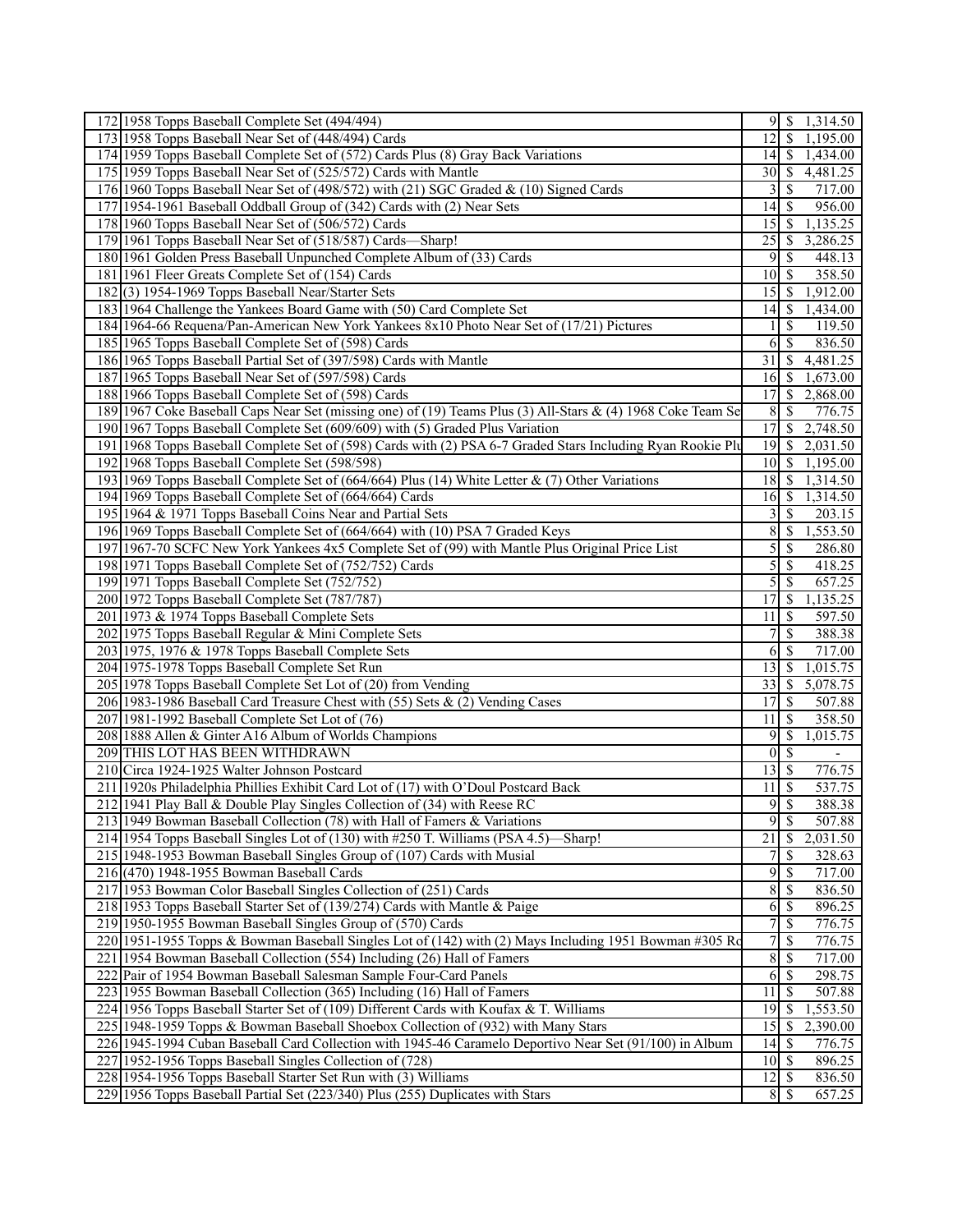| 230 1956 & 1957 Topps Baseball Starter Sets                                                                  | 14                      | \$<br>956.00                          |
|--------------------------------------------------------------------------------------------------------------|-------------------------|---------------------------------------|
| 231 1953-1958 Topps & Bowman Baseball Collection of (444) Cards                                              | 6                       | <sup>\$</sup><br>507.88               |
| 232 1952-1960 Topps Baseball Singles Collection of (644)                                                     | 12                      | \$<br>657.25                          |
| 233 1952-1961 Topps & Bowman Baseball Shoebox Collection of (418) Cards with (214) 1952 Topps                | 10                      | 1,195.00<br>S                         |
| 234 THIS LOT HAS BEEN WITHDRAWN                                                                              | $\overline{0}$          | S                                     |
| 235 1948-1960 Topps & Bowman Baseball Singles Collection of (685) Cards with (23) Graded Cards               | 15                      | $\boldsymbol{\mathsf{S}}$<br>1,673.00 |
| 236 1954-1961 Topps Baseball Hall of Famers & Stars Lot of (16) with (3) Williams and (2) Mantle             | 11                      | \$<br>836.50                          |
| 237 1957-1963 Topps Baseball Singles Collection of (1647) Cards                                              | 15                      | \$<br>836.50                          |
| 238 Ultimate 1953-1980 Baseball Shoebox Collection of (2225) Cards-Absolutely Loaded                         | 18                      | 2,031.50<br>-S                        |
| 239 1959-1963 Topps Baseball Singles Collection of (914) Cards—Sharp!                                        | 15                      | -S<br>3,286.25                        |
| 240 1939-1969 Baseball Shoebox Collection of (1412) Cards with Oddball & Stars                               | 16                      | <sup>\$</sup><br>1,135.25             |
| 241 1948-1980 Baseball Shoebox Collection of (2404) Cards—Loaded with Hall of Famers Including Killebrew     | 19                      | 2,031.50<br>\$                        |
| 242 1957-1964 Topps Baseball Starter Sets Lot of (4)                                                         | 9                       | \$<br>956.00                          |
| 243 1956-1964 Topps Baseball Hall of Famers & Stars Lot of (66) with (7) Mays, (4) Mantle & Williams         | 17                      | \$<br>1,434.00                        |
| 244 1951-1969 Topps & Bowman Baseball Singles Lot of (3103)                                                  | 6                       | 1,015.75<br>-S                        |
| 245 1959-1964 Topps Baseball Semi-High & High Number Group of (1134) Cards                                   | 10                      | -\$<br>956.00                         |
| 246 1950-1971 Baseball Shoebox Collection of (1885) Cards with Stars                                         | 11                      | \$<br>776.75                          |
| 247 1954-1972 Topps Baseball Collection of (4900+) Cards—Loaded with Hall of Famers & Stars                  | 22                      | \$<br>1,792.50                        |
| 248 1954-1973 Topps Baseball Complete/Starter Set Lot of (6)                                                 | 11                      | S<br>836.50                           |
| 249 1958-1973 Topps Baseball Shoebox Collection of (1278) Cards Including Stars                              | 10                      | 567.63<br>-S                          |
| 250 1947-1971 Baseball Oddball Singles Collection of (180) Hall of Famers                                    | 10                      | <sup>\$</sup><br>388.38               |
| 251 1960-1979 Topps Baseball Shoebox Collection of (4500+) Cards with Yastrzemski RC                         | 20                      | -\$<br>1,673.00                       |
| 252(4) 1964-1968 Topps Baseball Starter Sets with Hall of Famers, Stars & Tough High Numbers                 | 8                       | 717.00<br>S                           |
| 253 1964-1969 Topps Baseball Card Collection of (280) with (80) High Numbers Including (3) Carew Rookies     | 16                      | 1,135.25<br>-\$                       |
| 254 1963 Jell-O Unopened Complete Box with #2 Bernie Allen Shortprint                                        | 13                      | S<br>1,553.50                         |
| 255 1964 Topps Baseball Giants Uncut Sheet of (72) Cards with (3) Mantle                                     | 15                      | 1,553.50<br>-S                        |
| 256 1964 Auravision Records Collection of (41) with Mantle                                                   | 6                       | <sup>\$</sup><br>203.15               |
| 257 High-Grade 1966-1968 Dexter Press Baseball Group of (127) with Many Stars                                | 5                       | \$<br>286.80                          |
| 258 1967 Topps Baseball High Number Collection of (266) Cards with (5) Seaver & (3) Carew Rookies            | 24                      | 3,286.25<br>-S                        |
| 259 1965-1969 Topps Baseball Semi-High & High Number Collection of (1246) Cards with Stars                   | 16                      | -S<br>776.75                          |
| 260 1968-1979 Topps Baseball Shoebox Collection of (4074) Cards with Numerous Stars                          | 13                      | S<br>1,434.00                         |
| 261 1970-1973 Topps Baseball Semi-High & High Number Collection of (2060) Cards with Stars                   | 16                      | <sup>\$</sup><br>956.00               |
| 262 1973 Topps Baseball Group of (1203) Cards with Stars & (185) High Numbers                                | 3                       | <sup>\$</sup><br>358.50               |
| 263 1973 Johnny Pro Baltimore Orioles Die-Cut Hoard of (787) Cards from (5) Different Players with (262) Mcl | 4                       | <sup>\$</sup><br>155.35               |
| 264 1970-1979 Topps Baseball Card Hoard of (23,000+)                                                         | 8                       | \$<br>836.50                          |
| 265 1973-1979 Topps Baseball Singles Hoard of (14,600+) Cards with Many Stars                                | 17                      | \$<br>1,015.75                        |
| 266 1970-1985 Baseball Singles Collection of (8900+) Plus (4) 1979 Topps Sets                                | 24                      | 2,509.50<br>\$                        |
| 267 1978-1983 Topps & OPC Baseball Uncut Sheets Collection of (8) with Many Hall of Famers                   | 5                       | <sup>\$</sup><br>286.80               |
| 268 1980s-2000s Baseball Star Collection of (17,000+) Cards with Rookies                                     | 24                      | \$<br>896.25                          |
| 269 2003-2007 Bowman Baseball Uncut Sheet Lot of (13) with Inserts                                           | $\overline{3}$          | $\overline{\$}$<br>262.90             |
| 270 2005 Topps Baseball Uncut Sheet Group of (15) with Inserts                                               |                         | $\mathbb{S}$<br>239.00                |
| 271 2004-2008 Topps Baseball Uncut Sheet Lot of (17) with Inserts                                            |                         | \$<br>239.00                          |
| 272(4) 1933-1936 Goudey & Batter-Up Baseball Wrappers                                                        | $\overline{c}$          | \$<br>131.45                          |
| 273 1957 Topps Baseball Series 2 Unopened Cello Pack GAI 10                                                  | 10                      | 1,792.50<br>\$                        |
| 274 1984-1990 Baseball Case, Factory Set & Wax Box Treasure Chest of (205) Items with (12) 1989 Upper Deck   | 17                      | \$<br>1,912.00                        |
| 275 1978-1987 O-Pee-Chee Baseball Unopened Wax Box & Set Collection (9)                                      | $20\,$                  | \$<br>896.25                          |
| 276 1980-1990 Mostly Baseball Wax Collection with (4) 1987 Topps Rack Cases, (13) Wax Boxes & (634) Packs    | 26                      | -\$<br>1,075.50                       |
| 277 1961-1963 Topps Baseball Christmas Rack Pack Lot of (11)                                                 | 18                      | \$<br>537.75                          |
| $278(20)$ 1968 Topps Unopened Fun Packs                                                                      | 14                      | 567.63<br>S                           |
| 279 (3) 1985-1987 Donruss Baseball Wax & Rack Cases                                                          | 10                      | $\mathcal{S}$<br>1,135.25             |
| 280 THIS LOT HAS BEEN WITHDRAWN                                                                              | $\overline{0}$          | \$                                    |
| 281 1997-2007 Derek Jeter Certified Autograph Card Lot of (4)--All Graded                                    | 8                       | \$<br>776.75                          |
| 282 Modern Baseball Certified Autograph, Game-Used & Singles/Insert Collection of (1287) Cards with Hall of  | 16                      | \$<br>657.25                          |
| 283 1997-98 SPX #6 Michael Jordan Silver Buyback UDA Auto--BGS 9/Auto 10                                     | 3                       | \$<br>567.63                          |
| 284 2012-13 Panini Immaculate LeBron James/Chris Bosh/Tim Duncan/Manu Ginobili #1/1 Laundry Tags             | $\overline{\mathbf{3}}$ | \$<br>567.63                          |
| 285 2013-14 Panini Flawless Oscar Robertson Certified Autograph #1/1--Jersey Number                          | $\overline{0}$          | $\mathcal{S}$                         |
| 286 Modern Basketball Certified Autograph/Game-Used Insert Collection of (374) Cards Plus (44) Signed Cards  | $10$ \$                 | 836.50                                |
| 287 1998 Topps Stars #1 Walter Payton Rookie Reprints Certified Autograph PSA 10                             |                         | 418.25                                |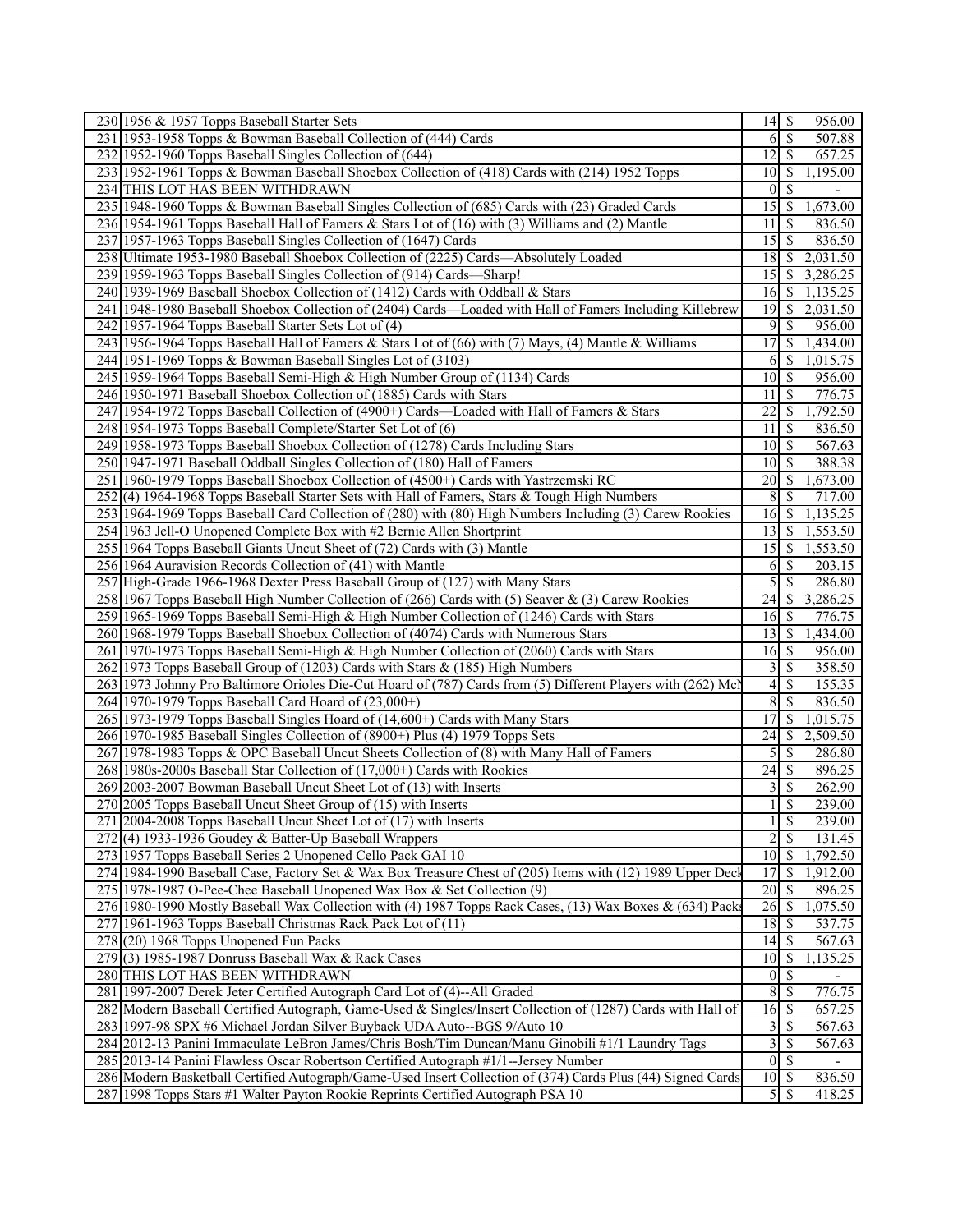| 288 Tally One For Me" 1877 Baseball Sheet Music                                                             | 3                             | 358.50<br>\$                          |
|-------------------------------------------------------------------------------------------------------------|-------------------------------|---------------------------------------|
| 289 1889 Oakland Colonels Base Ball Club (California League) Glass Negative                                 | 1                             | <sup>\$</sup><br>179.25               |
| 290 1910s Ty Cobb W.B. Jarvis First Baseman's Mitt                                                          | 4                             | 657.25<br>S                           |
| 291 1915 Louisville Slugger Bat Decals Folio Page With Baker, Gowdy and Kauff                               | 4                             | 215.10<br>S                           |
| 292 1917-1921 Hillerich & Bradsby Ty Cobb Decal Bat - Sharp!                                                | 8                             | \$<br>507.88                          |
| 293 1930s Lou Gehrig Type I Photograph by George Burke with Full PSA/DNA                                    | 23                            | 1,673.00<br>-S                        |
| 294 Rare 1910s Boston Red Sox American League Champions Mini-Pennant & World's Champions Mini-Bat           | 10                            | S<br>286.80                           |
| 295 1950s Collection of (37) Baseball and Pennant Charms with J. DiMaggio & J. Robinson                     | 5                             | \$<br>167.30                          |
| 296 1937-1970 Collection of Washington Senators Memorabilia                                                 |                               | <sup>\$</sup><br>239.00               |
| 297 1950s-1960s Cuban Baseball Treasure Chest of (30) Items                                                 | 11                            | S<br>1,135.25                         |
| 298 Baseball Flats & Bat Collection of (21) with Presidential 1st Pitch Photos and Yankees Greats           | 3                             | \$<br>155.35                          |
| 299 1920s-1970s Philadelphia Phillies Photograph Collection of (128) with (9) HOFers                        | 4                             | 179.25<br>S                           |
| 300 Baseball Photograph Hoard of (500+) With Many 1930s-1950s Type I News Service Photos                    | 12                            | 597.50<br><sup>\$</sup>               |
| 301 1958-1963 Hartland Plastics Baseball Complete Set of (20) Figurines with Mays in Original Box/Tag       | 15                            | 2,629.00<br>-S                        |
| 302 1961-1963 Roberto Clemente Bobble Head Doll                                                             | 10                            | 2,629.00<br>-S                        |
| 303 Mickey Mantle 1962 White Base Bobblehead Doll                                                           | 6                             | <sup>\$</sup><br>358.50               |
| 304 1961-1971 Bobblehead Doll Lot of (6) Including 1961-1963 White Base Clemente                            | 10                            | 956.00<br>-S                          |
| 305   1960-1961 Baltimore Colts "Jumbo" Promotional Bobblehead Doll - Rare!                                 | 20                            | 7,767.50<br>-S                        |
| 306 1964 Car Mascots Inc. "The Beatles Bobb'n Head" Set in Original Box--Very Nice!                         | 8                             | S<br>776.75                           |
| 307 1915 World Series Game 5 Baker Bowl PSA 1 Ticket Stub - Ruth's First W.S.                               | 5                             | $\boldsymbol{\mathsf{S}}$<br>1,135.25 |
| 308 April 17, 1951 Yankee Stadium SGC "Authentic" Ticket Stub - Mickey Mantle Debut                         | 9                             | <sup>\$</sup><br>2,151.00             |
| 309 1955 World Series Yankee Stadium Printer's Proof Uncut Ticket Block                                     | $\mathbf{0}$                  | <sup>\$</sup>                         |
| 310 April 8, 1974 Hank Aaron HR #715 Record Breaker Ticket Stub Hoard of (192)                              | 12                            | -S<br>8,962.50                        |
| 311 1920 World Series Game 6 Ticket Stub--SGC Authentic                                                     | 7                             | \$<br>478.00                          |
| 312 1921 World Series Game 2 Ticket Stub "Hoyt CG Win"--SGC Authentic                                       | 6                             | \$<br>250.95                          |
| 313 1924 World Series Game 7 Ticket Stub "Washington Senators Clincher"--SGC Authentic                      | 3                             | 262.90<br>S                           |
| 314 1925 World Series Ticket Stub Senators vs. Pirates - SGC Authentic                                      | 2                             | \$<br>191.20                          |
| 315 1926 World Series Game 4 Ticket Stub "Ruth 3 Home Runs"--SGC Authentic                                  | 11                            | 896.25<br>S                           |
| 316 1928 World Series Game 1 Ticket Stub--SGC Authentic                                                     | 13                            | 388.38<br><sup>\$</sup>               |
| 317 1928 World Series Game 3 Ticket Stub "Gehrig 2 Home Runs"--SGC Authentic                                | 8                             | $\boldsymbol{\mathsf{S}}$<br>388.38   |
| 318 1929-1931 Philadelphia Athletics World Series Ticket Stub Lot of (6)                                    | 11                            | 597.50<br>S                           |
| 319 1932 World Series Ticket Stub "Ruth's Called Shot"--SGC Authentic                                       | 16                            | 2,031.50<br>-\$                       |
| 320 1932-1935 World Series Ticket Stub Group of (7) with Ruth's Last WS Game at Yankee Stadium & (2) Cling  | 13                            | <sup>\$</sup><br>567.63               |
| 321 1936-1964 New York Yankees World Series Ticket Stub "Home & Away" Complete Run of (44)                  | 16                            | - \$<br>1,673.00                      |
| 322 1968-1972 World Series Full Ticket Lot of (3) with 1968 Game 7                                          | 9                             | <sup>\$</sup><br>388.38               |
| 323 (44) 1965-1991 World Series Ticket Stubs with Mays' Final MLB Game                                      | 2                             | \$<br>507.88                          |
| 324 1969-1991 ALCS/NLCS Ticket Stub/Full Ticket Near Run with "Amazing Mets", "Big Red Machine" & "A        | 4                             | 388.38<br>S                           |
| 325 1940-1959 World Series Ticket Stub Lot of (14) with 1954 Game 1 "The Catch" & (2) Clinchers             | 10                            | -\$<br>657.25                         |
| 326 "Moments in Time" Ticket Stub Lot of (15) with Larsen's Perfect World Series Game & (8) Rose Milestones | 12                            | <sup>\$</sup><br>597.50               |
| 327 1952 World Series Game 1 Ebbets Field Ticket Stub and Scorecard - Jackie Robinson's First W.S. Home Run | $\overline{0}$ $\overline{s}$ |                                       |
| 328 Hank Aaron "I Was There" 500/600/700/715 Home Run Collection of (18) with (2) HR #715 Ticket Stubs      | 4                             | $\mathbb{S}$<br>215.10                |
| 329 1896 Pittsburg Pirates Printers Proof Scorecard - Very Rare!                                            | 6                             | \$<br>358.50                          |
| 330 1938-1978 Annual Baseball Publication Lot of (60)                                                       | 3                             | \$<br>203.15                          |
| 331 1958-1961 World Series Stadium-Issued Program Lot of (4)                                                | $\overline{2}$                | \$<br>203.15                          |
| 332 1950-1995 Baseball Program/Yearbook Lot of (115)                                                        | 7                             | \$<br>358.50                          |
| 333 1895 Princeton vs. Harvard Rare Football Program                                                        | 7                             | <sup>\$</sup><br>250.95               |
| 334 Rare 10/12/30 Green Bay Packers vs. Frankford Yellow Jackets Program                                    | 6                             | S<br>448.13                           |
| 335 Incredible Notre Dame 1930-1992 "Dome" Yearbook Near-Run (59/60) with Rockne, Leahy & Montana           | 15                            | 1,314.50<br>\$                        |
| 336 Pair of Cleveland Rams Football Programs: 1937 1st NFL Season & 1941 Leemans Cover                      | 4                             | \$<br>274.85                          |
| 337 1967 "Ice Bowl" NFL Championship Game Program & Ticket Stub                                             | $\tau$                        | <sup>\$</sup><br>478.00               |
| 338 1890s-1930s Harvard Football Home Game Ticket Stubs (14) Different                                      | 5                             | \$<br>167.30                          |
| 339 1900s-1920s College Football Ticket Lot of (21)                                                         | 15                            | $\boldsymbol{\mathsf{S}}$<br>448.13   |
| 340 1920s-1940s University of Michigan Football Ticket Stubs (8) Different                                  | 6                             | -\$<br>131.45                         |
| 341 1930s College Football Ticket Stubs (32)                                                                | 11                            | 388.38<br>-S                          |
| 342 1920s-1950s College Football Full Tickets (20)                                                          | 10                            | 358.50<br>- \$                        |
| 343 1920s-1960s Army or Navy Football Game Tickets Collection of (32) Different                             | 23                            | 836.50<br>- \$                        |
| 344 1920s-1970s University of California Football Home Game Tickets (29) Different                          | 6                             | $\mathcal{S}$<br>328.63               |
| 345 1970 Baltimore Colts Regular Season/Playoffs Home Game Program Lot of (8) Plus 1960s Bobble Head &      | 4 <sup>1</sup>                | S<br>167.30                           |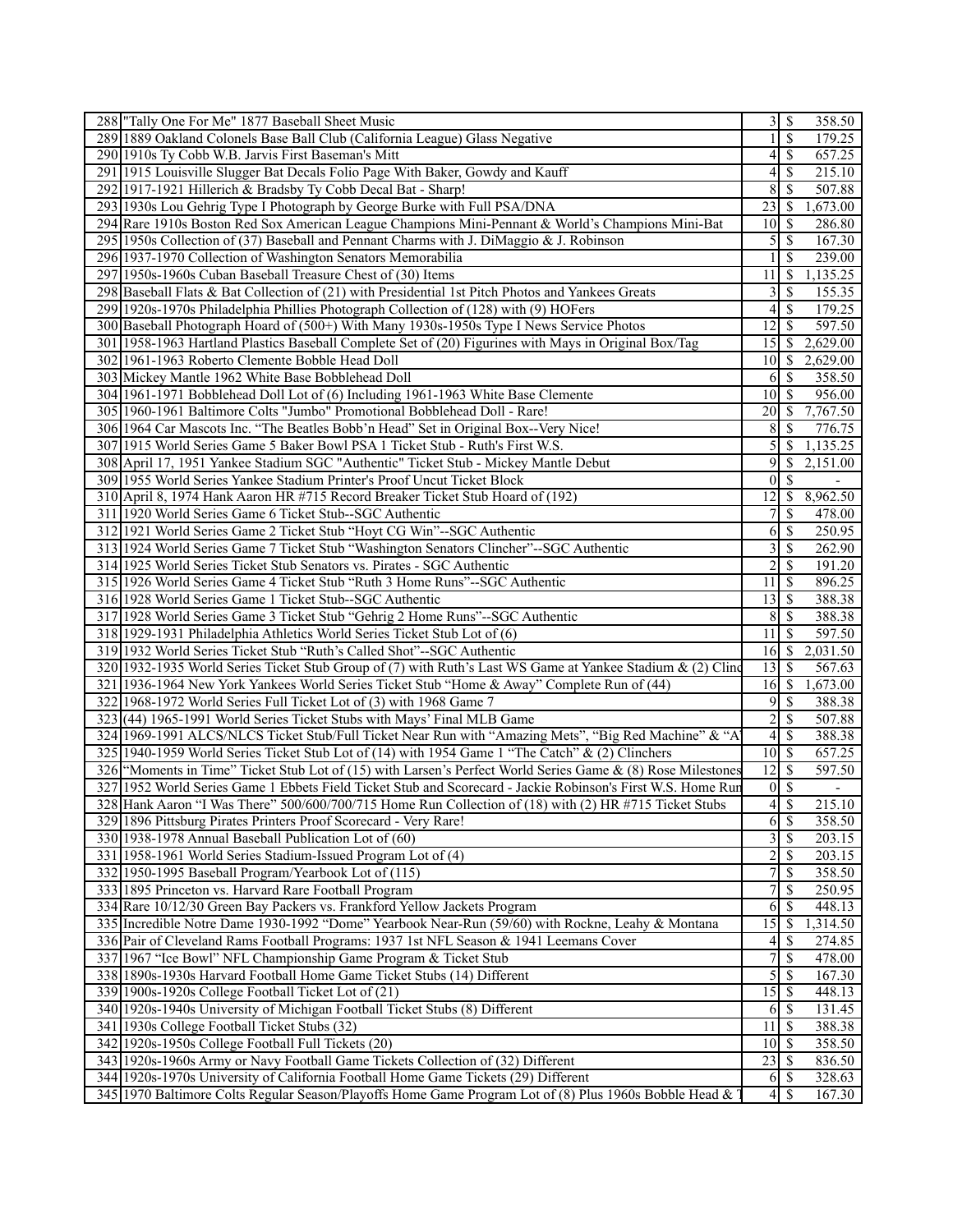| 346 Super Bowl II & Super Bowl VI Media Guides                                                              | 14               | $\mathcal{S}$<br>448.13               |
|-------------------------------------------------------------------------------------------------------------|------------------|---------------------------------------|
| 347 1900s-1950s University of Pennsylvania Football Home Game Tickets & Franklin Field--(56) Different      | 7                | <sup>\$</sup><br>328.63               |
| 348 1940s-1960s College Football Tickets Lot of (69)                                                        | 11               | 717.00<br>S                           |
| 349 1920s-1970s Stanford Football Home Game Tickets (46) Different                                          | 6                | 358.50<br>S                           |
| 350 1910s-1940s Multi-Sport Reach, Spalding & Other Guides Collection of (34)                               | 7                | <sup>\$</sup><br>597.50               |
| 351 1953-1987 Baltimore Orioles & Colts Publication/Ephemera Hoard of (154) with Yearbooks/Programs/Guide   | 14               | \$<br>1,673.00                        |
| 352 1930s-2000s Sports Ticket Lot of (200+) With Mantle World Series HR Stub and Clemente Last Game in Pit  | 19               | <sup>\$</sup><br>776.75               |
| 353 Babe Ruth Signed 1925 OAL Johnson Baseball - Full JSA                                                   | 10               | 2,868.00<br><sup>\$</sup>             |
| 354 Early-1920s American League Stars Multi-Signed Ball With Ruth, Cobb and W. Johnson - Full JSA           |                  | S<br>2,509.50                         |
| 355 1931 U.S. Tour of Japan Team-Signed Baseball With Gehrig, Cochrane and Grove - Full JSA                 |                  | 2,987.50<br>S                         |
| 356 Multi-Signed Baseball With Foxx, Cronin, Frisch and Full JSA - Gorgeous!                                | $\theta$         | S                                     |
| 357 Babe Ruth Signed Baseball - Full PSA/DNA                                                                | 6                | \$<br>956.00                          |
| 358 Babe Ruth and Ty Cobb Dual-Signed Baseball - Full JSA                                                   | 8                | 1,912.00<br>\$                        |
| 359 1924 Dazzy Vance/Stephen McKeever Dual-Signed Baseball - Full JSA                                       | 24               | 2,031.50<br><sup>\$</sup>             |
| 360 Jackie Robinson Single-Signed Baseball - Full JSA                                                       | 12               | 1,673.00<br>S                         |
| 361 1955-1956 American League Champion New York Yankees Team-Signed Ball With Mantle, Dickey, Rizzuto       | 5                | 836.50<br>\$                          |
| 362 Roger Maris Signed "1962 World Series Game 7 BP HR" Baseball with Full JSA                              | 15               | $\boldsymbol{\mathsf{S}}$<br>1,792.50 |
| 363 1956 World Champion New York Yankees Team-Signed Ball With Mantle, Rizzuto and Full JSA                 | 2                | \$<br>507.88                          |
| 364 1957 Brooklyn Dodgers Team-Signed Ball With Campanella, Reese, Furillo and Full JSA                     | 9                | \$<br>567.63                          |
| 365 1965 World Champion Los Angeles Dodgers Team-Signed Baseball With Koufax, Drysdale and Full JSA - C     | 12               | <sup>\$</sup><br>537.75               |
| 366 ''500 Home Run Club" Multi-Signed Baseball With (11) Including Mantle, Mays and Williams - Full JSA     | 6                | \$<br>896.25                          |
| 367 1965 Team-Signed Baseball Lot of (7) With Many HOFers - Clean!                                          | 14               | \$<br>537.75                          |
| 368 Single-Signed Baseball Lot of (86) With HOFers and Many Inscriptions - Loaded!                          | 18               | 1,075.50<br>-S                        |
| 369 Joe McCarthy Single-Signed Baseball - Full JSA                                                          | 18               | 1,314.50<br>-S                        |
| 370 Bucky Walters Single-Signed Baseball - Full JSA                                                         | 18               | 1,314.50<br>-\$                       |
| 371 Stan Musial Single-Signed 1952-1957 ONL Giles Baseball - Full JSA                                       |                  | 286.80<br><sup>\$</sup>               |
| 372   1931 "Rube" Walberg Single-Signed/Inscribed Game Ball with Full JSA & Family Provenance LOAs          | 3<br>5           |                                       |
|                                                                                                             | 15               | \$<br>286.80                          |
| 373 Bill Klem Signed Baseball - Full JSA                                                                    |                  | 1,195.00<br>\$                        |
| 374 1955 Baltimore Orioles Team-Signed Ball With B. Robinson, Richards and Full JSA                         | 4                | S<br>274.85                           |
| 375 1950-1960s Yankees Multi-Signed Ball With E. Howard - Full PSA/DNA                                      | $\overline{2}$   | <sup>\$</sup><br>328.63               |
| 376 1961 World Champion New York Yankees Reunion Team-Signed Ball With Mantle, Ford, Berra and Full JSA     | 12               | 717.00<br>S                           |
| 377 Nolan Ryan Signed Seven No-Hitters Stat OML Baseball with (8) Inscriptions--Steiner                     | 5                | \$<br>239.00                          |
| 378 1983 National League Champion Philadelphia Phillies Team-Signed Baseball (24 Signatures)                | 4                | \$<br>298.75                          |
| 379 2004 World Champion Boston Red Sox Team-Signed Ball - Steiner                                           | 6                | \$<br>567.63                          |
| 380 New York Yankees Managers Signed Baseball Lot of (2): Stengel and Martin - Both JSA                     | 3                | \$<br>262.90                          |
| 381 Yankee Hall of Famers Signed Ball Pair: Dickey and Mantle/Berra - Both Full JSA                         | 9                | \$<br>597.50                          |
| 382 1996 AL & NL All-Star Team-Signed Baseballs--Full JSA                                                   | $\overline{c}$   | \$<br>328.63                          |
| 383 1976-1985 National League Team-Signed Baseballs Lot of (5)                                              | 8                | \$<br>167.30                          |
| 384 1952-1980 Team-Signed Baseball Lot of (9) With 1958 Yankees and 1974 Dodgers                            | 12               | \$<br>657.25                          |
| 385 Single-Signed Hall of Famers & Superstar Baseball Lot of (11) with Jeter & Rivera                       | 12               | \$<br>776.75                          |
| 386 Single-Signed Baseball Collection of (14) With J. DiMaggio, Mantle and T. Williams                      | 17               | $\mathcal{S}$<br>836.50               |
| 387 (46) Single-Signed Baseballs with (23) Hall of Famers—All JSA                                           | $10 \mid$ \$     | 657.25                                |
| 388 Baseball Hall of Fame Pitchers Single-Signed Baseball Collection of (25) with JSA                       | 14               | 717.00<br>-\$                         |
| 389 Philadelphia Phillies Single-Signed Baseball Lot of (32) With Ashburn, Roberts and Carlton              | 17               | 567.63<br><sup>\$</sup>               |
| 390 Autographed Baseball Collection of (46) - Loaded With Hall of Famers!                                   | 14               | 1,195.00<br>\$                        |
| 391 New York Yankees Single-Signed Baseball Lot of (47) With B. Martin, Mattingly and Rizzuto               | 15               | 1,195.00<br>-S                        |
| 392 Baseball HOFer and Superstars Single-Signed Baseball Collection of (48) With T. Williams and (2) Mantle | $\overline{24}$  | \$<br>2,509.50                        |
| 393 Baseball HOFer and Superstars Single-Signed Ball Lot of (67) With Mantle, J. DiMaggio and T. Williams   | 23               | \$<br>2,151.00                        |
| 394 Zack Wheat 1912 Handwritten Signed Letter to His Fiancé - Full JSA                                      | 7                | \$<br>262.90                          |
| 395 Sam Jones 1953 Cleveland Indians Contract Signed by Jones, Greenberg and Harridge                       | 3                | \$<br>262.90                          |
| 396 Mickey Mantle Signed Personal Check - SGC Authentic                                                     | $\boldsymbol{0}$ | \$                                    |
| 397 Jackie Robinson Signed Check - Full JSA                                                                 | 9                | \$<br>956.00                          |
| 398 Mickey Mantle Signed Flats Collection of (6)                                                            | 4                | \$<br>$\overline{567.63}$             |
| 399(3) Mickey Mantle Signed 8x10 Photographs & Single-Signed Hank Aaron ONL Feeney Ball with Full JSA       | 14               | \$<br>657.25                          |
| 400 Thurman Munson Autographed 1969 New York Yankees Pennant - Full JSA                                     | 5                | $\mathcal{S}$<br>478.00               |
| 401 New York Yankees Legends Signed Flats Lot of (5) With Mantle, Ford and Berra - All JSA                  | 12               | 717.00<br>\$                          |
| 402 New York Yankees Autograph Flats Collection of (7) With Maris and Stengel - All JSA                     | 7                | \$<br>567.63                          |
| 403 New York Yankees Signed and/or Game-Used Memorabilia Lot of (18) With (8) Single-Signed Bats            | 12               | -\$<br>776.75                         |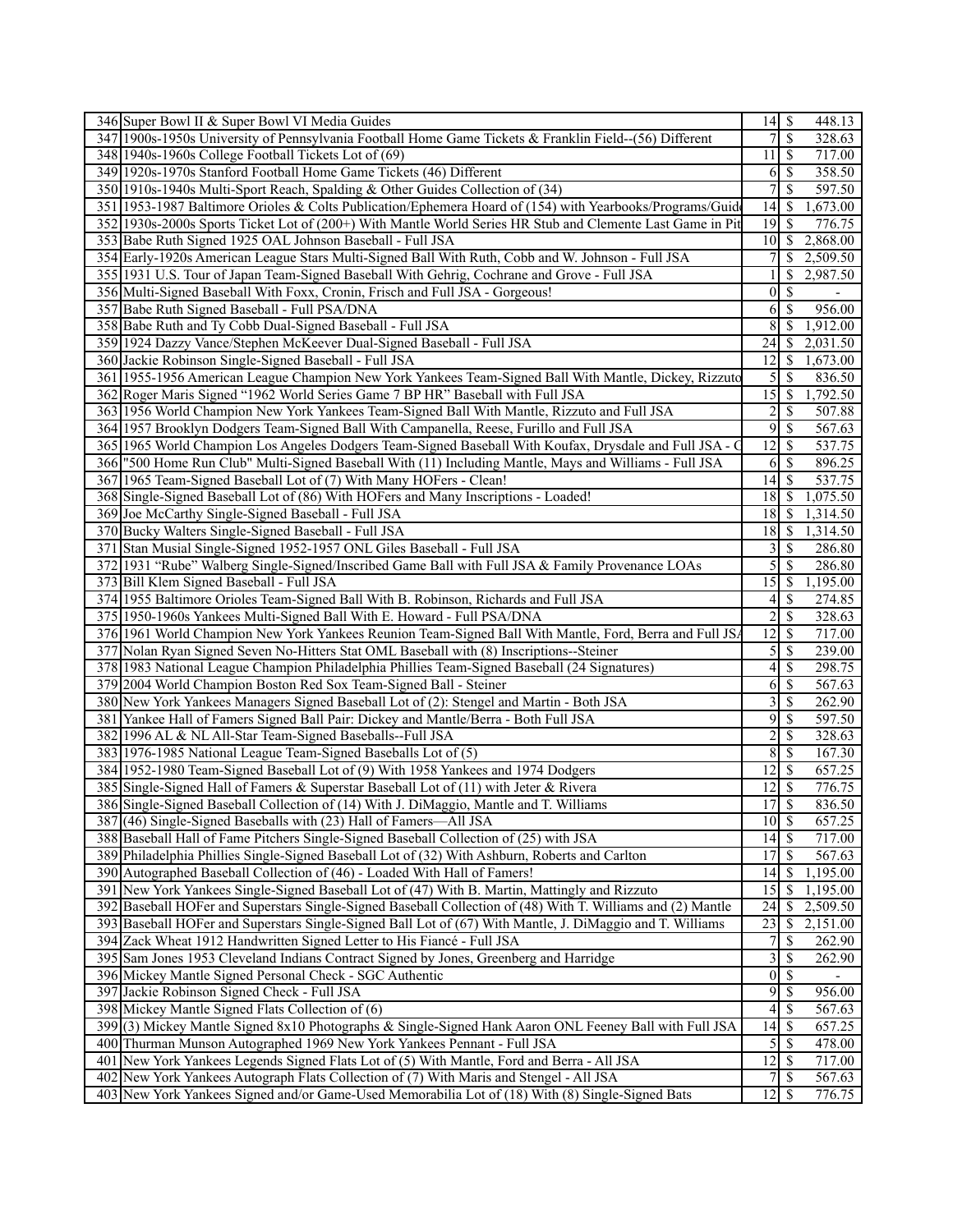| 404 Willie, Mickey and The Duke Single-Signed LE Salvino Statues                                                                                                              |                         |                            | 717.00                   |
|-------------------------------------------------------------------------------------------------------------------------------------------------------------------------------|-------------------------|----------------------------|--------------------------|
| 405 Hank Aaron Autographed Lot of (4) with (2) Commemorative Bats--All JSA                                                                                                    | $12 \mid$ \$            |                            | 836.50                   |
| 406(5) Multi/Single-Signed Baseball Items with Ted Williams 8x10 Photo                                                                                                        | 6                       | $\vert$ \$                 | 191.20                   |
| 407 Baseball HOFer Autograph Grab Bag Lot of (60) With T. Williams, J. DiMaggio and Koufax                                                                                    | 13                      | -S                         | 956.00                   |
| 408 Baseball Autograph Grab Bag of (95) With Munson, G. Halas and T. Williams                                                                                                 | 26                      | <sup>\$</sup>              | 3,286.25                 |
| 409 2007 World Series Champion Boston Red Sox Multi-Signed Bat, Hat & Baseball                                                                                                | 3                       | \$                         | 215.10                   |
| 410 Chris Carter Signed/Game-Used Lot of (6) With Bat, Batting Gloves and First-Baseman's Mitt                                                                                | 5                       | $\mathbb{S}$               | 227.05                   |
| 411 Baseball "Rising Stars" Autographed Lot of (6) With Tyler Anderson and Jake Hager                                                                                         | $\overline{0}$          | $\overline{\mathcal{S}}$   |                          |
| 412 Historic Stadiums Multi-Signed Gateway Silk Cachet Lot of (3) With J. DiMaggio, Mantle and Mays - All JS                                                                  | $\overline{2}$          | $\mathcal{S}$              | 388.38                   |
| 413 Baseball HOF Gateway Silk Cachet Lot of (3) Signed by (12) 500 HR Club Members With Mantle and Willi                                                                      | $\mathbf{1}$            | \$                         | 358.50                   |
| 414 Baseball HOF Gateway Silk Cachet Lot of (3) Signed by (8) 300 Win Club Members - All JSA                                                                                  | $\mathbf{1}$            | \$                         | 179.25                   |
| 415 Gateway Silk Cachets Lot of (3) With (12) Negro League Autographs Including Aaron and Campanella - All                                                                    | 5                       | $\mathcal{S}$              | 418.25                   |
| 416 1989 Baseball HOF Gateway Silk Cachet Lot of (5) Signed by (15) 3000 Hit Club Members - All JSA                                                                           | 1                       | $\mathbb{S}$               | 239.00                   |
| 417 Miniature Metallic HOF Plaques Single-Signed Lot of (29) With Drysdale, Hunter and T. Williams                                                                            | $10\sqrt{S}$            |                            | 507.88                   |
| 418 2000 World Champion New York Yankees LE Team-Signed Jersey - Full JSA and Steiner                                                                                         | 11                      | $\mathbb{S}$               | 1,195.00                 |
| 419 Mike Lowell Autographed Lot of (5) -- (3) Photos and (2) Red Sox Jerseys - All Certed                                                                                     | $\boldsymbol{0}$        | $\mathcal{S}$              | $\overline{\phantom{a}}$ |
| 420 Adrian Beltre Autograph Lot of (5) With Bat and Texas Rangers Jersey                                                                                                      | 5                       | S                          | 358.50                   |
| 421 Derek Jeter Signed and Framed Jersey With "3000th Hit" Inscription - Steiner and MLB Authentication                                                                       | 15                      | \$                         | 1,195.00                 |
| 422 Mariano Rivera Signed & Framed Jersey With "602" Saves Inscription - Steiner                                                                                              | 8                       | $\mathbb{S}$               | 507.88                   |
| 423 Cal Ripken, Jr. Autographed & Framed Baltimore Orioles Jersey Plus Baseball With Stat Inscriptions                                                                        |                         |                            | 358.50                   |
| 424 Sandy Koufax Single-Signed Bat and Ball - Both Full JSA                                                                                                                   | 9                       | \$                         | 478.00                   |
| 425 Baseball Team/Single-Signed Treasure Chest of (4) Items with Henderson & Ryan                                                                                             | $\,$ 8 $\,$             | $\mathbb{S}$               | 388.38                   |
| 426 Baseball HOFer and Superstars Autographed Flats Lot of (17) With J. DiMaggio and Mays                                                                                     | 14                      | <sup>\$</sup>              | 507.88                   |
| 427 Ted Williams and Mickey Mantle Dual-Signed Photo - UDA                                                                                                                    | 3                       | <sup>\$</sup>              | 1,434.00                 |
| 428 Joe DiMaggio and Mickey Mantle Dual-Signed 1951 Photo - Full PSA/DNA                                                                                                      | 3                       | \$                         | 1,434.00                 |
| 429 Mickey Mantle Signed 1951 Photo With "No. 6" and "1951" Inscriptions - Full JSA                                                                                           | $\overline{\mathbf{3}}$ | <sup>\$</sup>              | 1,075.50                 |
| 430 Roger Maris 61st Home Run Display Signed by (6) Including Maris and Stallard - Full JSA                                                                                   | $\overline{3}$          | -S                         | 262.90                   |
| 431 Mickey Mantle and Roger Maris Dual-Signed Photograph - Full JSA                                                                                                           | 13                      | \$                         | 1,673.00                 |
| 432 Roger Maris Autographed J. D. McCarthy Photograph - Full JSA                                                                                                              | 10 <sup>1</sup>         | -S                         | 597.50                   |
| 433(2) 1939 World Champion New York Yankees Multi-Signed Real Photo Postcards - Both Full PSA/DNA                                                                             | $\vert 4 \vert$         | <sup>\$</sup>              | 215.10                   |
| 434 Mantle, Mays and Killebrew Signed Photograph - Full JSA                                                                                                                   | 12                      | $\mathbb{S}$               | 597.50                   |
| 435 Thurman Munson Signed 1970s New York Yankees Team-Issued Photo - Full JSA                                                                                                 | $\overline{21}$         | $\mathbb{S}$<br>-S         | 2,031.50                 |
| 436 (2) Ted Williams Signed Oversized Photographs--Both Certed                                                                                                                | 9<br>9                  | $\mathbb{S}$               | 448.13                   |
| 437 Joe DiMaggio and Mickey Mantle Autographed Framed Display Lot of (5) - All Full JSA                                                                                       | 10                      | \$                         | 717.00<br>567.63         |
| 438 New York Yankees HOFers Single-Signed 8x10 Lot of (6) With DiMaggio, Mantle and Stengel - All JSA                                                                         |                         |                            | 717.00                   |
| 439 New York Yankees Autographed Flats Collection of (42) With E. Howard and B. Martin<br>440 Single-Signed Baseball Flats Lot of (49) With T. Williams, Drysdale and Medwick | 9                       | $\mathcal{S}$              | 657.25                   |
| 441 Baseball Signed 8x10 Photograph Lot of (60) with Hall of Famers, Stars & Many Inscriptions                                                                                | 6                       | $\mathcal{S}$              | 328.63                   |
| 442 Multi/Dual-Signed Baseball 8x10 Photograph Lot of (63) with New York Theme                                                                                                | $\,8\,$                 | -S                         | 567.63                   |
| 443 Baseball HOFers and Superstars Signed 8x10 Photograph Lot of (65) With T. Williams, Mantle and Paige                                                                      | 19                      | $\mathbb{S}$               | 1,553.50                 |
| 444 Boston Red Sox Autograph Collection of (85) with Multi-Signed 75th Anniversary of Fenway Park Program                                                                     |                         | $6\sqrt{3}$                | 203.15                   |
| 445 Mickey Mantle Signed LE Lithograph - Full JSA                                                                                                                             | $\overline{4}$          | $\overline{\mathcal{S}}$   | 239.00                   |
| 446 Stan Musial Signed LE "Living Legends" Lithograph - JSA                                                                                                                   | 1                       | $\overline{\mathcal{S}}$   | 119.50                   |
| 447 Willie, Mickey and The Duke Signed Framed Display and Mantle/Snider Signed Photo - Both Full JSA                                                                          | $\overline{11}$         | $\mathbb{S}$               | 358.50                   |
| 448 1968 Sports Illustrated Signed Frank Robinson 24x36 Posters Group of (4) with JSA                                                                                         | 19                      | $\mathcal{S}$              | 597.50                   |
| 449 (13) Baseball Hall of Fame/Star Signed 8x10 Photographs with Hunter & Rose--All JSA Certs                                                                                 | $\mathfrak{Z}$          | \$                         | 203.15                   |
| 450 Signed 1933 Goudey Baseball #64 Burleigh Grimes & Business Card--Both JSA Certs                                                                                           | $\overline{4}$          | $\mathbb{S}$               | 286.80                   |
| 451 Signed 1969 Topps Baseball #564 Gil Hodges with Full JSA--Personalized to former Washington Post Sport:                                                                   | 13                      | $\mathbb{S}$               | 776.75                   |
| 452 Scarce Nino Espinosa 1978 Topps #197 Signed Card                                                                                                                          | 1                       | $\mathbb{S}$               | 59.75                    |
| 453 1991 East Coast National Mickey Mantle 1952 Topps Reprint Autograph--PSA/DNA Authentic                                                                                    | $\overline{7}$          | $\overline{\mathcal{S}}$   | 448.13                   |
| 454 1921-1960s Baseball Signed Card Lot of (14) Including Ted Williams                                                                                                        | 12                      | $\mathcal{S}$              | 478.00                   |
| 455 Ted Williams Autographed 1950 Bowman Baseball #98 - JSA/SGC Authentic                                                                                                     | 7                       | \$                         | 717.00                   |
| 456 1950-1954 Bowman Baseball Signed Deceased Player Card Collection of (37) with Furillo & Hutchinson                                                                        | 16                      | \$                         | 1,314.50                 |
| 457 1955 Bowman Baseball Deceased Player Signed Card Lot of (39) Including Hoak & (3) Umpires                                                                                 | 12                      | \$                         | 2,151.00                 |
| 458 1964 Topps Giants Signed Card Lot of (12) Including Mickey Mantle, Elston Howard & Ken Boyer                                                                              | 12                      | -\$                        | 776.75                   |
| 459 1980s-2000s Minor League Signed Card Hoard (873 Signatures, 1,700 Cards) With Josh Hamilton                                                                               |                         | $5 \overline{\smash{)}\,}$ | 167.30                   |
| 460 1959-1988 Baseball Signed Cards Lot of (79)—All Deceased with Several Tough Examples                                                                                      | 18                      | \$                         | 2,509.50                 |
| 461 Mickey Mantle Autographed Gerry Dvorak 1952 and 1953 Topps Card Renditions - Both Full JSA                                                                                | 6                       | S                          | 448.13                   |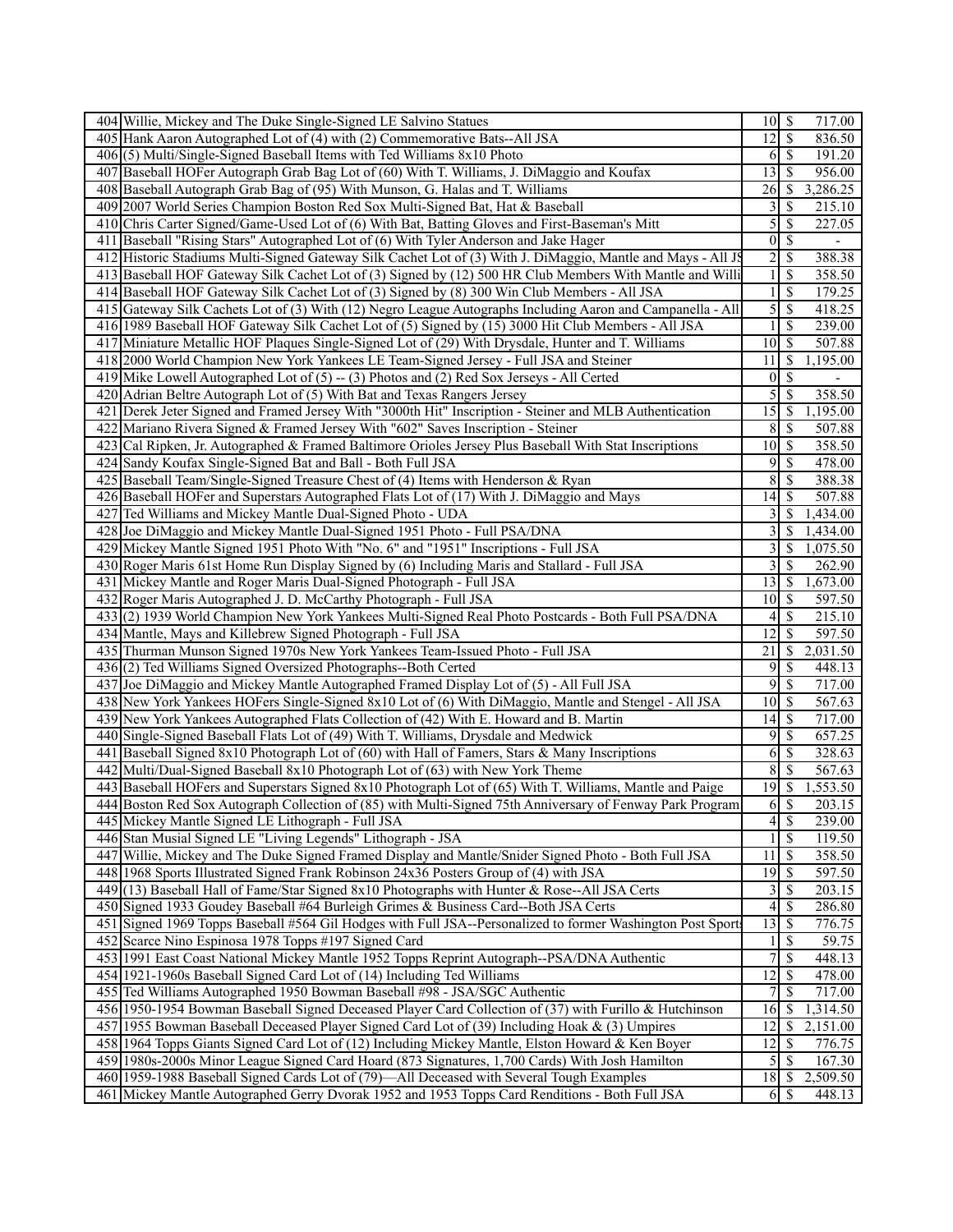| 462 Mantle, T. Williams, F. Robinson and Yastrzemski Signed Triple Crown Display - Full JSA                                                                          | $0 \mid S$                        |               | $\overline{\phantom{a}}$ |
|----------------------------------------------------------------------------------------------------------------------------------------------------------------------|-----------------------------------|---------------|--------------------------|
| 463 Baseball HOFer Single-Signed Display Lot of (11) With Mantle and (2) DiMaggio - All JSA                                                                          | 91                                | $\mathcal{S}$ | 537.75                   |
| 464 Derek Jeter Autographed "3000th Hit" LE (13/27) Bill Lopa 30x40" Lithograph - Steiner                                                                            | $\overline{c}$                    | <sup>\$</sup> | 956.00                   |
| 465 Autographed Baseball Flats Lot of (5) with Mantle--All JSA Certified                                                                                             |                                   | -S            | 239.00                   |
| 466 Baseball Hall of Fame/Star Large Signed Flats Collection of (23)                                                                                                 | 12                                | -S            | 597.50                   |
| 467 Mike Schmidt Signed Lithograph Lot of (31) with JSA Certs                                                                                                        | 10 <sup>1</sup>                   | -S            | 567.63                   |
| 468 Dick Perez and Player Signed Lithographs With Thome and R. Howard - Both JSA                                                                                     |                                   | -S            | 179.25                   |
| 469 Multi-Signed 500 Home Run Club Bat with (11) Autographs Including Mantle & Williams                                                                              | 16                                | -S            | 1,075.50                 |
| 470 2005 World Champion Chicago White Sox Team-Signed Bat                                                                                                            | 8                                 | -S            | 298.75                   |
| 471 300-Game Winners Signed Bat Lot of (2) with Ryan and Spahn - Both Full JSA                                                                                       | 8                                 | <sup>\$</sup> | 262.90                   |
| 472 Single- and Dual-Signed HOF Bat Lot of (8) With F. Robinson and Snider - All JSA                                                                                 | 10 <sup>1</sup>                   | <sup>\$</sup> | 418.25                   |
| 473 Single-Signed Bat Lot of (19) with (13) HOFers Including Ashburn & Ryan                                                                                          |                                   |               | 1,075.50                 |
| 474 Babe Ruth Cut Signature Framed Display - Full JSA                                                                                                                | 27                                | <sup>\$</sup> | 2,987.50                 |
| 475 Miller Huggins Cut Signature - Full JSA                                                                                                                          | 18                                |               | $\overline{2,270.50}$    |
| 476 1961 World Champion New York Yankees Display Signed by (36) With Mantle, Maris and Full JSA                                                                      | 61                                | <sup>\$</sup> | 776.75                   |
| 477 1980-2001 Perez-Steele Signed Collection of (67) Including Ted Williams                                                                                          | $13 \mid S$                       |               | 1,314.50                 |
| 478 Walter Johnson and Grover Cleveland Alexander Cut Signatures - Both Full JSA                                                                                     |                                   |               |                          |
|                                                                                                                                                                      | 16                                |               | 1,553.50<br>1,553.50     |
| 479 Willie Mays Signed "William Mays" 1951 Government Postcard Extremely Rare! - Full JSA                                                                            | 15                                | \$            | 1,015.75                 |
| 480 Roberto Clemente Signed Index Card - Full PSA/DNA                                                                                                                |                                   | \$            |                          |
| 481 Mantle, J. DiMaggio, T. Williams Autographed Postcard Lot of (3) - All Full JSA                                                                                  | 5 <sup>1</sup>                    | $\mathcal{S}$ | 448.13                   |
| 482 1980s-2000s EPSCC Signed Show Postcards (228 Cards, 427 Signatures) With 42 HOFers                                                                               | $11\overline{3}$                  |               | 328.63                   |
| 483 Baseball Hall of Famer Signed Index Cards Lot of (116) Including Greenberg, Mantle & Paige                                                                       | 22                                | <sup>S</sup>  | 2,748.50                 |
| 484 Yellow Baseball Hall of Fame Signed Plaque Postcard Lot of (66) with McCarthy                                                                                    | 11                                |               | \$1,314.50               |
| 485 Signed Yellow Baseball Hall of Fame Plaque Postcard Lot of (74) with Koufax                                                                                      | 17                                | \$            | 1,135.25                 |
| 486 Yellow Baseball Hall of Fame Plaque Postcard Signed Collection of (91) Including Koufax & Williams                                                               | 11                                | <sup>\$</sup> | 1,314.50                 |
| 487 Autographed FDC Collection of (68) with (55) HOFers                                                                                                              | 12                                | $\mathbb{S}$  | 507.88                   |
| 488 Baseball Signed FDC Collection of (116) with Drysdale, Hubbell & Martin                                                                                          | $19$ \$                           |               | 1,195.00                 |
| 489 Philadelphia Phillies Autographed FDC/Flat Hoard of (400+)                                                                                                       | $\overline{11}$ \$                |               | 448.13                   |
| 490 Bob Turley 1954 All-Star Game Bat Signed by (20) With Mantle and T. Williams with Full PSA/DNA and JS                                                            | $\overline{0}$                    | <sup>\$</sup> |                          |
| 491 THIS LOT HAS BEEN WITHDRAWN                                                                                                                                      | $\overline{0}$                    | -S            | $\overline{\phantom{a}}$ |
| 492 LeBron James 2001-2003 Northern Ohio "Shooting Stars" Tournament Ensemble - MEARS A5                                                                             | $\overline{0}$                    | -S            |                          |
| 493 Wayne Gretzky Signed New York Rangers Sweater - Full JSA                                                                                                         |                                   | <sup>\$</sup> | 298.75                   |
| 494 Mark Messier 1992-1993 New York Rangers Signed Game-Worn Road Sweater - Full JSA                                                                                 | 20                                | $\mathcal{S}$ | 3,585.00                 |
| 495 September 6, 1995 Game-Used Baseball From Cal Ripken, Jr.'s 2,131st Consecutive Game - Signed by Ripk                                                            | $11 \mid S$                       |               | 2,151.00                 |
| 496 Giancarlo Stanton 2014 Game-Used Bat, Batting Gloves and Sleeve Attachment                                                                                       |                                   | \$            | 478.00                   |
| 497 1983 National League Champion Philadelphia Phillies Game-Worn Lot of (4)                                                                                         | 9                                 | $\mathbb{S}$  | 657.25                   |
| 498 1990s-2000s New York Mets Memorabilia Lot of (8) With (4) Game-Used Bats                                                                                         |                                   |               |                          |
|                                                                                                                                                                      | 8                                 | -S            | 478.00                   |
| 499 Hanley Ramirez 2013 Signed Game-Used Bat and Batting Gloves                                                                                                      |                                   | <sup>\$</sup> | 239.00                   |
| 500 Philadelphia/Baltimore Stars 1983-1985 USFL Game-Worn Jersey Lot of (3)                                                                                          | $16\overline{3}$                  |               | 956.00                   |
| 501 2011 University of Maryland Game-Worn Football Helmet                                                                                                            | 21                                | -S            | 1,314.50                 |
| 502 Extremely Scarce 1926 Shotwell Candy Red Grange Wrapper                                                                                                          | $\overline{1}3$ \$                |               | 1,673.00                 |
| 503 1957 Topps Football Complete Set (154/154) with (6) PSA Graded Including "Big Three" Rookies                                                                     | $16 \,$ \$                        |               | 1,314.50                 |
| 504 1956 & 1958 Topps Football Complete Sets                                                                                                                         | 7                                 | $\mathbb{S}$  | 896.25                   |
|                                                                                                                                                                      |                                   |               |                          |
| 505 1957 Topps Football Near Set of (131/154) Cards with (4) SGC Graded Stars Including Starr & Unitas                                                               | $10 \overline{\smash{)}\,}$<br>61 | -S            | 657.25                   |
| 506 1958 Topps Football Complete Set of (132) Cards with (4) SGC Graded Keys                                                                                         |                                   |               | 597.50                   |
| 507 1959 & 1960 Topps Football Complete Sets                                                                                                                         | 5                                 | <sup>\$</sup> | 567.63                   |
| 508 1960 Fleer Football Complete Mostly PSA Graded Set (132/132)--#9 on Registry                                                                                     | $\overline{12}$                   | \$            | 1,314.50                 |
| 509 1958-1961 Topps Football SGC Graded Hall of Famers Lot of (7) with Jim Brown RC                                                                                  | 10 <sup>1</sup>                   | \$            | 717.00                   |
| 510 1957 Topps Football #138 Johnny Unitas Rookie PSA 7 & 2001 Topps Archives Johnny Unitas Rookie Repr                                                              | 7                                 | -S            | 836.50                   |
| 511 1960 Fleer Football Uncut Strip Group of (70) Totaling (438) Cards with Many Final & Partial Prints                                                              | 18                                | $\mathbb{S}$  | 1,015.75                 |
| 512 1961 Fleer Football Wallet Pictures Group of (116) with (44) PSA Graded                                                                                          |                                   |               | 418.25                   |
| 513 (7) 1950-1969 Football PSA Graded 7-9 Graded Hall of Famers & Stars with Graham and Starr                                                                        | 8                                 | <sup>\$</sup> | 836.50                   |
| 514 (1730) 1948-1984 Football Card Shoebox Collection-Loaded with Stars!                                                                                             | 18                                | $\mathcal{S}$ | 1,135.25                 |
| 515 1960-1985 Football Hall of Fame & Star Card Collection of (116) with (5) SGC Graded                                                                              | 17                                | \$            | 1,792.50                 |
| 516 1955-1981 Syracuse Orangemen Football Legend Card Collection of (47) with (19) Jim Brown                                                                         | 7                                 | <sup>\$</sup> | 507.88                   |
| 517 1968 & 1971 Topps Football Complete Sets with (8) SGC Graded Stars                                                                                               | $13 \mid S$                       |               | 1,314.50                 |
| 518 1956-1976 Football Singles Collection of (871) Cards<br>519 1989-2013 Goal Line Art Pro Football Hall of Fame Art Series Complete Set Run--All #673 or #674/5000 | $11 \,$ $\beta$                   | $6 \mid S$    | 537.75<br>1,075.50       |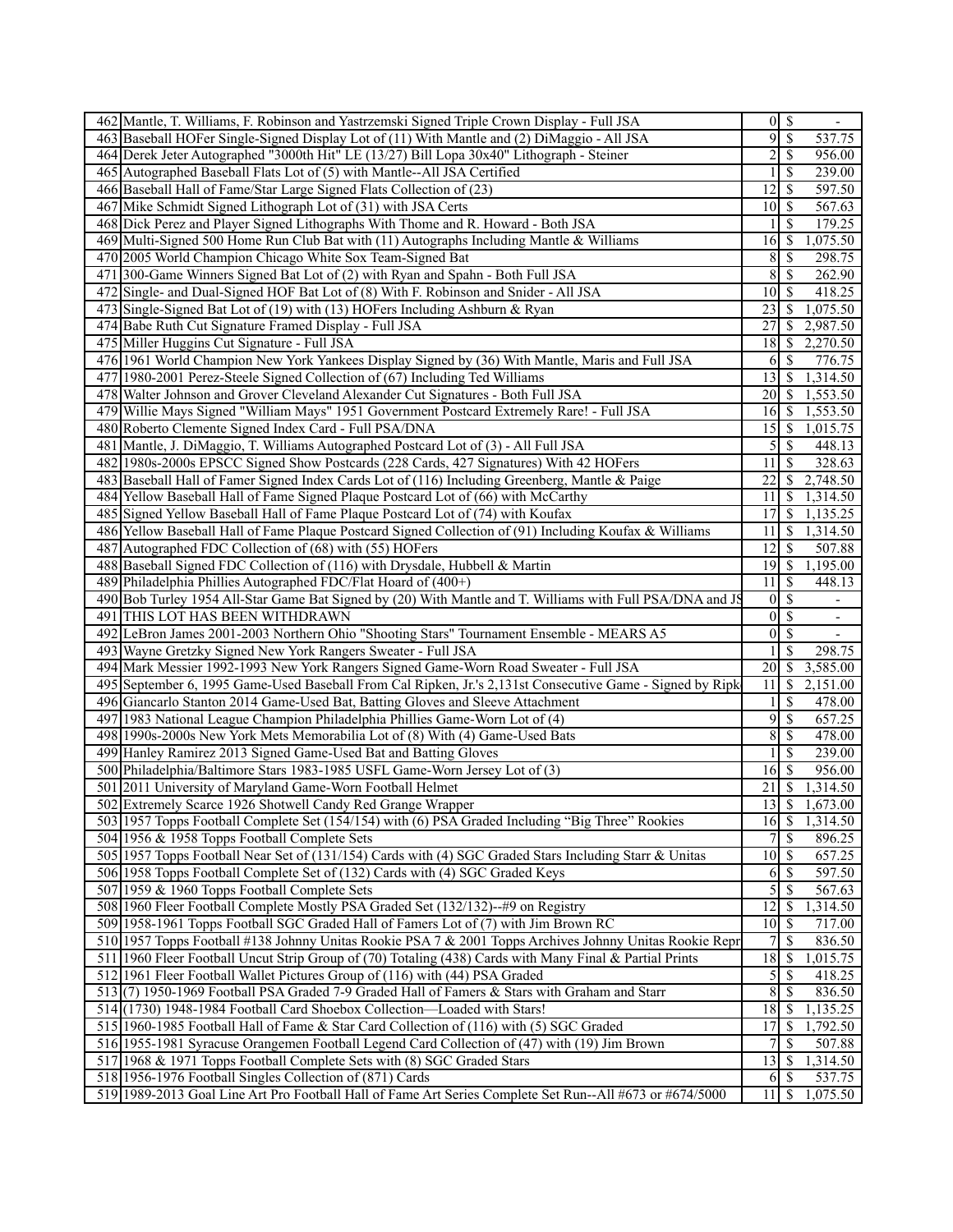| 520 1973-1974 Topps Football Collection (532) with (46) Hall of Famers                                     | $13 \mid$ \$        | 388.38                                |
|------------------------------------------------------------------------------------------------------------|---------------------|---------------------------------------|
| 521 1974-1976 Topps Football Complete Set Run Plus (2) Checklist Sets                                      | $\overline{20}$ \$  | 1,015.75                              |
| 522 Pair of 1984 Topps Football Unopened Wax Boxes                                                         | $19$ $\sqrt{S}$     | 1,314.50                              |
| 523 1985-1987 Topps Football Unopened Wax & Cello Box Lot of (5)                                           | 26                  | 1,434.00<br><sup>\$</sup>             |
| 524 1989 Score Football Unopened Box Lot of (3)                                                            | 12                  | 776.75<br>-S                          |
| 525 1980s-2000s Football Star Collection of (16,000+) Cards                                                | 8                   | $\mathbf{\$}$<br>262.90               |
| 526 1950 & 1951 Bowman Football Marion Motley Pair--BVG 8 and 7.5                                          | 7                   | \$<br>507.88                          |
| 527 1952 Bowman Large Football #14 Paul Brown Rookie BVG 8--Highest Graded                                 | 9 <sup>1</sup>      | \$<br>836.50                          |
| 528 1958-1966 Jim Brown PSA Graded Trio with PSA 8 (oc) Rookie                                             | 14                  | \$<br>776.75                          |
| 529 1961 Topps Football Unopened One-Cent Wax Pack PSA 8                                                   | 8                   | $\boldsymbol{\mathsf{S}}$<br>227.05   |
| 530 1962 Post Football Collection (50) Including Many Hall of Famers                                       | $\overline{7}$      | $\mathbf{\$}$<br>191.20               |
| 531 1978 Topps Football Vending Box                                                                        | $\overline{c}$      | \$<br>328.63                          |
| 532 Football HOFer Signed Personal Check Lot of (3) with R. Brown, Turner & Waterfield                     | $\mathbf{0}$        | \$                                    |
| 533 1955-1956 Jim Brown News Service Photo and Wire Photo Lot of (3)                                       | $\overline{c}$      | 71.70<br>$\mathbb{S}$                 |
| 534 1960s Green Bay Packers Postcards (14) with Hornung/Taylor Signed                                      | 5                   | <sup>\$</sup><br>107.55               |
| 535 1890s-1900s College Football Players Photos Collection (5)                                             | 3                   | $\boldsymbol{\mathsf{S}}$<br>83.65    |
|                                                                                                            |                     |                                       |
| 536 1890s-1910s Collegiate & High School Football Team Photographs (7)                                     | 12                  | 328.63<br>$\boldsymbol{\mathsf{S}}$   |
| 537 1900s-1910s Football Game Action Photographic Postcards (12)                                           | 8                   | <sup>\$</sup><br>203.15               |
| 538 1910s Football Multi/Single-Player Real Photo Postcards (12)                                           | 8                   | $\boldsymbol{\mathsf{S}}$<br>143.40   |
| 539 1910s-1960s Professional and College Football Postcards (14) with Green Bay and Notre Dame             | 3                   | $\mathcal{S}$<br>143.40               |
| 540 1900s-1910s College & High School Football Real Photo Team Postcards (19)                              | 12                  | \$<br>191.20                          |
| 541 1923-1937 Notre Dame "Four Horsemen" Original News Service Photo Lot of (4)                            |                     | \$<br>59.75                           |
| 542 1930s-1960s Army and Navy Football Type I and Vintage Wire Photograph Lot of (36)                      | $\overline{c}$      | \$<br>71.70                           |
| 543 1930s-1970s East vs. West Shrine All-Star Game Ticket and Original Photograph Lot of (36)              | 4                   | \$<br>95.60                           |
| 544(2) Early Ivy League Football Souvenirs with 1903 Princeton Champions Team Photo & 1919 Harvard vs. Ya  | 1                   | <sup>\$</sup><br>119.50               |
| 545   1930s-1940s Perry Schwartz University of California Football Photograph Archive of (45)              | 5                   | <sup>\$</sup><br>167.30               |
| 546 1910s-1960s College Football Stadium Photo Postcard Lot of (53)                                        | 3                   | $\mathbb{S}$<br>143.40                |
| 547 1890s-1960s Collegiate Football Schedule Lot (98 Different) With Otto Graham Signature                 | 22                  | \$<br>956.00                          |
| 548 1994 NFL 75th Anniversary Pure Silver LE "Game Coin Collection" of (29) Mounted on Original Plaque     | 8                   | -S<br>836.50                          |
| 549 Sammy Baugh Memorabilia Lot of (4) with (2) Signed Items                                               | 6                   | $\mathbb{S}$<br>448.13                |
| 550 1970-1971 Dallas Cowboys Team-Signed 1st Edition Book with (34) Signatures Including Staubach-Full JS. | 3                   | $\mathbf{\$}$<br>143.40               |
| 551 1972 Miami Dolphins Team-Signed Riddell Helmet with (39) Autographs—Full JSA                           | $16 \mid$ \$        | 717.00                                |
| 552 New York Football Giants Autograph Lot of (3) With L. Taylor and (2) Multi-Signed - All Full JSA       | 3                   | $\mathbf{\$}$<br>143.40               |
| 553 1937 NFL Champion Washington Redskins Team-Signed Famous "Dee Cee Diner" Menu--Full JSA [reserve       | 13                  | \$<br>2,748.50                        |
| 554 1957 World Champion Detroit Lions & Michigan State Spartans Team-Signed Footballs with Letter of Prove | 13                  | <sup>\$</sup><br>717.00               |
| 555 1962 Cleveland Browns Team-Signed Football With Ernie Davis - Full JSA [reserve not met]               | 3                   | $\overline{\mathcal{S}}$              |
| 556 Florida St. Seminoles Player Tony Benford 2000 ACC Champions Ring                                      | 11                  | 776.75<br><sup>\$</sup>               |
| 557 Walter Payton Signed Chicago Bears Replica Away Jersey with (5) Inscriptions—Full JSA                  | $9$ \ $\frac{1}{2}$ | 1,314.50                              |
| 558 Walter Payton Signed Flats Lot of (3) - All PSA/DNA                                                    | $\overline{c}$      | \$<br>250.95                          |
| 559 Walter Payton Signed Index Card Lot of (10)--Each PSA/DNA Authentic                                    | 6                   | $\boldsymbol{\mathsf{S}}$<br>776.75   |
| 560 1990s NFL Legends Single-Signed Football Lot of (5) With Aikman and Elway - All Certed                 | $5\overline{)}$     | 286.80                                |
| 561 Brett Favre Signed & Framed Jersey Plus Football - Both With Stat Inscriptions                         | $10 \mid$ \$        | 657.25                                |
| 562 Peyton Manning Signed & Framed Indianapolis Colts Jersey (Steiner) Plus Signed Football (JSA)          | $\overline{7}$      | $\overline{\mathcal{S}}$<br>507.88    |
| 563 1973-74 to 1978-79 Topps Hockey Card Collection of (826) with Several Hall of Famers & Stars-Sharp!    | 11                  | 507.88<br>-S                          |
| 564 1984-85 & 1987-88 O-Pee-Chee Hockey Unopened Wax Boxes                                                 | 14                  | 1,135.25<br>  \$                      |
| 565 1985-86 Topps Hockey Unopened Wax Box of (36) Packs                                                    | 14                  | 956.00<br>-S                          |
| 566 1980s-2000s Hockey Star Hoard of (16,000+) Cards                                                       | $\overline{17}$     | 776.75<br>\$                          |
| 567 1948 Leaf Boxing Complete Set (49/49) with (15) PSA Graded                                             | 5                   | 597.50<br>\$                          |
| 568 Muhammad Ali & Ken Norton Single-Signed Everlast Gloves with JSA                                       | 13                  | 597.50<br>$\mathcal{S}$               |
| 569 April 5, 1915 Jack Johnson vs. Jess Willard Heavyweight Championship Handshake Real Photo Postcard     | 7                   | 215.10<br><sup>\$</sup>               |
| 570 Max Schmeling/Joe Louis Dual-Signed LE "Living Legends" Lithograph - Full JSA                          | 14                  | 418.25<br>-S                          |
|                                                                                                            | 14                  | 274.85<br>-S                          |
| 571 Jack Dempsey and Gene Tunney Dual-Signed LE "Living Legends" Lithograph - Full JSA                     | 24                  | 4,780.00                              |
| 572 1957-58 Topps Basketball Near Set of (72/80) Cards with (13) PSA Graded                                |                     | -S                                    |
| 573 1957-58 Topps Basketball Near Set of (68/80) Cards                                                     | 9                   | 1,314.50<br>S                         |
| 574 1961-62 Fleer Basketball Near Set of (50/66) Cards with (8) PSA Graded Stars                           | 11                  | $\boldsymbol{\mathsf{S}}$<br>1,434.00 |
| 575 1969-70 & 1970-71 Topps Basketball Complete Sets                                                       | 3                   | 657.25<br>-S                          |
| 576 1969-70 and 1970-71 Topps Basketball Complete/Near Sets                                                | $\overline{4}$      | 507.88<br>-\$                         |
| 577 1969-70 to 1979-80 Topps Basketball Collection of (1738) Cards—Loaded with Hall of Famers & 1972-73 N  |                     | 1,553.50                              |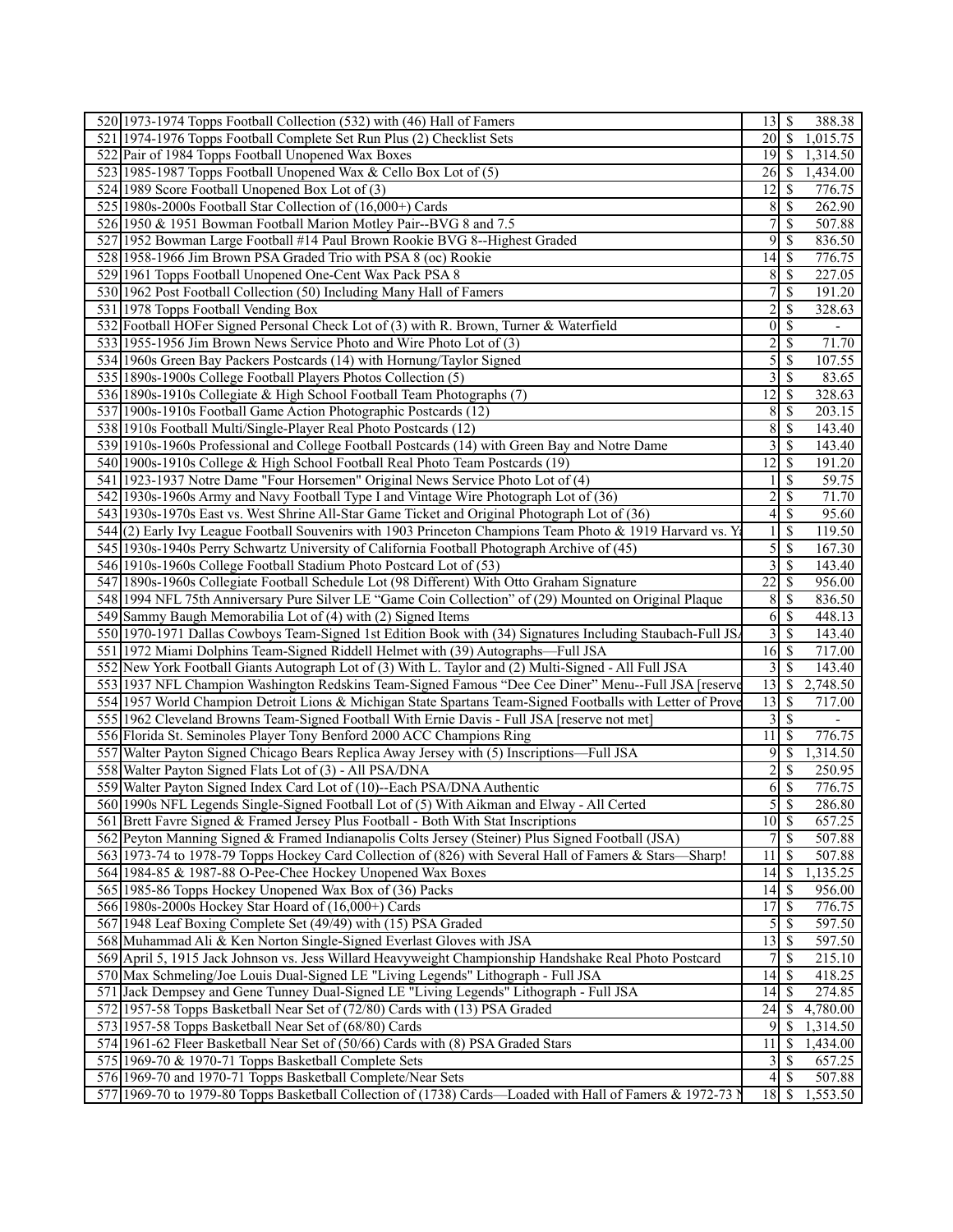| 578 1969-1972 Topps Basketball Group of (87) Cards with Maravich-Sharp!                                                                                                                   | 95<br>418.25                                                |
|-------------------------------------------------------------------------------------------------------------------------------------------------------------------------------------------|-------------------------------------------------------------|
| 579 1972-73 to 1974-75 Topps Basketball Collection of (352) with Many Hall of Famers--Sharp!                                                                                              | $\overline{\mathcal{S}}$<br>11 <sup>1</sup><br>657.25       |
| 580 1973-1980 Topps Basketball Complete Near/Set Lot of (4) Plus (1968) 1948-1982 Singles--Loaded                                                                                         | 1,553.50                                                    |
| 581 1971-72 to 1981-82 Topps Basketball Complete, Near & Partial Set Run Plus Insert Sets                                                                                                 | 32<br>4,182.50<br><sup>\$</sup>                             |
| 582 1986-1989 Fleer Basketball Collection of (563) Cards with (2) Complete/Near Sets & PSA 7 Jordan RC                                                                                    | 15<br>1,314.50<br>\$                                        |
| 583 Basketball Treasure Chest With Vintage "Sporting News" Guides and (3) LeBron James H.S. Programs                                                                                      | S<br>358.50<br>6                                            |
| 584 1986-87 Fleer Basketball #57 Michael Jordan Rookie BGS 9                                                                                                                              | 12<br>\$<br>,792.50                                         |
| 585 1989-2000s Modern Basketball Card Collection of (15,500+) with Hall of Famers & Stars                                                                                                 | 13<br>-S<br>567.63                                          |
| 586 1962-63 World Champion Boston Celtics Team-Signed Photo                                                                                                                               | $1 \mid$ \$<br>478.00                                       |
| 587 Boston Celtics Legends 20x16 and 16x20 Signed Photo Lot of (4) With Russell, Havlicek and Heinsohn - Al                                                                               | <sup>\$</sup><br>358.50<br>$\mathbf{1}$                     |
| 588 Boston Celtics Legends Autographed Flats Lot of (7)                                                                                                                                   | $\overline{2}$<br>\$<br>388.38                              |
| 589 Wilt Chamberlain Single-Signed Basketball - Full JSA                                                                                                                                  | 0 <br>$\mathbb{S}$<br>$\overline{\phantom{a}}$              |
| 590 Michael Jordan and Julius Erving Autographed Basketballs - Both JSA                                                                                                                   | \$<br>4 <sup>1</sup><br>717.00                              |
| 591 1950s-2000s Massive Basketball Autograph Collection of (200+) with (2) Chamberlain, Jabbar & Mikan                                                                                    | $16 \mid$ \$<br>836.50                                      |
| 592 1952 Royal Desserts Basketball #8 Buddy Jeannette SGC 30                                                                                                                              | <sup>S</sup><br>119.50<br>11                                |
| 593 1980 Topps Unopened Fun Bag with (25) Sealed Packs Including (5) 1980-81 Topps Basketball                                                                                             | $\overline{7}$<br>\$<br>537.75                              |
| 594 Wilt Chamberlain/John Havlicek Dual-Signed LE "Living Legends" Lithograph - Full JSA                                                                                                  | 13<br>\$<br>328.63                                          |
| 595 Bobby Jones Autograph Display With Full JSA                                                                                                                                           | 18<br>\$<br>1,075.50                                        |
| 596 Early Masters Tournament Display Signed by (6) With B. Jones, H. Smith and Sarazen - Full JSA                                                                                         | 11<br><sup>\$</sup><br>836.50                               |
| 597 Arnold Palmer and Jack Nicklaus Dual-Signed Lithograph - Full JSA                                                                                                                     | <sup>\$</sup><br>13<br>418.25                               |
| 598 Jack Nicklaus, Arnold Palmer and Tiger Woods Signed Framed Display                                                                                                                    | $\overline{\mathcal{S}}$<br> 0 <br>$\overline{\phantom{a}}$ |
| 599 1990s Masters Tournament Champions Display Signed by (7) With Couples, Faldo and Full JSA                                                                                             | <sup>\$</sup><br>298.75<br>1                                |
| 600 Masters Champions Lithograph Signed by (22) With Nicklaus, Palmer and Full JSA                                                                                                        | \$<br>358.50<br>61                                          |
| 601 Phil Mickelson Signed 2006 Masters and U.S. Open Golf Flags - PSA/DNA                                                                                                                 | 13<br>\$<br>418.25                                          |
| 602 Eddie Arcaro Signed LE "Living Legends" Lithograph - JSA                                                                                                                              | <sup>\$</sup><br> 0                                         |
| 603 Thoroughbred Triple Crown Winners Print Signed by Turcotte, Cauthen and Cruguet - PSA/DNA                                                                                             | <sup>\$</sup><br>215.10<br>4                                |
| 604 1948 Safe-T-Card Complete Set of (67) Cards with (66) PSA Graded                                                                                                                      | 12<br>6,572.50<br><sup>\$</sup>                             |
| 605 1909-1979 Multi-Sport Shoebox Collection of (599) Cards—Loaded with Hall of Famers & Stars                                                                                            | 12<br><sup>\$</sup><br>1,015.75                             |
|                                                                                                                                                                                           | 22<br>3,585.00<br><sup>\$</sup>                             |
| 606 1909-1990 Multi-Sport Hall of Fame/Star Collection of (187) Cards with (2) Graded Including Bird/Magic &                                                                              |                                                             |
| 607 1987-2014 Multi-Sport PSA 10 Graded Hoard of (501)                                                                                                                                    | 17<br>\$<br>2,509.50                                        |
| 608 1950-1972 Baseball & Football Collection of (393) Cards with (50+) Hall of Famers Including Mantle                                                                                    | 9<br><sup>\$</sup><br>896.25                                |
| 609 1950-1980 Football, Basketball & Hockey Collection of (746) Cards Loaded with Hall of Famers and Stars                                                                                | 12<br>\$<br>1,792.50                                        |
| 610 1950s-2000s Multi-Sport Baltimore Sports Themed Treasure Chest of (75) Items with (9) Single-Signed Orid                                                                              | 8<br><sup>\$</sup><br>215.10                                |
| 611 1964-1982 Baseball, Football & Non-Sport Shoebox Collection of (897) with Many Stars                                                                                                  | 12<br>\$<br>597.50                                          |
| 612(1000) 1980 Venorlandus (England) World of Sport Complete 48-Card Sets with Ali & Pele                                                                                                 | 11<br>-S<br>1,673.00                                        |
| 613 Multi/Single-Signed Baseball & Football Autograph Treasure Chest of (15) with Bonds Bat & Steel Curtain                                                                               | 19<br>-S<br>776.75                                          |
| 614 1910-1911 Murad College Series T6 Jumbo Card Lot of (6)—All SGC Graded                                                                                                                | \$<br>179.25<br>$\mathcal{L}$                               |
| 615 1948-1956 Topps & Bowman Baseball and Football Card Collection of (295) Cards with Stars                                                                                              | $16$ \$<br>1,015.75                                         |
| 616 1909-1958 Multi/Non-Sport Card Grab Bag of (150) with Many Stars                                                                                                                      | 8<br>262.90<br><sup>\$</sup>                                |
| 617 1950-1986 Baseball & Football Hall of Famers Group of (11) with Carlton RC Including (8) BGS/BVG Grad                                                                                 | 10 <sup>1</sup><br>$\mathbb{S}$<br>537.75                   |
| 618 1964-1971 Multi/Non-Sport Shoebox Collection of (1328) Cards with Stars                                                                                                               | $10\overline{\smash{)}\,}$<br>478.00                        |
| 619 1977-1979 Sportscaster Singles Lot of (1062) Plus (29) Unopened Packs                                                                                                                 | $23 \mid$ \$<br>1,015.75                                    |
| 620 1979-1989 Multi-Sport Hall of Fame Rookie Card Lot of (22) with Gretzky, Montana & (11) Marino                                                                                        | 17<br><sup>\$</sup><br>956.00                               |
| 621 1986-1992 Multi-Sport Wax Case & Box Collection of (30) Items                                                                                                                         | 717.00                                                      |
| 622 1980-1991 Baseball & Football Rack Pack Collection of (48) with Many Stars Showing                                                                                                    | 478.00<br>$10 \mid S$                                       |
| 623 1980s-2000s Multi-Sport Star Collection of (12,000+) Cards with Several Thousand Rookies!                                                                                             | 32<br>3,883.75<br><sup>\$</sup>                             |
| $624$   1980s-2000s Multi-Sport Star Hoard of $(16,000+)$ Cards                                                                                                                           | 9<br>-S<br>274.85                                           |
| 625 U.S. Olympic Athlete Autograph Lot of (66) Cachets/Trading Cards with Jenner, Robertson & West                                                                                        | 6<br>\$<br>239.00<br><sup>\$</sup>                          |
| 626 Vintage to Modern Auto Racing Collection with Numerous Autographs Including Earnhardt, Sr. & Multi-Sig<br>627 Multi-Sport "Legends" Autograph Lot of (5) with Ali Signed Boxing Glove | 358.50<br>3 <sup>1</sup><br>21<br>1,195.00<br>-S            |
| 628 Baseball and Football HOFer Signed Framed Display Lot of (4) With Montana and Ryan                                                                                                    | 71<br>\$<br>191.20                                          |
| 629 1962-1963 Salada Coins Baseball & Football Collection (40)                                                                                                                            | \$<br>155.35<br>41                                          |
| 630 (17) 1973-1983 Kelloggs & Wonder Bread Baseball & Football Sets                                                                                                                       | 18<br>657.25<br>\$                                          |
| 631 Mickey Mantle and Walter Payton Signed Framed Displays - Full PSA/DNA and JSA                                                                                                         | 298.75<br>\$<br>6                                           |
| 632 Mickey Mantle and Walter Payton Signed and Framed Cachets                                                                                                                             | \$<br>274.85<br>41                                          |
| 633 Autographed 8x10 Lot of (4) With J. DiMaggio, Mantle, Unitas and T. Williams - All JSA                                                                                                | $11 \mid$ \$<br>597.50                                      |
| 634 Multi-Sport Signed Jersey Lot of (3) With Ripken, Bird and Kidd - All Full JSA                                                                                                        | $10 \mid$ \$<br>418.25                                      |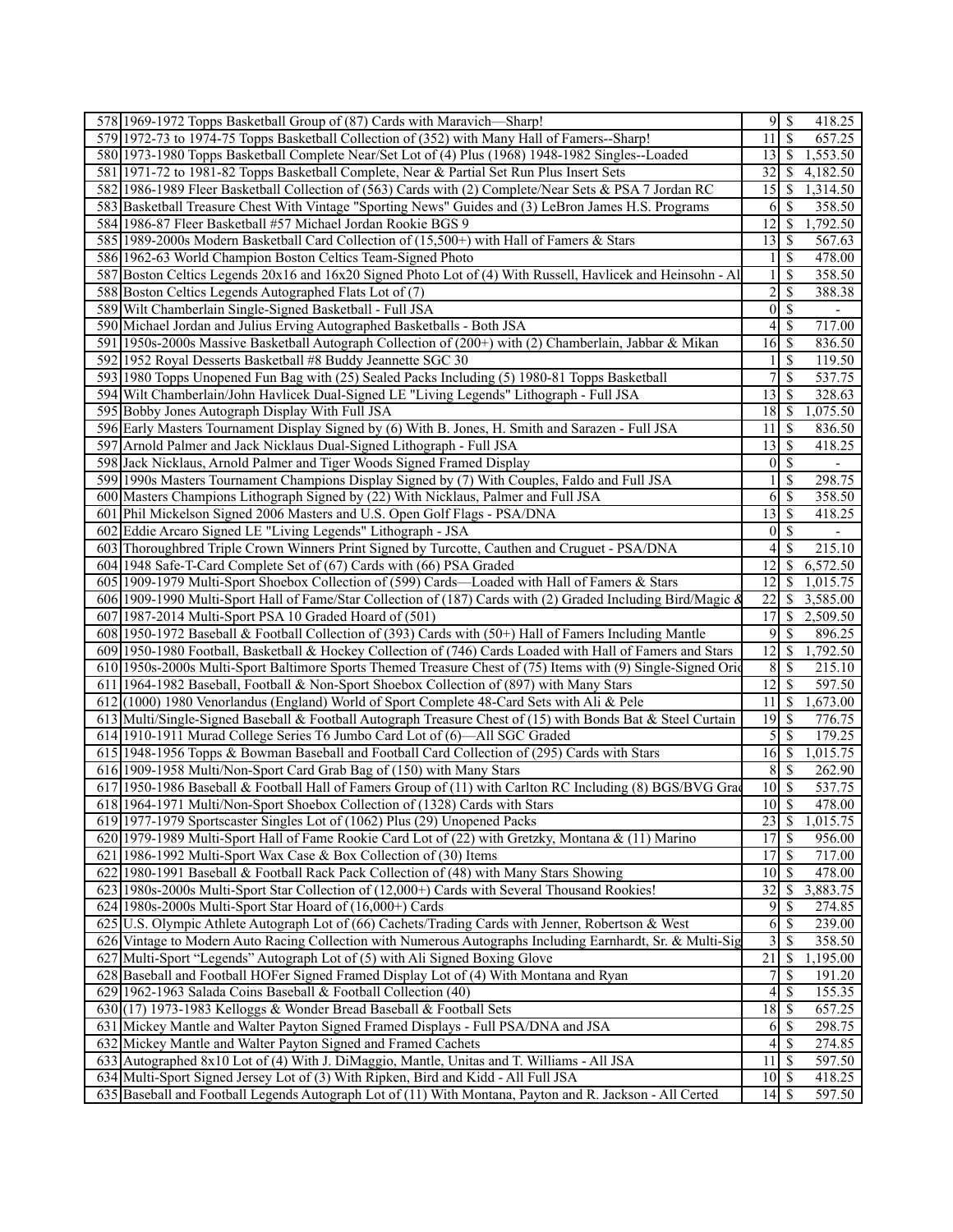| 636 Multi-Sport Autograph Collection of (14) With Namath, LaMotta and Ripken - All Certed                  | 15               | \$<br>567.63                          |
|------------------------------------------------------------------------------------------------------------|------------------|---------------------------------------|
| 637 1948-1997 Washington/Baltimore Area Multi-Sport Book Collection of (16) with (11) Signed               | $\overline{0}$   | $\overline{\mathcal{S}}$              |
| 638 (19) Multi-Sport Signed Books with Chamberlain, Namath & Reggie White                                  | 10               | 567.63<br>- \$                        |
| 639 1912 S110 American Indians Silk Pillow Case Framed Display with Sitting Bull                           | 5                | $\mathcal{S}$<br>597.50               |
| 640 (178) 1934 Garbaty Cigarettes Moderne Schonheitsgalerie PSA Graded Cards with (17) PSA 10 Including G  | 11               | 776.75<br>\$                          |
| 641 1938 Gum Inc. Horrors of War Partial Set (228/288) Plus (270) Duplicates with (83) Total High Numbers  | 17               | \$<br>,434.00                         |
| 642 1935 Eckstein-Halpaus "Die Nachkriegszeit" Complete Set of (252) with (11) PSA Graded                  | 6                | $\boldsymbol{\mathsf{S}}$<br>328.63   |
| 643 1934-1975 Non-Sport Card Treasure Chest of (1164) Cards with (111) PSA Graded                          | 19               | 717.00<br>$\mathcal{S}$               |
| 644 1959 Fleer Three Stooges Complete Set (96/96)                                                          | 14               | -\$<br>1,314.50                       |
| 645 1911 T59 Flags of All Nations Near Set of (190/200) Cards in Vintage Album                             | 4                | \$<br>215.10                          |
| 646 1930s Non-Sport Grab Bag Lot of (161) with (100) 1938 Gum Inc. Horrors of War                          | 6                | \$<br>478.00                          |
| $647(22)$ 1941-1965 Non-Sport Graded Cards with Tougher Issues                                             | 3                | \$<br>215.10                          |
| 648 WWII Era U.S. Homeland Ephemera Collection of (214) with (2) 1942 Posters                              | 9                | $\boldsymbol{\mathsf{S}}$<br>418.25   |
| 649 Western/Entertainment/War Signed Photo and Unsigned Ephemera Lot of (18)                               | 1                | $\mathcal{S}$<br>179.25               |
| 650 1966 Remco "Lost In Space" Robot Toy in Working Condition with Original Box                            | 6                | $\overline{\mathcal{S}}$<br>448.13    |
| 651 1880s-1940s Non-Sport Card Collection (303)                                                            | 10               | $\mathcal{S}$<br>328.63               |
| 652(3) 1980-1983 Topps Star Wars Complete/Near Boxes                                                       | 3                | <sup>\$</sup><br>155.35               |
| 653 1940s-50s Baltimore Oasis Night Club Signatures (6) With Jack Dempsey, Woody Herman, Red Buttons and   | $\overline{0}$   | \$<br>$\overline{\phantom{a}}$        |
| 654 Marilyn Monroe Personal Costume Jeweled Rouge Compact with Original Rosenstein Estate Letter           | $\overline{0}$   | $\overline{\mathcal{S}}$              |
| 655 1954 Marilyn Monroe "Golden Dreams" Nude Calendar                                                      | 13               | <sup>\$</sup><br>298.75               |
| 656 John F. Kennedy Signed Index Card--PSA/DNA 8                                                           | 4                | <sup>\$</sup><br>1,912.00             |
| 657 J.D. Rockefeller Signed 1887 Standard Oil Stock Certificate with Full JSA                              | 10               | $\mathcal{S}$<br>2,390.00             |
| 658 (14) Multi/Single-Signed Hard Cover Books with Aldrin, Carter & Goldwater                              | 11               | $\mathcal{S}$<br>358.50               |
| 659 1995 Deluxe LE Book "Sometime in New York City" by J. Lennon, Y. Ono and B. Gruen--Signed By Ono &     | 3                | \$<br>418.25                          |
|                                                                                                            | 5                | 286.80                                |
| 660 United States Exploring Expedition 1845 Atlas Rare Book                                                |                  | \$<br>$\overline{143.40}$             |
| 661 Antique Powder Horn, Flask & Ramrod Collection of (7)                                                  | 3                | $\mathcal{S}$                         |
| 662 Early U.S. Space Exploration Program Photo Collection of (268) with Mercury, Gemini & "Original 7"     | 16               | $\mathcal{S}$<br>896.25               |
| 663 1957-2007 NASA & Soviet Union Space Exploration Pin/Medal/Jewelry Treasure Chest Lot of (332)          | 15               | 657.25<br>\$                          |
| 664 1960s-1970s Apollo Space Program Official Photograph/Ephemera Hoard of (368) in Pristine Condition     | 19               | $\overline{1,}195.00$<br>\$           |
| 665 NASA Space Program 8x10 Photo Hoard of (811) with Skylab, Space Shuttle, Satellites & Solar System     | $\overline{21}$  | \$<br>1,075.50                        |
| 666 Henry Wadsworth Longfellow Signature Cut Display with Full JSA                                         | 3                | <sup>\$</sup><br>227.05               |
| 667 Charles Schulz Single-Signed Baseball - Full JSA                                                       | 14               | 1,553.50<br>-\$                       |
| 668 February, 1958 Famous Monsters of Filmland #1-Key First Issue Horror/Sci-Fi Magazine                   |                  | <sup>\$</sup><br>167.30               |
| 669 1960 Justice League of America #1 Important Key Issue DC Comic Book                                    | 14               | \$<br>836.50                          |
| 670 1961 DC "Key Issue" Comic Book The Brave and the Bold #34 with 1st Silver Age Hawkman                  | 4                | \$<br>227.05                          |
| 671 High Grade Bronze Age Comic Book Lot of (16) with Marvel Preview #4 First Appearance of Star-Lord      | 14               | \$<br>717.00                          |
| 672 1864 Abraham Lincoln Re-Election Song Book & Commander In Chief Card                                   | 6                | $\mathcal{S}$<br>358.50               |
| 673 President/Politician Vintage Photograph Lot of (91) with Rare JFK Images Including (2) by Jaqcues Lowe | $\,$ $\,$        | $\mathcal{S}$<br>388.38               |
| 674 Bullion/Coin/Commemorative Treasure Chest with Silver & Base Metal Issues                              | 10               | $\mathcal{S}$<br>657.25               |
| 675 U.S. Silver & Clad Dollar Coins Collection of (110) with GSA "Black Box" 1884-CC                       | 10               | \$<br>956.00                          |
| 676 Tremendous U.S. Silver and Clad Half Dollar Coin Lot of (373)                                          | 12               | <sup>\$</sup><br>1,075.50             |
| 677 John Travolta Worn "Urban Cowboy Wedding Scene" Tuxedo Costume                                         | $19$ \$          | 956.00                                |
| 678 Entertainment Greats Signed Personal Check Lot of (94) With Charlton Heston and Jimmy Stewart          | 17               | $\mathcal{S}$<br>836.50               |
| 679 Clifford Franklin Washington Sentinels Jersey from "The Replacements"                                  | 7                | 191.20<br>$\mathbb{S}$                |
| 680 1887 N172 Old Judge John Ward (Batting) PSA 3 (mk)                                                     | 5                | 1,015.75<br>-S                        |
| 681 1909-11 T206 White Borders Hal Chase Blue Portrait (Broad Leaf 350) PSA 1--Only Graded                 | 31               | \$<br>3,585.00                        |
| 682 1911 T3 Turkey Red Cabinets #23 Nap Lajoie (Checklist Back) PSA 2 (mk)                                 |                  | \$<br>597.50                          |
| 683 1917 E135 Collins-McCarthy #82 Joe Jackson (Blank Back) SGC Authentic                                  | 23               | $\boldsymbol{\mathsf{S}}$<br>5,377.50 |
| 684 1917 E135 Collins-McCarthy #87 Walter Johnson (Blank Back) SGC 10                                      | 10               | - \$<br>776.75                        |
| 685 1917 E135 Collins-McCarthy Group of (22) Blank-Backed Cards with SGC Authentic #25 Carey & #187 W      | 17               | 896.25<br><sup>\$</sup>               |
| 686 1933 Goudey Baseball Starter Set of (102) Different with (38) PSA Graded Including (8) Hall of Famers  | 3                | <sup>\$</sup><br>1,673.00             |
| 687 1934 Goudey Baseball Complete Set (96/96) with Both Gehrigs PSA 1                                      | 11               | $\overline{1,553.50}$<br>-S           |
| 688 1933 Goudey Baseball #53 Babe Ruth SGC 20 [reserve not met]                                            | 5                | \$                                    |
| 689 1933 Goudey Baseball #160 Lou Gehrig SGC 20                                                            |                  | \$<br>597.50                          |
| 690 1934 Quaker Oats Babe Ruth Two-Way Flip Book                                                           | $\boldsymbol{0}$ | $\mathcal{S}$                         |
| 691 1954 Bowman Baseball Complete Set (224/224) Plus #66 Ted Williams                                      | 6                | 776.75<br>-\$                         |
| 692 1959 & 1960 Topps Baseball Partial & Near Sets with Stars                                              | 17               | $\mathcal{S}$<br>657.25               |
| 693 1961-1963 Post Cereal/Jell-O Baseball Collection of (442) Cards with Mantle                            | 7                | - \$<br>328.63                        |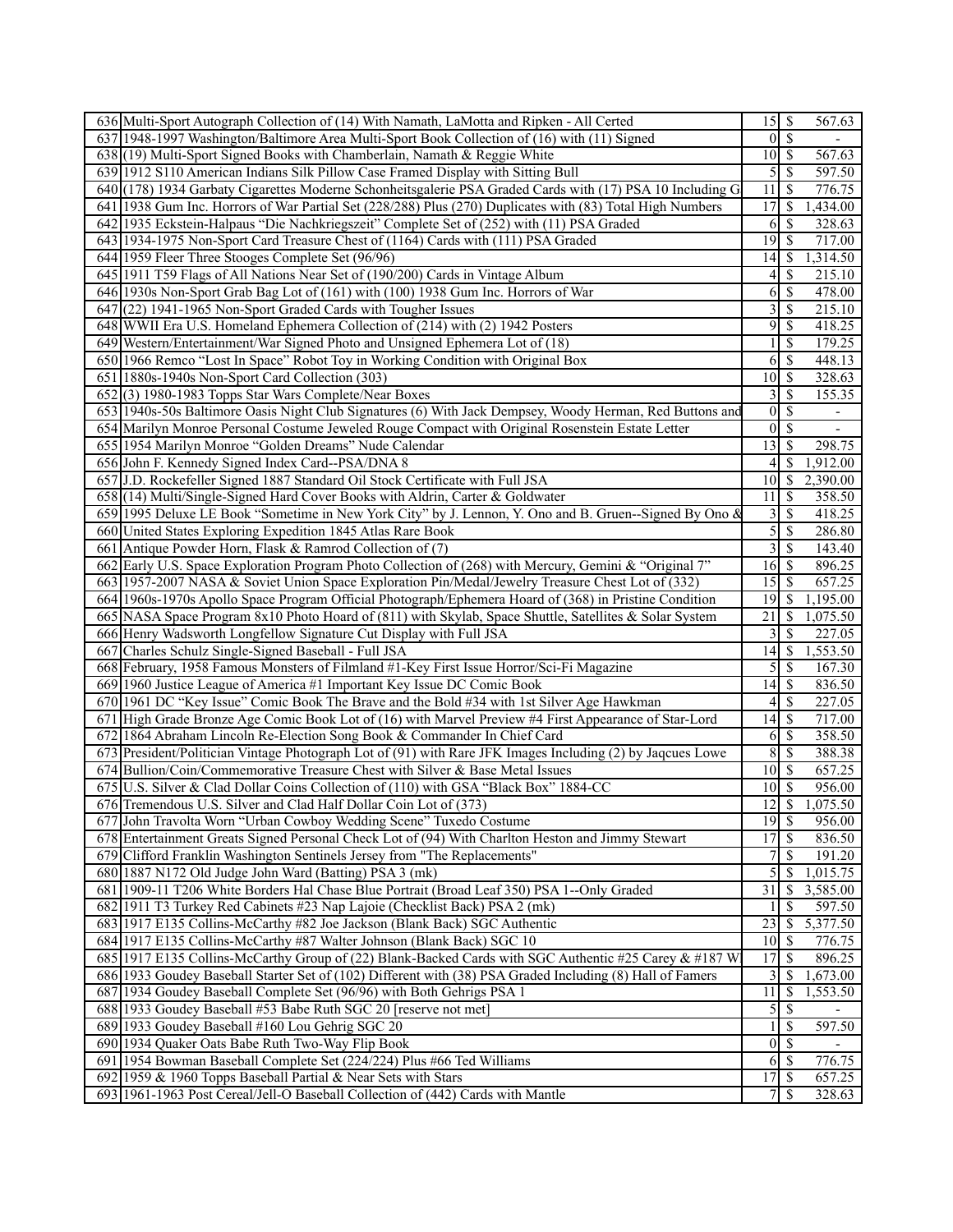| 694 1965-1987 O-Pee-Chee Baseball Collection of (2287) Cards with Stars                                     | 2                  | -S            | 328.63                   |
|-------------------------------------------------------------------------------------------------------------|--------------------|---------------|--------------------------|
| 695 1978 Topps Baseball Complete Set Lot of (11) from Vending                                               | 32                 | -\$           | 2,868.00                 |
| 696 (10) 1976-1981 Topps Baseball Complete Sets From Vending and/or Wax                                     | 23                 | S             | 1,553.50                 |
| 697 1940s-2000s Washington Senators Treasure Chest of (150+) Items with Signed Cards, Game-Used & Autogr    | 13                 | <sup>\$</sup> | 836.50                   |
| 698 1888 N162 Goodwin Champions Dan Brouthers SGC 20                                                        | 1                  | S             | 478.00                   |
| 699 1909 W555 Honus Wagner (Hand Cut) PSA 2                                                                 | 3                  | \$            | 537.75                   |
| 700 1933 Goudey Sport Kings #1 Ty Cobb SGC 10                                                               | 6                  | S             | 328.63                   |
| 701 1956 Topps Baseball Checklist 2/4 PSA 8                                                                 | 3                  | \$            | 448.13                   |
| 702 1956 Topps Baseball #11 Chicago Cubs Team Card SGC 88                                                   | $\boldsymbol{0}$   | $\mathbb{S}$  | $\overline{\phantom{a}}$ |
| 703 1957 Topps Baseball Checklist 1/2 SGC 84                                                                | 2                  | <sup>\$</sup> | 250.95                   |
| 704 (45) 1981-2000 Baseball Traded, Update & Rookie Sets with PSA 9 Ripken Traded                           | 14                 | \$            | 448.13                   |
| 705 1912 Boston Red Sox Ticket Stub From First Season at Fenway Park SGC Authentic                          | 2                  | <sup>\$</sup> | 418.25                   |
| 706 1946 World Series Game Four Full Ticket (Punch Cancelled) PSA Authentic                                 | 13                 | - \$          | 358.50                   |
| 707 1962 Topps Baseball #135 "Babe as a Boy" Printing Plate--GAI Authentic                                  | 3                  | \$            | 143.40                   |
| 708 1960 World Series "Working Press Pass" to Pirates Home Games—PSA Authentic                              | $\boldsymbol{0}$   | <sup>\$</sup> | $\mathbf{r}$             |
| 709 August 5, 1966 Steve Carlton First Career Win Shea Stadium PSA 2 Ticket Stub                            | 4                  | <sup>\$</sup> | 179.25                   |
| 710 Carl Yastrzemski 1967 Triple Crown and 1979 3000th Hit Fenway Park Ticket Stubs - Both PSA Graded       | $\mathbf{0}$       | <sup>\$</sup> |                          |
| 711 Pete Rose 3000th Hit PSA 7 (MK) Ticket Stub - Highest Graded !                                          | 11                 | <sup>\$</sup> | 448.13                   |
| 712 Tom Seaver June 16, 1978 No-Hitter Riverfront Stadium PSA 1 Full Ticket                                 |                    | <sup>\$</sup> | 119.50                   |
| 713 1980 World Series Game 1 PSA 4 Veteran's Stadium Full Ticket                                            | 7                  | <sup>\$</sup> | 167.30                   |
| 714 April 29, 1986 Fenway Park PSA 8 Full Ticket - Roger Clemens 20 Strikeouts                              | $\boldsymbol{0}$   | $\mathcal{S}$ | $\blacksquare$           |
| 715 1989 World Series Game 4 Full Ticket - PSA 10                                                           |                    | \$            | 119.50                   |
| 716 6/17/36 Cleveland Indians Program & Ticket Stub Graded PSA 3--"Gehrig HR #393"                          | $\theta$           | \$            |                          |
| 717 Rare Philadelphia Phillies 1950 World Series Game 1 Full Ticket--PSA 4                                  | 6                  | -S            | 657.25                   |
| 718 9/28/51 Yankee Stadium Program & PSA Graded Ticket Stub-"Reynold's No-Hitter/DiMaggio's Final HR"       | $\mathbf{0}$       | <sup>\$</sup> |                          |
| 719 1957 World Series Game 3 PSA 2 Full Ticket - Mantle's 9th Career W.S. HR                                | 1                  | <sup>\$</sup> | 119.50                   |
| 720 1963 World Series Game 1 Full Ticket "Koufax 15 K's"--PSA 6 (MK)                                        | 3                  | <sup>\$</sup> | 262.90                   |
| 721   1964 MLB All-Star Game Full Ticket "MVP Johnny Callison"--PSA 2                                       | 9                  | S             | 956.00                   |
| 722<br>Incredible 1913 Baseball Managers Scorecard Fan with (10) HOFers                                     | $\overline{c}$     | S             | 956.00                   |
| 723 1914-Modern Walter Johnson Framed & Memorabilia Collection of (78) Items                                | 15                 | -\$           | 1,015.75                 |
| 724(8) 1940s-1950s American League Three-Quarter Sized Pennants                                             | 7                  | <sup>\$</sup> | 328.63                   |
| 725 1950s-1970s Major League Team Mini-Pennant and Pinback Sets Lot of (2) with 1950 American Nut & Cho     | 4                  | <sup>\$</sup> | 388.38                   |
| 726 (19) 1950s-1960s Full-Size/Mini-Pennants & Pinbacks                                                     | 12                 | \$            | 507.88                   |
| 727 1955 World Champion Brooklyn Dodgers Schaefer Beer Advertising Display                                  |                    | \$            | 597.50                   |
| 728(7) 1940s-1996 Brooklyn Dodgers Souvenirs with (4) Vintage Pennants                                      | 10                 | <sup>\$</sup> | 478.00                   |
| 729 1955 World Series Complete Ticket Stub Run of (7) With (6) Signed by Winning Pitchers [reserve not met] | 3                  | \$            |                          |
| 730 Circa 1950-1951 Joe DiMaggio Twice-Signed Store Model Cleats with Original Box & SGC COA                | 2                  | <sup>\$</sup> | 388.38                   |
| 731 New York Yankees Stars Single-Signed Bat Lot of (9) With Rizzuto, Slaughter and P. Niekro               | 10                 | <sup>\$</sup> | 328.63                   |
| 732 Single-Signed Bat Lot of (16) With (4) HOFers                                                           | 14                 | \$            | 717.00                   |
| 733 Baseball HOFer Single-Signed Bat Lot of (20) With Musial, F. Robinson and Spahn                         | $\overline{19}$ \$ |               | 1,135.25                 |
| 734 Jackie Robinson Signed 1952-1957 ONL Giles Baseball - Full JSA [reserve not met]                        | 11                 | $\sqrt{S}$    |                          |
| 735 1956 World Champion New York Yankees Team-Signed Ball With Mantle, Rizzuto and Howard - Full JSA        | 5                  | -\$           | 836.50                   |
| 736 HOFer Single-Signed Baseball Lot of (14) With Aaron, Mays and McCovey - All JSA                         | 10                 | -S            | 418.25                   |
| 737 Autographed Baseball Lot of (31) With (2) Koufax                                                        | 24                 | -S            | 1,135.25                 |
| 738 Single-Signed HOFer Baseballs Lot of (40) With (15) Different                                           | 19                 | \$            | 1,195.00                 |
| 739 HOFer and Superstar Single-Signed Baseball Lot of (58) With Most Inscribed - All Certed                 | 13                 | \$            | 2,151.00                 |
| 740 Honus Wagner Cut Signature With Full JSA - Bold!                                                        | 4                  | S             | 776.75                   |
| 741 Frankie Frisch Signed Personal Collection Book Lot of (5)--All JSA                                      | $\boldsymbol{7}$   | \$            | 537.75                   |
| 742 Mickey Mantle and Roger Maris Dual-Signed Photograph - Full JSA [reserve not met]                       | 7                  | \$            |                          |
| 743 1970s-1980s Baseball Autographed Card Collection of (483) Cards with (104) Hall of Famers & Tough Dece  | 12                 | \$            | 2,629.00                 |
| 744 (957) 1970s-1990s Baseball Autographed Cards with (177) Hall of Famers & Deceased                       | 19                 | \$            | 1,673.00                 |
| 745 (207) 1987-1991 New York Mets Signed Cards with Near Team Sets                                          | 3                  | \$            | 358.50                   |
| 746 500 HR Club Members Single-Signed Yellow HOF Plaque Postcard Lot of (12) With Mantle and Williams       | $\boldsymbol{0}$   | -\$           |                          |
| 747 Yellow Hall of Fame Postcards Single-Signed Lot of (35) With Aaron, Hubbell and Mays                    | 1                  | \$            | 478.00                   |
| 748 Mickey Mantle Signed Placard Pair With "No. 7" and "T.C. 1956" Inscriptions - Both Full JSA             | 5                  | \$            | 418.25                   |
| 749 Autographed HOF Induction Day Placard Lot of (72) With Mantle, J. DiMaggio and T. Williams - Beautiful  | 15                 | - \$          | 2,151.00                 |
| 750 Multi-Sport Autographed Flats Lot of (152) With Musial, Wooden, Richard - Loaded!                       | 20                 | \$            | 567.63                   |
| 751 Multi-Sport Autographed Trio With Ali, Gretzky and B. Bradley - All Full JSA                            | $9 \mid S$         |               | 298.75                   |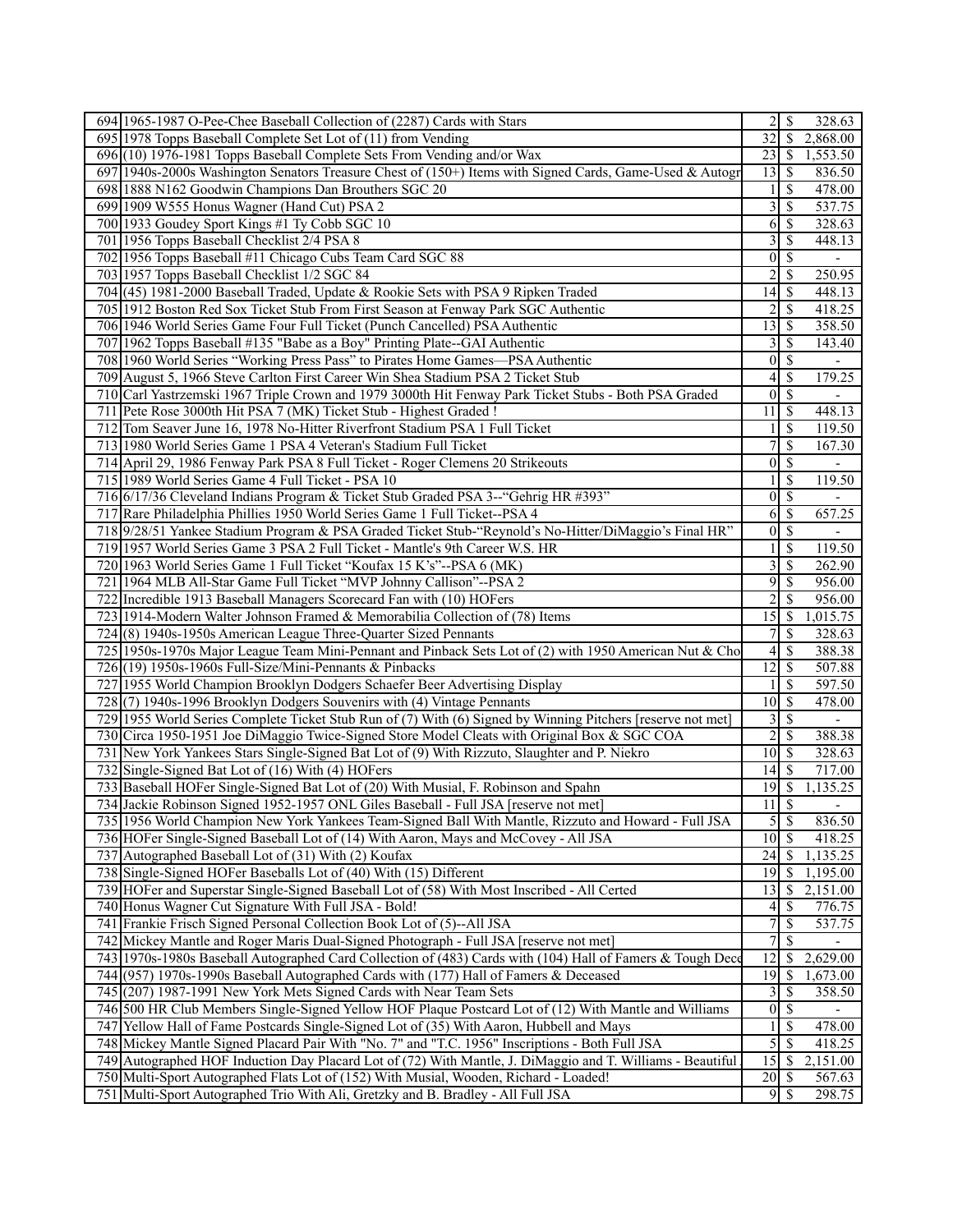| 752 Connie Mack Signed Business Card - PSA/DNA "Authentic"                                                      | $\overline{12}$ \$<br>328.63                          |
|-----------------------------------------------------------------------------------------------------------------|-------------------------------------------------------|
| 753 Wilt Chamberlain 73-Point Game November 16, 1962 Madison Square Garden PSA 3 Ticket Stub - Lone Gr          | \$<br>3<br>143.40                                     |
| 754 1960-1965 PSA Graded New York Knicks Ticket Stub Lot of (4) With Robertson, Russell and West - All Lor      | $\overline{c}$<br>$\mathbb{S}$<br>95.60               |
| 755 1910s-1920s Pennant Lot of (7) With (6) Ivy League and Alice Joyce                                          | 9<br><sup>\$</sup><br>478.00                          |
| 756 1948-1980 Baseball & Football Shoebox Collection of (2907) Cards with Many Stars                            | 21<br>\$<br>1,314.50                                  |
| 757 1952-2012 Washington Redskins Treasure Chest of (126) Items with Team Sets & Autographs                     | 4<br>S<br>274.85                                      |
| 758 1979-1986 Topps Football Complete/Near Set Group of (12) From Vending and/or Wax                            | 15<br>S<br>1,015.75                                   |
| 759(12) 1981 Topps Football Complete Sets from Vending & Wax Boxes                                              | 15<br>\$<br>1,553.50                                  |
| 760 1960s University of Alabama "Million Dollar Band" Game-Worn Uniform                                         | \$<br>155.35<br>4 <sup>1</sup>                        |
| 761 Circa 1880s Thomas Stevens Boxing Silks Complete Set of (4) Stevengraphs                                    | $\overline{c}$<br>\$<br>657.25                        |
| 762 1972-73 Topps Basketball Complete Set of (264) Cards                                                        | 7<br>\$<br>776.75                                     |
| 763 1968-69 to 1977-78 Topps Hockey Collection of (251) with Many Hall of Famers Including Dryden RC--Sh        | 9<br>\$<br>537.75                                     |
| 764 Autographed Golf Display Lot of (3) With Nicklaus, Nelson and Hogan - All Full JSA                          | 9<br>\$<br>388.38                                     |
| 765 1910s S77 Mogul Cigarettes Presidents of the United States Silk Near Set (20/24) Plus (22) Color Variations | $\overline{12}$<br>\$<br>478.00                       |
| 766 1956 Dwight Eisenhower Augusta Scorecard & Period 8x10 Photograph from Presidency                           | $\overline{\mathbf{3}}$<br><sup>\$</sup><br>203.15    |
| 767 Musician and Songwriter Autographed Flats Lot of (24) With D. Brubek, F. Domino and K. Rogers               | 4<br>\$<br>167.30                                     |
| 768   "Warehouse Hoard" #1 Issue Bronze Age Comic Book Lot of (481)                                             | 20<br>\$<br>2,987.50                                  |
| 769 1970s-Modern Conan Magazine/Comic Book Treasure Chest Lot of (354) with Savage Sword Near-Run               | $\overline{2}$<br>S<br>250.95                         |
| 770 Marvel Bronze Age Hero #1 Issue "Unread" Comic Book Lot of (263) with (59) Black Panther                    | 30<br>\$<br>4,481.25                                  |
| 771 1970s Marvel Monster #1 Issue Unread Comic Book Hoard with (80) Godzilla & (100) Man-Thing (Vol. 2)         | 15<br>\$<br>1,015.75                                  |
| 772 Bronze Age Sci-Fi/Fantasy #1 Issue Unread Comic Book Hoard of (398)                                         | $6 \mid$ \$<br>358.50                                 |
| 773 Better Grade Bronze Age Super-Hero & Adventure Comic Book Treasure Chest Lot of (191)                       | 12<br>\$<br>298.75                                    |
| 774 1970s-1980s Magazine Format Bronze Age Comic Book Lot of (87)                                               | 3<br>\$<br>143.40                                     |
| 775 1976 Spectacular Spider-Man #1 "Unread" Key Issue Comic Book Lot of (115)                                   | 11<br>\$<br>1,673.00                                  |
| 776 1977 Jonah Hex #1 "Unread" Bronze Age Key Issue Comic Book Lot of (25)                                      | 18<br>\$<br>1,314.50                                  |
| 777 1977 Star Wars Original Series "Unread Warehouse Hoard" Comic Book Lot of (156) with (50) #1                | 41<br>\$<br>9,560.00                                  |
| 778 1972-Current Warehouse Card Hoard of (400,000+) with Cases, Sets, Modern Inserts & Thousands of Stars       | $\overline{34}$<br>$\mathbb{S}$<br>5,377.50           |
| 779 1955 Bowman Baseball #59 Whitey Ford PSA 8                                                                  | 5<br>\$<br>191.20                                     |
| 780 (11) 1990-2009 Hartland Plastics Baseball Figures                                                           | 14<br>\$<br>478.00                                    |
| 781 1950s Narragansett Beer Boston Red Sox Scoreboard Advertisement Display                                     | 11<br>\$<br>227.05                                    |
| 782 1925 Pittsburgh Pirates World Champions Oversized Team Photo                                                | \$<br>59.75<br>1                                      |
| 783 Old Yankee Stadium "Men" and "Ladies" Restroom Signs                                                        | \$<br>597.50<br>1                                     |
| 784 1912 T202 Hassan Triple Folders #53 Doolan/Dooin SGC 84                                                     | \$<br>597.50<br>1                                     |
| 785 1957 Topps Baseball #300 Mike Garcia SGC 88                                                                 | $\boldsymbol{0}$<br>\$<br>$\overline{\phantom{a}}$    |
| 786 1952 Topps Baseball High Number Trio                                                                        | \$<br>10<br>167.30                                    |
| 787 1952 Knowles Service Station Stockton Ports Card Album                                                      | \$<br>4<br>167.30                                     |
| 788 1933 Goudey Baseball Assortment of (52) Different Cards                                                     | 8<br>\$<br>358.50                                     |
| 789 1968-1970 Topps Baseball Tom Seaver Assortment of (6) SGC Graded Cards                                      | $\overline{c}$<br>\$<br>131.45                        |
| 790 Peter Egnatchick 1971 Class A Clinton Pilots Game-Worn Cap                                                  | $\overline{\mathbf{3}}$<br><sup>\$</sup><br>143.40    |
| 791 1969 Topps Baseball #120 Pete Rose SGC 92                                                                   | \$<br>179.25<br>1                                     |
| 792 1941 Double Play #57 Ted Williams/#58 Jim Tabor PSA 2                                                       | $\overline{\mathcal{S}}$<br>119.50<br>11              |
| 793 1957 Topps Baseball #55 Ernie Banks SGC 84                                                                  | $2 \mid$ \$<br>131.45                                 |
| 794 1948 Bowman Baseball #18 Warren Spahn Rookie PSA 3                                                          | $\overline{\mathcal{S}}$<br>119.50                    |
| 795 1952 Topps Baseball #396 Dick Williams Rookie PSA 3                                                         | 179.25<br>$\mathbb{S}$<br>$\mathbf{1}$                |
| 796 Game-Worn Bullpen Jacket Lot of (4) With White Sox, Marlins, Brewers and Rangers                            | $\overline{\mathbf{c}}$<br>\$<br>250.95               |
| 797 1949 Bowman Baseball #214 Richie Ashburn Rookie SGC 35                                                      | 3<br>\$<br>215.10                                     |
| 798 1949 Bowman Baseball #46 Robin Roberts Rookie SGC 55                                                        | $\overline{\mathbf{c}}$<br>\$<br>$\overline{131}$ .45 |
| 799 1909-11 E90-1 American Caramel Eddie Plank SGC 10                                                           | $\overline{\mathbf{3}}$<br>\$<br>143.40               |
| 800 1953 Topps Baseball #82 Mickey Mantle SGC Authentic                                                         | 5<br>\$<br>203.15                                     |
| 801 1915 Cracker Jack #17 Roger Bresnahan SGC 30                                                                | $9 \mid$ \$<br>286.80                                 |
| 802 1949-1950 Chatanooga Lookouts Game-Worn Baseball Cap                                                        | $\overline{12}$<br>298.75<br>\$                       |
| 803 Oakland A's 1980s-2000s Game-Worn Jacket and Warm-Up Jersey Lot of (5)                                      | 5<br>$\mathbb{S}$<br>167.30                           |
| 804 1970s-2000s Chicago White Sox Game-Worn Lot of (12)                                                         | 11<br>$\mathcal{S}$<br>$\overline{274.85}$            |
| 805 1970-1971 Winnipeg Whips Game-Worn Baseball Cap                                                             | $\overline{\mathbf{c}}$<br>\$<br>131.45               |
| 806 Dave Frost 1977 Game-Worn Iowa Oaks Cap                                                                     | $\mathcal{S}$<br>$\boldsymbol{0}$                     |
| 807 1973-1985 California Angels Game-Worn Jacket - Sharp!                                                       | $4 \overline{\sqrt{\$}}$<br>239.00                    |
| 808 Jim Miner 1985-1987 Signed Game-Worn Tucson Toros Cap                                                       | $0 \mid$ \$                                           |
| 809 1990s-2000s St. Louis Cardinals Game-Worn Jacket Lot of (4)                                                 | $3\overline{3}$<br>143.40                             |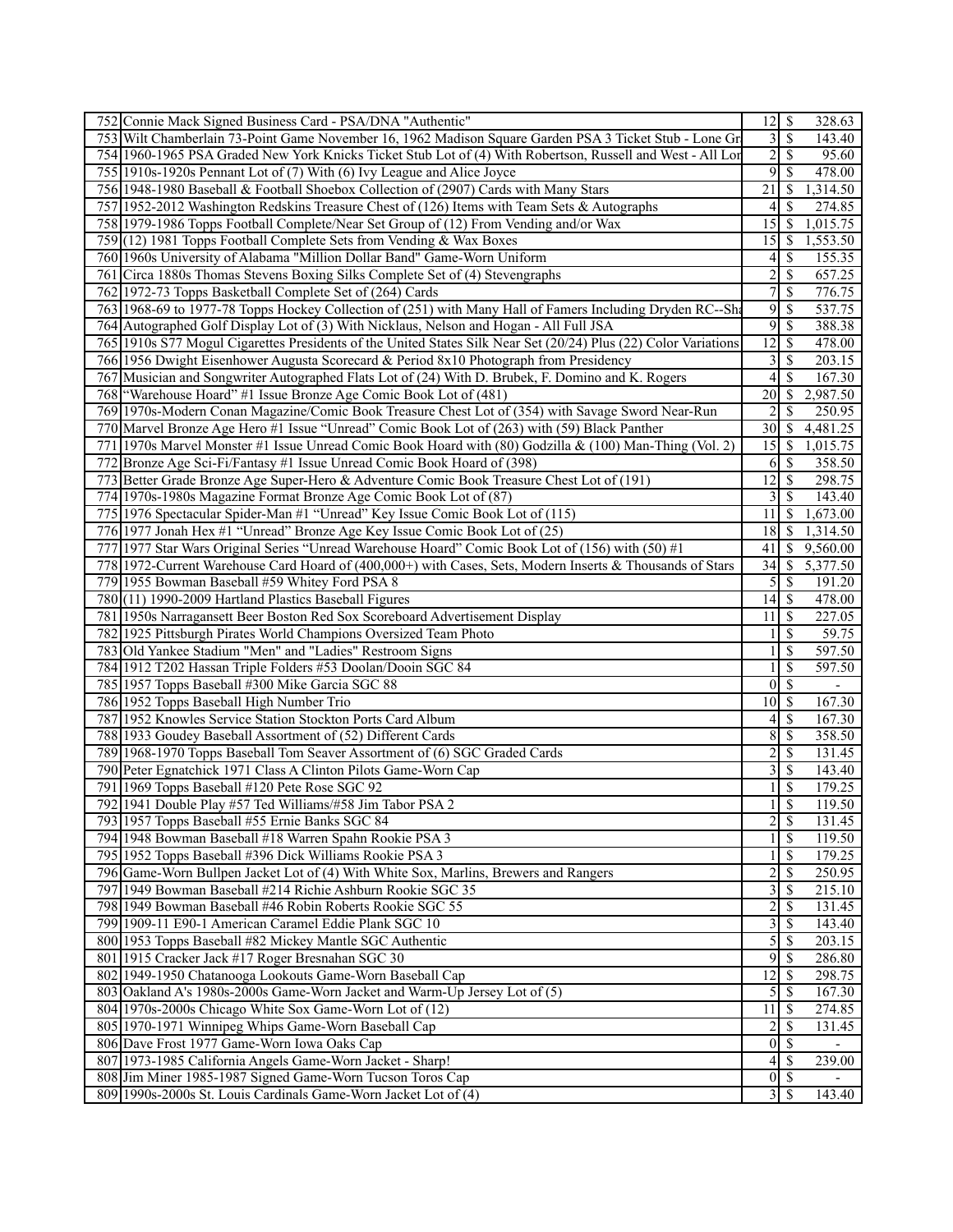| 810 1911-14 D304 General Baking Charles Herzog<br>358.50<br>13<br>-S<br><sup>\$</sup><br>811(5) 1950-1961 Baseball Regional/Type Cards with Rizzuto and Spahn<br>119.50<br>1<br>4<br>\$<br>167.30<br>812 Chris Smith 1983 San Francisco Giants Game-Worn Road Jersey<br>813(7) 1935-1938 Wheaties Baseball Panels with (5) Hall of Fames Including DiMaggio<br><sup>\$</sup><br>836.50<br>11<br>3,286.25<br>814 1954-1958 Topps Baseball Singles Collection of (515) Cards with (2) Mays, (2) Williams & Killebrew RC<br>13<br>\$<br>$\overline{4}$<br>815 1990s-2000s San Diego Padres Game-Worn Lot of (7)<br>S<br>155.35<br>$\overline{c}$<br>816 1928-1966 Baseball & Boxing Exhibits Group of (115) Cards<br><sup>\$</sup><br>131.45<br>817(3) 1972 Topps Baseball High Number SGC 86-88 Graded Stars with Carew & Garvey<br>2<br>S<br>131.45<br>$\overline{7}$<br>818 (22) 1970-1985 Topps Baseball Hall of Fame & Star Rookie Cards with Schmidt<br><sup>\$</sup><br>262.90<br>5<br><sup>\$</sup><br>819 1957 New York Yankees Photo Pack with (25) Pictures & Mailer<br>191.20<br>820 Connie Mack Baseball Conference Check Sheet of (3)<br>$\theta$<br>\$<br>$\overline{\phantom{0}}$<br>821 2009 Yankee Stadium Inaugural Season Complete Field Level Season Ticket Book<br>$\boldsymbol{0}$<br><sup>\$</sup><br>7<br>\$<br>822 1933 Goudey Baseball & 1933 Delong Group of (33) Cards with (13) Hall of Famers<br>478.00<br>\$<br>823 1911 T205 Gold Borders Miller Huggins (American Beauty) SGC 30<br>119.50<br>776.75<br>824 (158) 1949-1957 Washington Senators Original Don Wingfield Photographs with Several Used in Card Sets<br>14<br><sup>\$</sup><br><sup>\$</sup><br>358.50<br>825 1948-Modern Baseball Signed Card Collection of (112) with Vintage Hall of Famers<br>8<br>826 Josh Beckett 2001-2003 Game-Used Bat - Full PSA/DNA<br>\$<br>119.50<br><sup>\$</sup><br>179.25<br>827 1961-1963 Post Cereal/Jell-O Baseball Group of (238) Cards with (6) SGC Graded Stars<br><sup>\$</sup><br>828 1961-Modern Mickey Mantle Group of (44) Cards with (6) Graded & Game-Used Relic<br>4<br>167.30<br>13<br><sup>\$</sup><br>537.75<br>829 Unopened 1968-1969 Sports Illustrated Poster Lot of (9) With (4) R. Jackson and (5) B. Robinson<br>830 Ken Griffey, Jr. Autographed Cincinnati Reds Home Vest - UDA and PSA/DNA<br>\$<br>$\overline{191.20}$<br>2<br>831 Whitey Ford Autographed New York Yankees Home Jersey - PSA/DNA<br>8<br>\$<br>274.85<br>\$<br>7<br>250.95<br>832 Eddie Murray Autographed Baltimore Orioles Jersey - PSA/DNA<br>3<br>833(97) Jose Canseco & Robin Yount Items with (4) 1975 Topps #223 Yount Rookies<br>\$<br>143.40<br>3<br>834 1992 Mickey Mantle Autographed Magazine with No. 7 Inscription--Full JSA<br><sup>\$</sup><br>143.40<br>835(2) Pete Rose Single-Signed Baseballs with Inscriptions--Both JSA<br>$\overline{c}$<br><sup>\$</sup><br>131.45<br>\$<br>239.00<br>836 Satchel Paige Signed 3x5 Index Card with Full JSA<br>837 1951 Nellie Fox Signed Government Postcard with Full JSA<br>3<br><sup>\$</sup><br>143.40<br>838 1992 American League All-Stars Team Signed Ball With Ripken, Puckett and Full JSA<br>3<br>\$<br>215.10<br>\$<br>839 Roger Maris Signed Cut Photograph with Full JSA<br>358.50<br>840 Mariano Rivera & Jorge Posada Dual-Signed 2000 New York Yankees Yearbook with JSA<br><sup>\$</sup><br>179.25<br>841 (5) Mickey Mantle Signed 8x10 Photographs with Individual Full JSA<br><sup>\$</sup><br>896.25<br>1<br>\$<br>842 Dizzy Dean Signed 3x5 Index Card with JSA<br>239.00<br>843 Eppa Rixey Signed Index Card with Full JSA<br>7<br><sup>\$</sup><br>298.75<br>\$<br>844 Red Faber Signed 3x5 Index Card with JSA<br>$\theta$<br>\$<br>845 1973 Kansas City Royals Team-Signed Ball Lot of (5) With Early Brett<br>179.25<br>\$<br>846 Donn Clendenon Single-Signed Ball With "1969 W.S. MVP" Inscription - JSA<br>119.50<br>847 Danny McDevitt Single-Signed Ball With "Last Game at Ebbets Field" Inscription - JSA<br>$\mathbf{0}$<br><sup>\$</sup><br>\$<br>848 1961-1978 New York Yankees Single-Signed Baseball Lot of (10) With Inscriptions<br>119.50<br>$\overline{\mathcal{S}}$<br>849 Roger Clemens Single-Signed Ball With "300 W's/4,000 Ks" Inscription - JSA<br>$\theta$<br>$\overline{\mathcal{S}}$<br>850 Johnny Kucks Single-Signed Ball With "Last Pitch to Jackie Robinson" Inscription - JSA<br>$\boldsymbol{0}$<br>$\overline{\phantom{0}}$<br>$\boldsymbol{0}$<br>851 1975 New York Baseball Writers Dinner Program Signed by (4) With Aaron and Hunter - JSA<br>- \$<br>$\overline{a}$<br>$\overline{0}$<br>$\overline{\mathcal{S}}$<br>852 Carl Yastrzemski Autographed 1979 Boston Red Sox Yearbook - JSA<br>\$<br>853 1971 New York Yankees Team-Signed "Welcome Home Luncheon" Program With E. Howard, Howser and N<br>119.50<br>1<br>$\boldsymbol{0}$<br>\$<br>854 1973 New York Baseball Awards Dinner Program Signed by (7) With J. DiMaggio and Stengel<br>$\overline{\phantom{a}}$<br>$\mathbf{0}$<br><sup>\$</sup><br>855 1977 New York Mets Yearbook Signed by (16) With Seaver, Torre and Espinosa<br>$\overline{\phantom{a}}$<br>$\boldsymbol{0}$<br>856 Bill Dickey Autographed 1988 Christopher Palusso LE Lithograph - PSA/DNA<br><sup>\$</sup><br>3<br>857 Casey Stengel Signed Framed Photograph - Full JSA<br>\$<br>155.35<br>858 Duke Snider/Don Drysdale Dual-Signed Display - JSA<br>1<br>\$<br>119.50<br>$\overline{\mathcal{S}}$<br>859(2) Sandy Koufax Autographed Items with Single-Signed ONL Baseball with Full JSA & Framed 16x20 Pho<br>6<br>448.13<br>9<br>860 Bryce Harper & Stephen Strasburg Signed Lot of (2)—Both Certed<br>\$<br>250.95<br>861 July 15, 2001 Cal Ripken Farewell Tour Game-Used & Signed Base with Steiner & MLB Holograms<br>5<br>\$<br>537.75<br>$\boldsymbol{0}$<br>$\mathcal{S}$<br>862 THIS LOT HAS BEEN WITHDRAWN<br>$\overline{\mathbf{3}}$<br>863 Mid-1930s Dizzy Dean and Pepper Martin Signed Cuts on Album Pages & Ticket Stubs to Important Games<br>\$<br>143.40<br>864 Dazzy Vance Signed Album Page - SGC Authentic<br>9<br>-\$<br>274.85<br>$10\,$<br>$\vert$ \$<br>286.80<br>865 Satchel Paige Cut Signature Framed Display with Full JSA<br>\$<br>866 Oscar Taveras 2014 Signed Game-Worn Shoes - Full JSA<br>2<br>131.45<br>867 1954-1992 Baltimore Orioles PSA Graded Ticket Lot of (4) With First-Ever Home Game<br>250.95 |  |  |
|------------------------------------------------------------------------------------------------------------------------------------------------------------------------------------------------------------------------------------------------------------------------------------------------------------------------------------------------------------------------------------------------------------------------------------------------------------------------------------------------------------------------------------------------------------------------------------------------------------------------------------------------------------------------------------------------------------------------------------------------------------------------------------------------------------------------------------------------------------------------------------------------------------------------------------------------------------------------------------------------------------------------------------------------------------------------------------------------------------------------------------------------------------------------------------------------------------------------------------------------------------------------------------------------------------------------------------------------------------------------------------------------------------------------------------------------------------------------------------------------------------------------------------------------------------------------------------------------------------------------------------------------------------------------------------------------------------------------------------------------------------------------------------------------------------------------------------------------------------------------------------------------------------------------------------------------------------------------------------------------------------------------------------------------------------------------------------------------------------------------------------------------------------------------------------------------------------------------------------------------------------------------------------------------------------------------------------------------------------------------------------------------------------------------------------------------------------------------------------------------------------------------------------------------------------------------------------------------------------------------------------------------------------------------------------------------------------------------------------------------------------------------------------------------------------------------------------------------------------------------------------------------------------------------------------------------------------------------------------------------------------------------------------------------------------------------------------------------------------------------------------------------------------------------------------------------------------------------------------------------------------------------------------------------------------------------------------------------------------------------------------------------------------------------------------------------------------------------------------------------------------------------------------------------------------------------------------------------------------------------------------------------------------------------------------------------------------------------------------------------------------------------------------------------------------------------------------------------------------------------------------------------------------------------------------------------------------------------------------------------------------------------------------------------------------------------------------------------------------------------------------------------------------------------------------------------------------------------------------------------------------------------------------------------------------------------------------------------------------------------------------------------------------------------------------------------------------------------------------------------------------------------------------------------------------------------------------------------------------------------------------------------------------------------------------------------------------------------------------------------------------------------------------------------------------------------------------------------------------------------------------------------------------------------------------------------------------------------------------------------------------------------------------------------------------------------------------------------------------------------------------------------------------------------------------------------------------------------------------------------------------------------------------------------------------------------------------------------------------------------------------------------------------------------------------------------------------------------------------------------------------------------------------------------------------------------------------------------------------------------------------------------------------------------------------------------------------------------------------------------------------------------------------------------------------------------------------------------------------------------------------------------------------------------------------------------------------------------------------------------------------------------------------------------------------------------------------------------------------------------------------------------------------------------------------------------------------------------------------------------------------------------------------------------------------------------------------------------------------------------------------------------------------------------------------|--|--|
|                                                                                                                                                                                                                                                                                                                                                                                                                                                                                                                                                                                                                                                                                                                                                                                                                                                                                                                                                                                                                                                                                                                                                                                                                                                                                                                                                                                                                                                                                                                                                                                                                                                                                                                                                                                                                                                                                                                                                                                                                                                                                                                                                                                                                                                                                                                                                                                                                                                                                                                                                                                                                                                                                                                                                                                                                                                                                                                                                                                                                                                                                                                                                                                                                                                                                                                                                                                                                                                                                                                                                                                                                                                                                                                                                                                                                                                                                                                                                                                                                                                                                                                                                                                                                                                                                                                                                                                                                                                                                                                                                                                                                                                                                                                                                                                                                                                                                                                                                                                                                                                                                                                                                                                                                                                                                                                                                                                                                                                                                                                                                                                                                                                                                                                                                                                                                                                                                                                                                                                                                                                                                                                                                                                                                                                                                                                                                                                                                                    |  |  |
|                                                                                                                                                                                                                                                                                                                                                                                                                                                                                                                                                                                                                                                                                                                                                                                                                                                                                                                                                                                                                                                                                                                                                                                                                                                                                                                                                                                                                                                                                                                                                                                                                                                                                                                                                                                                                                                                                                                                                                                                                                                                                                                                                                                                                                                                                                                                                                                                                                                                                                                                                                                                                                                                                                                                                                                                                                                                                                                                                                                                                                                                                                                                                                                                                                                                                                                                                                                                                                                                                                                                                                                                                                                                                                                                                                                                                                                                                                                                                                                                                                                                                                                                                                                                                                                                                                                                                                                                                                                                                                                                                                                                                                                                                                                                                                                                                                                                                                                                                                                                                                                                                                                                                                                                                                                                                                                                                                                                                                                                                                                                                                                                                                                                                                                                                                                                                                                                                                                                                                                                                                                                                                                                                                                                                                                                                                                                                                                                                                    |  |  |
|                                                                                                                                                                                                                                                                                                                                                                                                                                                                                                                                                                                                                                                                                                                                                                                                                                                                                                                                                                                                                                                                                                                                                                                                                                                                                                                                                                                                                                                                                                                                                                                                                                                                                                                                                                                                                                                                                                                                                                                                                                                                                                                                                                                                                                                                                                                                                                                                                                                                                                                                                                                                                                                                                                                                                                                                                                                                                                                                                                                                                                                                                                                                                                                                                                                                                                                                                                                                                                                                                                                                                                                                                                                                                                                                                                                                                                                                                                                                                                                                                                                                                                                                                                                                                                                                                                                                                                                                                                                                                                                                                                                                                                                                                                                                                                                                                                                                                                                                                                                                                                                                                                                                                                                                                                                                                                                                                                                                                                                                                                                                                                                                                                                                                                                                                                                                                                                                                                                                                                                                                                                                                                                                                                                                                                                                                                                                                                                                                                    |  |  |
|                                                                                                                                                                                                                                                                                                                                                                                                                                                                                                                                                                                                                                                                                                                                                                                                                                                                                                                                                                                                                                                                                                                                                                                                                                                                                                                                                                                                                                                                                                                                                                                                                                                                                                                                                                                                                                                                                                                                                                                                                                                                                                                                                                                                                                                                                                                                                                                                                                                                                                                                                                                                                                                                                                                                                                                                                                                                                                                                                                                                                                                                                                                                                                                                                                                                                                                                                                                                                                                                                                                                                                                                                                                                                                                                                                                                                                                                                                                                                                                                                                                                                                                                                                                                                                                                                                                                                                                                                                                                                                                                                                                                                                                                                                                                                                                                                                                                                                                                                                                                                                                                                                                                                                                                                                                                                                                                                                                                                                                                                                                                                                                                                                                                                                                                                                                                                                                                                                                                                                                                                                                                                                                                                                                                                                                                                                                                                                                                                                    |  |  |
|                                                                                                                                                                                                                                                                                                                                                                                                                                                                                                                                                                                                                                                                                                                                                                                                                                                                                                                                                                                                                                                                                                                                                                                                                                                                                                                                                                                                                                                                                                                                                                                                                                                                                                                                                                                                                                                                                                                                                                                                                                                                                                                                                                                                                                                                                                                                                                                                                                                                                                                                                                                                                                                                                                                                                                                                                                                                                                                                                                                                                                                                                                                                                                                                                                                                                                                                                                                                                                                                                                                                                                                                                                                                                                                                                                                                                                                                                                                                                                                                                                                                                                                                                                                                                                                                                                                                                                                                                                                                                                                                                                                                                                                                                                                                                                                                                                                                                                                                                                                                                                                                                                                                                                                                                                                                                                                                                                                                                                                                                                                                                                                                                                                                                                                                                                                                                                                                                                                                                                                                                                                                                                                                                                                                                                                                                                                                                                                                                                    |  |  |
|                                                                                                                                                                                                                                                                                                                                                                                                                                                                                                                                                                                                                                                                                                                                                                                                                                                                                                                                                                                                                                                                                                                                                                                                                                                                                                                                                                                                                                                                                                                                                                                                                                                                                                                                                                                                                                                                                                                                                                                                                                                                                                                                                                                                                                                                                                                                                                                                                                                                                                                                                                                                                                                                                                                                                                                                                                                                                                                                                                                                                                                                                                                                                                                                                                                                                                                                                                                                                                                                                                                                                                                                                                                                                                                                                                                                                                                                                                                                                                                                                                                                                                                                                                                                                                                                                                                                                                                                                                                                                                                                                                                                                                                                                                                                                                                                                                                                                                                                                                                                                                                                                                                                                                                                                                                                                                                                                                                                                                                                                                                                                                                                                                                                                                                                                                                                                                                                                                                                                                                                                                                                                                                                                                                                                                                                                                                                                                                                                                    |  |  |
|                                                                                                                                                                                                                                                                                                                                                                                                                                                                                                                                                                                                                                                                                                                                                                                                                                                                                                                                                                                                                                                                                                                                                                                                                                                                                                                                                                                                                                                                                                                                                                                                                                                                                                                                                                                                                                                                                                                                                                                                                                                                                                                                                                                                                                                                                                                                                                                                                                                                                                                                                                                                                                                                                                                                                                                                                                                                                                                                                                                                                                                                                                                                                                                                                                                                                                                                                                                                                                                                                                                                                                                                                                                                                                                                                                                                                                                                                                                                                                                                                                                                                                                                                                                                                                                                                                                                                                                                                                                                                                                                                                                                                                                                                                                                                                                                                                                                                                                                                                                                                                                                                                                                                                                                                                                                                                                                                                                                                                                                                                                                                                                                                                                                                                                                                                                                                                                                                                                                                                                                                                                                                                                                                                                                                                                                                                                                                                                                                                    |  |  |
|                                                                                                                                                                                                                                                                                                                                                                                                                                                                                                                                                                                                                                                                                                                                                                                                                                                                                                                                                                                                                                                                                                                                                                                                                                                                                                                                                                                                                                                                                                                                                                                                                                                                                                                                                                                                                                                                                                                                                                                                                                                                                                                                                                                                                                                                                                                                                                                                                                                                                                                                                                                                                                                                                                                                                                                                                                                                                                                                                                                                                                                                                                                                                                                                                                                                                                                                                                                                                                                                                                                                                                                                                                                                                                                                                                                                                                                                                                                                                                                                                                                                                                                                                                                                                                                                                                                                                                                                                                                                                                                                                                                                                                                                                                                                                                                                                                                                                                                                                                                                                                                                                                                                                                                                                                                                                                                                                                                                                                                                                                                                                                                                                                                                                                                                                                                                                                                                                                                                                                                                                                                                                                                                                                                                                                                                                                                                                                                                                                    |  |  |
|                                                                                                                                                                                                                                                                                                                                                                                                                                                                                                                                                                                                                                                                                                                                                                                                                                                                                                                                                                                                                                                                                                                                                                                                                                                                                                                                                                                                                                                                                                                                                                                                                                                                                                                                                                                                                                                                                                                                                                                                                                                                                                                                                                                                                                                                                                                                                                                                                                                                                                                                                                                                                                                                                                                                                                                                                                                                                                                                                                                                                                                                                                                                                                                                                                                                                                                                                                                                                                                                                                                                                                                                                                                                                                                                                                                                                                                                                                                                                                                                                                                                                                                                                                                                                                                                                                                                                                                                                                                                                                                                                                                                                                                                                                                                                                                                                                                                                                                                                                                                                                                                                                                                                                                                                                                                                                                                                                                                                                                                                                                                                                                                                                                                                                                                                                                                                                                                                                                                                                                                                                                                                                                                                                                                                                                                                                                                                                                                                                    |  |  |
|                                                                                                                                                                                                                                                                                                                                                                                                                                                                                                                                                                                                                                                                                                                                                                                                                                                                                                                                                                                                                                                                                                                                                                                                                                                                                                                                                                                                                                                                                                                                                                                                                                                                                                                                                                                                                                                                                                                                                                                                                                                                                                                                                                                                                                                                                                                                                                                                                                                                                                                                                                                                                                                                                                                                                                                                                                                                                                                                                                                                                                                                                                                                                                                                                                                                                                                                                                                                                                                                                                                                                                                                                                                                                                                                                                                                                                                                                                                                                                                                                                                                                                                                                                                                                                                                                                                                                                                                                                                                                                                                                                                                                                                                                                                                                                                                                                                                                                                                                                                                                                                                                                                                                                                                                                                                                                                                                                                                                                                                                                                                                                                                                                                                                                                                                                                                                                                                                                                                                                                                                                                                                                                                                                                                                                                                                                                                                                                                                                    |  |  |
|                                                                                                                                                                                                                                                                                                                                                                                                                                                                                                                                                                                                                                                                                                                                                                                                                                                                                                                                                                                                                                                                                                                                                                                                                                                                                                                                                                                                                                                                                                                                                                                                                                                                                                                                                                                                                                                                                                                                                                                                                                                                                                                                                                                                                                                                                                                                                                                                                                                                                                                                                                                                                                                                                                                                                                                                                                                                                                                                                                                                                                                                                                                                                                                                                                                                                                                                                                                                                                                                                                                                                                                                                                                                                                                                                                                                                                                                                                                                                                                                                                                                                                                                                                                                                                                                                                                                                                                                                                                                                                                                                                                                                                                                                                                                                                                                                                                                                                                                                                                                                                                                                                                                                                                                                                                                                                                                                                                                                                                                                                                                                                                                                                                                                                                                                                                                                                                                                                                                                                                                                                                                                                                                                                                                                                                                                                                                                                                                                                    |  |  |
|                                                                                                                                                                                                                                                                                                                                                                                                                                                                                                                                                                                                                                                                                                                                                                                                                                                                                                                                                                                                                                                                                                                                                                                                                                                                                                                                                                                                                                                                                                                                                                                                                                                                                                                                                                                                                                                                                                                                                                                                                                                                                                                                                                                                                                                                                                                                                                                                                                                                                                                                                                                                                                                                                                                                                                                                                                                                                                                                                                                                                                                                                                                                                                                                                                                                                                                                                                                                                                                                                                                                                                                                                                                                                                                                                                                                                                                                                                                                                                                                                                                                                                                                                                                                                                                                                                                                                                                                                                                                                                                                                                                                                                                                                                                                                                                                                                                                                                                                                                                                                                                                                                                                                                                                                                                                                                                                                                                                                                                                                                                                                                                                                                                                                                                                                                                                                                                                                                                                                                                                                                                                                                                                                                                                                                                                                                                                                                                                                                    |  |  |
|                                                                                                                                                                                                                                                                                                                                                                                                                                                                                                                                                                                                                                                                                                                                                                                                                                                                                                                                                                                                                                                                                                                                                                                                                                                                                                                                                                                                                                                                                                                                                                                                                                                                                                                                                                                                                                                                                                                                                                                                                                                                                                                                                                                                                                                                                                                                                                                                                                                                                                                                                                                                                                                                                                                                                                                                                                                                                                                                                                                                                                                                                                                                                                                                                                                                                                                                                                                                                                                                                                                                                                                                                                                                                                                                                                                                                                                                                                                                                                                                                                                                                                                                                                                                                                                                                                                                                                                                                                                                                                                                                                                                                                                                                                                                                                                                                                                                                                                                                                                                                                                                                                                                                                                                                                                                                                                                                                                                                                                                                                                                                                                                                                                                                                                                                                                                                                                                                                                                                                                                                                                                                                                                                                                                                                                                                                                                                                                                                                    |  |  |
|                                                                                                                                                                                                                                                                                                                                                                                                                                                                                                                                                                                                                                                                                                                                                                                                                                                                                                                                                                                                                                                                                                                                                                                                                                                                                                                                                                                                                                                                                                                                                                                                                                                                                                                                                                                                                                                                                                                                                                                                                                                                                                                                                                                                                                                                                                                                                                                                                                                                                                                                                                                                                                                                                                                                                                                                                                                                                                                                                                                                                                                                                                                                                                                                                                                                                                                                                                                                                                                                                                                                                                                                                                                                                                                                                                                                                                                                                                                                                                                                                                                                                                                                                                                                                                                                                                                                                                                                                                                                                                                                                                                                                                                                                                                                                                                                                                                                                                                                                                                                                                                                                                                                                                                                                                                                                                                                                                                                                                                                                                                                                                                                                                                                                                                                                                                                                                                                                                                                                                                                                                                                                                                                                                                                                                                                                                                                                                                                                                    |  |  |
|                                                                                                                                                                                                                                                                                                                                                                                                                                                                                                                                                                                                                                                                                                                                                                                                                                                                                                                                                                                                                                                                                                                                                                                                                                                                                                                                                                                                                                                                                                                                                                                                                                                                                                                                                                                                                                                                                                                                                                                                                                                                                                                                                                                                                                                                                                                                                                                                                                                                                                                                                                                                                                                                                                                                                                                                                                                                                                                                                                                                                                                                                                                                                                                                                                                                                                                                                                                                                                                                                                                                                                                                                                                                                                                                                                                                                                                                                                                                                                                                                                                                                                                                                                                                                                                                                                                                                                                                                                                                                                                                                                                                                                                                                                                                                                                                                                                                                                                                                                                                                                                                                                                                                                                                                                                                                                                                                                                                                                                                                                                                                                                                                                                                                                                                                                                                                                                                                                                                                                                                                                                                                                                                                                                                                                                                                                                                                                                                                                    |  |  |
|                                                                                                                                                                                                                                                                                                                                                                                                                                                                                                                                                                                                                                                                                                                                                                                                                                                                                                                                                                                                                                                                                                                                                                                                                                                                                                                                                                                                                                                                                                                                                                                                                                                                                                                                                                                                                                                                                                                                                                                                                                                                                                                                                                                                                                                                                                                                                                                                                                                                                                                                                                                                                                                                                                                                                                                                                                                                                                                                                                                                                                                                                                                                                                                                                                                                                                                                                                                                                                                                                                                                                                                                                                                                                                                                                                                                                                                                                                                                                                                                                                                                                                                                                                                                                                                                                                                                                                                                                                                                                                                                                                                                                                                                                                                                                                                                                                                                                                                                                                                                                                                                                                                                                                                                                                                                                                                                                                                                                                                                                                                                                                                                                                                                                                                                                                                                                                                                                                                                                                                                                                                                                                                                                                                                                                                                                                                                                                                                                                    |  |  |
|                                                                                                                                                                                                                                                                                                                                                                                                                                                                                                                                                                                                                                                                                                                                                                                                                                                                                                                                                                                                                                                                                                                                                                                                                                                                                                                                                                                                                                                                                                                                                                                                                                                                                                                                                                                                                                                                                                                                                                                                                                                                                                                                                                                                                                                                                                                                                                                                                                                                                                                                                                                                                                                                                                                                                                                                                                                                                                                                                                                                                                                                                                                                                                                                                                                                                                                                                                                                                                                                                                                                                                                                                                                                                                                                                                                                                                                                                                                                                                                                                                                                                                                                                                                                                                                                                                                                                                                                                                                                                                                                                                                                                                                                                                                                                                                                                                                                                                                                                                                                                                                                                                                                                                                                                                                                                                                                                                                                                                                                                                                                                                                                                                                                                                                                                                                                                                                                                                                                                                                                                                                                                                                                                                                                                                                                                                                                                                                                                                    |  |  |
|                                                                                                                                                                                                                                                                                                                                                                                                                                                                                                                                                                                                                                                                                                                                                                                                                                                                                                                                                                                                                                                                                                                                                                                                                                                                                                                                                                                                                                                                                                                                                                                                                                                                                                                                                                                                                                                                                                                                                                                                                                                                                                                                                                                                                                                                                                                                                                                                                                                                                                                                                                                                                                                                                                                                                                                                                                                                                                                                                                                                                                                                                                                                                                                                                                                                                                                                                                                                                                                                                                                                                                                                                                                                                                                                                                                                                                                                                                                                                                                                                                                                                                                                                                                                                                                                                                                                                                                                                                                                                                                                                                                                                                                                                                                                                                                                                                                                                                                                                                                                                                                                                                                                                                                                                                                                                                                                                                                                                                                                                                                                                                                                                                                                                                                                                                                                                                                                                                                                                                                                                                                                                                                                                                                                                                                                                                                                                                                                                                    |  |  |
|                                                                                                                                                                                                                                                                                                                                                                                                                                                                                                                                                                                                                                                                                                                                                                                                                                                                                                                                                                                                                                                                                                                                                                                                                                                                                                                                                                                                                                                                                                                                                                                                                                                                                                                                                                                                                                                                                                                                                                                                                                                                                                                                                                                                                                                                                                                                                                                                                                                                                                                                                                                                                                                                                                                                                                                                                                                                                                                                                                                                                                                                                                                                                                                                                                                                                                                                                                                                                                                                                                                                                                                                                                                                                                                                                                                                                                                                                                                                                                                                                                                                                                                                                                                                                                                                                                                                                                                                                                                                                                                                                                                                                                                                                                                                                                                                                                                                                                                                                                                                                                                                                                                                                                                                                                                                                                                                                                                                                                                                                                                                                                                                                                                                                                                                                                                                                                                                                                                                                                                                                                                                                                                                                                                                                                                                                                                                                                                                                                    |  |  |
|                                                                                                                                                                                                                                                                                                                                                                                                                                                                                                                                                                                                                                                                                                                                                                                                                                                                                                                                                                                                                                                                                                                                                                                                                                                                                                                                                                                                                                                                                                                                                                                                                                                                                                                                                                                                                                                                                                                                                                                                                                                                                                                                                                                                                                                                                                                                                                                                                                                                                                                                                                                                                                                                                                                                                                                                                                                                                                                                                                                                                                                                                                                                                                                                                                                                                                                                                                                                                                                                                                                                                                                                                                                                                                                                                                                                                                                                                                                                                                                                                                                                                                                                                                                                                                                                                                                                                                                                                                                                                                                                                                                                                                                                                                                                                                                                                                                                                                                                                                                                                                                                                                                                                                                                                                                                                                                                                                                                                                                                                                                                                                                                                                                                                                                                                                                                                                                                                                                                                                                                                                                                                                                                                                                                                                                                                                                                                                                                                                    |  |  |
|                                                                                                                                                                                                                                                                                                                                                                                                                                                                                                                                                                                                                                                                                                                                                                                                                                                                                                                                                                                                                                                                                                                                                                                                                                                                                                                                                                                                                                                                                                                                                                                                                                                                                                                                                                                                                                                                                                                                                                                                                                                                                                                                                                                                                                                                                                                                                                                                                                                                                                                                                                                                                                                                                                                                                                                                                                                                                                                                                                                                                                                                                                                                                                                                                                                                                                                                                                                                                                                                                                                                                                                                                                                                                                                                                                                                                                                                                                                                                                                                                                                                                                                                                                                                                                                                                                                                                                                                                                                                                                                                                                                                                                                                                                                                                                                                                                                                                                                                                                                                                                                                                                                                                                                                                                                                                                                                                                                                                                                                                                                                                                                                                                                                                                                                                                                                                                                                                                                                                                                                                                                                                                                                                                                                                                                                                                                                                                                                                                    |  |  |
|                                                                                                                                                                                                                                                                                                                                                                                                                                                                                                                                                                                                                                                                                                                                                                                                                                                                                                                                                                                                                                                                                                                                                                                                                                                                                                                                                                                                                                                                                                                                                                                                                                                                                                                                                                                                                                                                                                                                                                                                                                                                                                                                                                                                                                                                                                                                                                                                                                                                                                                                                                                                                                                                                                                                                                                                                                                                                                                                                                                                                                                                                                                                                                                                                                                                                                                                                                                                                                                                                                                                                                                                                                                                                                                                                                                                                                                                                                                                                                                                                                                                                                                                                                                                                                                                                                                                                                                                                                                                                                                                                                                                                                                                                                                                                                                                                                                                                                                                                                                                                                                                                                                                                                                                                                                                                                                                                                                                                                                                                                                                                                                                                                                                                                                                                                                                                                                                                                                                                                                                                                                                                                                                                                                                                                                                                                                                                                                                                                    |  |  |
|                                                                                                                                                                                                                                                                                                                                                                                                                                                                                                                                                                                                                                                                                                                                                                                                                                                                                                                                                                                                                                                                                                                                                                                                                                                                                                                                                                                                                                                                                                                                                                                                                                                                                                                                                                                                                                                                                                                                                                                                                                                                                                                                                                                                                                                                                                                                                                                                                                                                                                                                                                                                                                                                                                                                                                                                                                                                                                                                                                                                                                                                                                                                                                                                                                                                                                                                                                                                                                                                                                                                                                                                                                                                                                                                                                                                                                                                                                                                                                                                                                                                                                                                                                                                                                                                                                                                                                                                                                                                                                                                                                                                                                                                                                                                                                                                                                                                                                                                                                                                                                                                                                                                                                                                                                                                                                                                                                                                                                                                                                                                                                                                                                                                                                                                                                                                                                                                                                                                                                                                                                                                                                                                                                                                                                                                                                                                                                                                                                    |  |  |
|                                                                                                                                                                                                                                                                                                                                                                                                                                                                                                                                                                                                                                                                                                                                                                                                                                                                                                                                                                                                                                                                                                                                                                                                                                                                                                                                                                                                                                                                                                                                                                                                                                                                                                                                                                                                                                                                                                                                                                                                                                                                                                                                                                                                                                                                                                                                                                                                                                                                                                                                                                                                                                                                                                                                                                                                                                                                                                                                                                                                                                                                                                                                                                                                                                                                                                                                                                                                                                                                                                                                                                                                                                                                                                                                                                                                                                                                                                                                                                                                                                                                                                                                                                                                                                                                                                                                                                                                                                                                                                                                                                                                                                                                                                                                                                                                                                                                                                                                                                                                                                                                                                                                                                                                                                                                                                                                                                                                                                                                                                                                                                                                                                                                                                                                                                                                                                                                                                                                                                                                                                                                                                                                                                                                                                                                                                                                                                                                                                    |  |  |
|                                                                                                                                                                                                                                                                                                                                                                                                                                                                                                                                                                                                                                                                                                                                                                                                                                                                                                                                                                                                                                                                                                                                                                                                                                                                                                                                                                                                                                                                                                                                                                                                                                                                                                                                                                                                                                                                                                                                                                                                                                                                                                                                                                                                                                                                                                                                                                                                                                                                                                                                                                                                                                                                                                                                                                                                                                                                                                                                                                                                                                                                                                                                                                                                                                                                                                                                                                                                                                                                                                                                                                                                                                                                                                                                                                                                                                                                                                                                                                                                                                                                                                                                                                                                                                                                                                                                                                                                                                                                                                                                                                                                                                                                                                                                                                                                                                                                                                                                                                                                                                                                                                                                                                                                                                                                                                                                                                                                                                                                                                                                                                                                                                                                                                                                                                                                                                                                                                                                                                                                                                                                                                                                                                                                                                                                                                                                                                                                                                    |  |  |
|                                                                                                                                                                                                                                                                                                                                                                                                                                                                                                                                                                                                                                                                                                                                                                                                                                                                                                                                                                                                                                                                                                                                                                                                                                                                                                                                                                                                                                                                                                                                                                                                                                                                                                                                                                                                                                                                                                                                                                                                                                                                                                                                                                                                                                                                                                                                                                                                                                                                                                                                                                                                                                                                                                                                                                                                                                                                                                                                                                                                                                                                                                                                                                                                                                                                                                                                                                                                                                                                                                                                                                                                                                                                                                                                                                                                                                                                                                                                                                                                                                                                                                                                                                                                                                                                                                                                                                                                                                                                                                                                                                                                                                                                                                                                                                                                                                                                                                                                                                                                                                                                                                                                                                                                                                                                                                                                                                                                                                                                                                                                                                                                                                                                                                                                                                                                                                                                                                                                                                                                                                                                                                                                                                                                                                                                                                                                                                                                                                    |  |  |
|                                                                                                                                                                                                                                                                                                                                                                                                                                                                                                                                                                                                                                                                                                                                                                                                                                                                                                                                                                                                                                                                                                                                                                                                                                                                                                                                                                                                                                                                                                                                                                                                                                                                                                                                                                                                                                                                                                                                                                                                                                                                                                                                                                                                                                                                                                                                                                                                                                                                                                                                                                                                                                                                                                                                                                                                                                                                                                                                                                                                                                                                                                                                                                                                                                                                                                                                                                                                                                                                                                                                                                                                                                                                                                                                                                                                                                                                                                                                                                                                                                                                                                                                                                                                                                                                                                                                                                                                                                                                                                                                                                                                                                                                                                                                                                                                                                                                                                                                                                                                                                                                                                                                                                                                                                                                                                                                                                                                                                                                                                                                                                                                                                                                                                                                                                                                                                                                                                                                                                                                                                                                                                                                                                                                                                                                                                                                                                                                                                    |  |  |
|                                                                                                                                                                                                                                                                                                                                                                                                                                                                                                                                                                                                                                                                                                                                                                                                                                                                                                                                                                                                                                                                                                                                                                                                                                                                                                                                                                                                                                                                                                                                                                                                                                                                                                                                                                                                                                                                                                                                                                                                                                                                                                                                                                                                                                                                                                                                                                                                                                                                                                                                                                                                                                                                                                                                                                                                                                                                                                                                                                                                                                                                                                                                                                                                                                                                                                                                                                                                                                                                                                                                                                                                                                                                                                                                                                                                                                                                                                                                                                                                                                                                                                                                                                                                                                                                                                                                                                                                                                                                                                                                                                                                                                                                                                                                                                                                                                                                                                                                                                                                                                                                                                                                                                                                                                                                                                                                                                                                                                                                                                                                                                                                                                                                                                                                                                                                                                                                                                                                                                                                                                                                                                                                                                                                                                                                                                                                                                                                                                    |  |  |
|                                                                                                                                                                                                                                                                                                                                                                                                                                                                                                                                                                                                                                                                                                                                                                                                                                                                                                                                                                                                                                                                                                                                                                                                                                                                                                                                                                                                                                                                                                                                                                                                                                                                                                                                                                                                                                                                                                                                                                                                                                                                                                                                                                                                                                                                                                                                                                                                                                                                                                                                                                                                                                                                                                                                                                                                                                                                                                                                                                                                                                                                                                                                                                                                                                                                                                                                                                                                                                                                                                                                                                                                                                                                                                                                                                                                                                                                                                                                                                                                                                                                                                                                                                                                                                                                                                                                                                                                                                                                                                                                                                                                                                                                                                                                                                                                                                                                                                                                                                                                                                                                                                                                                                                                                                                                                                                                                                                                                                                                                                                                                                                                                                                                                                                                                                                                                                                                                                                                                                                                                                                                                                                                                                                                                                                                                                                                                                                                                                    |  |  |
|                                                                                                                                                                                                                                                                                                                                                                                                                                                                                                                                                                                                                                                                                                                                                                                                                                                                                                                                                                                                                                                                                                                                                                                                                                                                                                                                                                                                                                                                                                                                                                                                                                                                                                                                                                                                                                                                                                                                                                                                                                                                                                                                                                                                                                                                                                                                                                                                                                                                                                                                                                                                                                                                                                                                                                                                                                                                                                                                                                                                                                                                                                                                                                                                                                                                                                                                                                                                                                                                                                                                                                                                                                                                                                                                                                                                                                                                                                                                                                                                                                                                                                                                                                                                                                                                                                                                                                                                                                                                                                                                                                                                                                                                                                                                                                                                                                                                                                                                                                                                                                                                                                                                                                                                                                                                                                                                                                                                                                                                                                                                                                                                                                                                                                                                                                                                                                                                                                                                                                                                                                                                                                                                                                                                                                                                                                                                                                                                                                    |  |  |
|                                                                                                                                                                                                                                                                                                                                                                                                                                                                                                                                                                                                                                                                                                                                                                                                                                                                                                                                                                                                                                                                                                                                                                                                                                                                                                                                                                                                                                                                                                                                                                                                                                                                                                                                                                                                                                                                                                                                                                                                                                                                                                                                                                                                                                                                                                                                                                                                                                                                                                                                                                                                                                                                                                                                                                                                                                                                                                                                                                                                                                                                                                                                                                                                                                                                                                                                                                                                                                                                                                                                                                                                                                                                                                                                                                                                                                                                                                                                                                                                                                                                                                                                                                                                                                                                                                                                                                                                                                                                                                                                                                                                                                                                                                                                                                                                                                                                                                                                                                                                                                                                                                                                                                                                                                                                                                                                                                                                                                                                                                                                                                                                                                                                                                                                                                                                                                                                                                                                                                                                                                                                                                                                                                                                                                                                                                                                                                                                                                    |  |  |
|                                                                                                                                                                                                                                                                                                                                                                                                                                                                                                                                                                                                                                                                                                                                                                                                                                                                                                                                                                                                                                                                                                                                                                                                                                                                                                                                                                                                                                                                                                                                                                                                                                                                                                                                                                                                                                                                                                                                                                                                                                                                                                                                                                                                                                                                                                                                                                                                                                                                                                                                                                                                                                                                                                                                                                                                                                                                                                                                                                                                                                                                                                                                                                                                                                                                                                                                                                                                                                                                                                                                                                                                                                                                                                                                                                                                                                                                                                                                                                                                                                                                                                                                                                                                                                                                                                                                                                                                                                                                                                                                                                                                                                                                                                                                                                                                                                                                                                                                                                                                                                                                                                                                                                                                                                                                                                                                                                                                                                                                                                                                                                                                                                                                                                                                                                                                                                                                                                                                                                                                                                                                                                                                                                                                                                                                                                                                                                                                                                    |  |  |
|                                                                                                                                                                                                                                                                                                                                                                                                                                                                                                                                                                                                                                                                                                                                                                                                                                                                                                                                                                                                                                                                                                                                                                                                                                                                                                                                                                                                                                                                                                                                                                                                                                                                                                                                                                                                                                                                                                                                                                                                                                                                                                                                                                                                                                                                                                                                                                                                                                                                                                                                                                                                                                                                                                                                                                                                                                                                                                                                                                                                                                                                                                                                                                                                                                                                                                                                                                                                                                                                                                                                                                                                                                                                                                                                                                                                                                                                                                                                                                                                                                                                                                                                                                                                                                                                                                                                                                                                                                                                                                                                                                                                                                                                                                                                                                                                                                                                                                                                                                                                                                                                                                                                                                                                                                                                                                                                                                                                                                                                                                                                                                                                                                                                                                                                                                                                                                                                                                                                                                                                                                                                                                                                                                                                                                                                                                                                                                                                                                    |  |  |
|                                                                                                                                                                                                                                                                                                                                                                                                                                                                                                                                                                                                                                                                                                                                                                                                                                                                                                                                                                                                                                                                                                                                                                                                                                                                                                                                                                                                                                                                                                                                                                                                                                                                                                                                                                                                                                                                                                                                                                                                                                                                                                                                                                                                                                                                                                                                                                                                                                                                                                                                                                                                                                                                                                                                                                                                                                                                                                                                                                                                                                                                                                                                                                                                                                                                                                                                                                                                                                                                                                                                                                                                                                                                                                                                                                                                                                                                                                                                                                                                                                                                                                                                                                                                                                                                                                                                                                                                                                                                                                                                                                                                                                                                                                                                                                                                                                                                                                                                                                                                                                                                                                                                                                                                                                                                                                                                                                                                                                                                                                                                                                                                                                                                                                                                                                                                                                                                                                                                                                                                                                                                                                                                                                                                                                                                                                                                                                                                                                    |  |  |
|                                                                                                                                                                                                                                                                                                                                                                                                                                                                                                                                                                                                                                                                                                                                                                                                                                                                                                                                                                                                                                                                                                                                                                                                                                                                                                                                                                                                                                                                                                                                                                                                                                                                                                                                                                                                                                                                                                                                                                                                                                                                                                                                                                                                                                                                                                                                                                                                                                                                                                                                                                                                                                                                                                                                                                                                                                                                                                                                                                                                                                                                                                                                                                                                                                                                                                                                                                                                                                                                                                                                                                                                                                                                                                                                                                                                                                                                                                                                                                                                                                                                                                                                                                                                                                                                                                                                                                                                                                                                                                                                                                                                                                                                                                                                                                                                                                                                                                                                                                                                                                                                                                                                                                                                                                                                                                                                                                                                                                                                                                                                                                                                                                                                                                                                                                                                                                                                                                                                                                                                                                                                                                                                                                                                                                                                                                                                                                                                                                    |  |  |
|                                                                                                                                                                                                                                                                                                                                                                                                                                                                                                                                                                                                                                                                                                                                                                                                                                                                                                                                                                                                                                                                                                                                                                                                                                                                                                                                                                                                                                                                                                                                                                                                                                                                                                                                                                                                                                                                                                                                                                                                                                                                                                                                                                                                                                                                                                                                                                                                                                                                                                                                                                                                                                                                                                                                                                                                                                                                                                                                                                                                                                                                                                                                                                                                                                                                                                                                                                                                                                                                                                                                                                                                                                                                                                                                                                                                                                                                                                                                                                                                                                                                                                                                                                                                                                                                                                                                                                                                                                                                                                                                                                                                                                                                                                                                                                                                                                                                                                                                                                                                                                                                                                                                                                                                                                                                                                                                                                                                                                                                                                                                                                                                                                                                                                                                                                                                                                                                                                                                                                                                                                                                                                                                                                                                                                                                                                                                                                                                                                    |  |  |
|                                                                                                                                                                                                                                                                                                                                                                                                                                                                                                                                                                                                                                                                                                                                                                                                                                                                                                                                                                                                                                                                                                                                                                                                                                                                                                                                                                                                                                                                                                                                                                                                                                                                                                                                                                                                                                                                                                                                                                                                                                                                                                                                                                                                                                                                                                                                                                                                                                                                                                                                                                                                                                                                                                                                                                                                                                                                                                                                                                                                                                                                                                                                                                                                                                                                                                                                                                                                                                                                                                                                                                                                                                                                                                                                                                                                                                                                                                                                                                                                                                                                                                                                                                                                                                                                                                                                                                                                                                                                                                                                                                                                                                                                                                                                                                                                                                                                                                                                                                                                                                                                                                                                                                                                                                                                                                                                                                                                                                                                                                                                                                                                                                                                                                                                                                                                                                                                                                                                                                                                                                                                                                                                                                                                                                                                                                                                                                                                                                    |  |  |
|                                                                                                                                                                                                                                                                                                                                                                                                                                                                                                                                                                                                                                                                                                                                                                                                                                                                                                                                                                                                                                                                                                                                                                                                                                                                                                                                                                                                                                                                                                                                                                                                                                                                                                                                                                                                                                                                                                                                                                                                                                                                                                                                                                                                                                                                                                                                                                                                                                                                                                                                                                                                                                                                                                                                                                                                                                                                                                                                                                                                                                                                                                                                                                                                                                                                                                                                                                                                                                                                                                                                                                                                                                                                                                                                                                                                                                                                                                                                                                                                                                                                                                                                                                                                                                                                                                                                                                                                                                                                                                                                                                                                                                                                                                                                                                                                                                                                                                                                                                                                                                                                                                                                                                                                                                                                                                                                                                                                                                                                                                                                                                                                                                                                                                                                                                                                                                                                                                                                                                                                                                                                                                                                                                                                                                                                                                                                                                                                                                    |  |  |
|                                                                                                                                                                                                                                                                                                                                                                                                                                                                                                                                                                                                                                                                                                                                                                                                                                                                                                                                                                                                                                                                                                                                                                                                                                                                                                                                                                                                                                                                                                                                                                                                                                                                                                                                                                                                                                                                                                                                                                                                                                                                                                                                                                                                                                                                                                                                                                                                                                                                                                                                                                                                                                                                                                                                                                                                                                                                                                                                                                                                                                                                                                                                                                                                                                                                                                                                                                                                                                                                                                                                                                                                                                                                                                                                                                                                                                                                                                                                                                                                                                                                                                                                                                                                                                                                                                                                                                                                                                                                                                                                                                                                                                                                                                                                                                                                                                                                                                                                                                                                                                                                                                                                                                                                                                                                                                                                                                                                                                                                                                                                                                                                                                                                                                                                                                                                                                                                                                                                                                                                                                                                                                                                                                                                                                                                                                                                                                                                                                    |  |  |
|                                                                                                                                                                                                                                                                                                                                                                                                                                                                                                                                                                                                                                                                                                                                                                                                                                                                                                                                                                                                                                                                                                                                                                                                                                                                                                                                                                                                                                                                                                                                                                                                                                                                                                                                                                                                                                                                                                                                                                                                                                                                                                                                                                                                                                                                                                                                                                                                                                                                                                                                                                                                                                                                                                                                                                                                                                                                                                                                                                                                                                                                                                                                                                                                                                                                                                                                                                                                                                                                                                                                                                                                                                                                                                                                                                                                                                                                                                                                                                                                                                                                                                                                                                                                                                                                                                                                                                                                                                                                                                                                                                                                                                                                                                                                                                                                                                                                                                                                                                                                                                                                                                                                                                                                                                                                                                                                                                                                                                                                                                                                                                                                                                                                                                                                                                                                                                                                                                                                                                                                                                                                                                                                                                                                                                                                                                                                                                                                                                    |  |  |
|                                                                                                                                                                                                                                                                                                                                                                                                                                                                                                                                                                                                                                                                                                                                                                                                                                                                                                                                                                                                                                                                                                                                                                                                                                                                                                                                                                                                                                                                                                                                                                                                                                                                                                                                                                                                                                                                                                                                                                                                                                                                                                                                                                                                                                                                                                                                                                                                                                                                                                                                                                                                                                                                                                                                                                                                                                                                                                                                                                                                                                                                                                                                                                                                                                                                                                                                                                                                                                                                                                                                                                                                                                                                                                                                                                                                                                                                                                                                                                                                                                                                                                                                                                                                                                                                                                                                                                                                                                                                                                                                                                                                                                                                                                                                                                                                                                                                                                                                                                                                                                                                                                                                                                                                                                                                                                                                                                                                                                                                                                                                                                                                                                                                                                                                                                                                                                                                                                                                                                                                                                                                                                                                                                                                                                                                                                                                                                                                                                    |  |  |
|                                                                                                                                                                                                                                                                                                                                                                                                                                                                                                                                                                                                                                                                                                                                                                                                                                                                                                                                                                                                                                                                                                                                                                                                                                                                                                                                                                                                                                                                                                                                                                                                                                                                                                                                                                                                                                                                                                                                                                                                                                                                                                                                                                                                                                                                                                                                                                                                                                                                                                                                                                                                                                                                                                                                                                                                                                                                                                                                                                                                                                                                                                                                                                                                                                                                                                                                                                                                                                                                                                                                                                                                                                                                                                                                                                                                                                                                                                                                                                                                                                                                                                                                                                                                                                                                                                                                                                                                                                                                                                                                                                                                                                                                                                                                                                                                                                                                                                                                                                                                                                                                                                                                                                                                                                                                                                                                                                                                                                                                                                                                                                                                                                                                                                                                                                                                                                                                                                                                                                                                                                                                                                                                                                                                                                                                                                                                                                                                                                    |  |  |
|                                                                                                                                                                                                                                                                                                                                                                                                                                                                                                                                                                                                                                                                                                                                                                                                                                                                                                                                                                                                                                                                                                                                                                                                                                                                                                                                                                                                                                                                                                                                                                                                                                                                                                                                                                                                                                                                                                                                                                                                                                                                                                                                                                                                                                                                                                                                                                                                                                                                                                                                                                                                                                                                                                                                                                                                                                                                                                                                                                                                                                                                                                                                                                                                                                                                                                                                                                                                                                                                                                                                                                                                                                                                                                                                                                                                                                                                                                                                                                                                                                                                                                                                                                                                                                                                                                                                                                                                                                                                                                                                                                                                                                                                                                                                                                                                                                                                                                                                                                                                                                                                                                                                                                                                                                                                                                                                                                                                                                                                                                                                                                                                                                                                                                                                                                                                                                                                                                                                                                                                                                                                                                                                                                                                                                                                                                                                                                                                                                    |  |  |
|                                                                                                                                                                                                                                                                                                                                                                                                                                                                                                                                                                                                                                                                                                                                                                                                                                                                                                                                                                                                                                                                                                                                                                                                                                                                                                                                                                                                                                                                                                                                                                                                                                                                                                                                                                                                                                                                                                                                                                                                                                                                                                                                                                                                                                                                                                                                                                                                                                                                                                                                                                                                                                                                                                                                                                                                                                                                                                                                                                                                                                                                                                                                                                                                                                                                                                                                                                                                                                                                                                                                                                                                                                                                                                                                                                                                                                                                                                                                                                                                                                                                                                                                                                                                                                                                                                                                                                                                                                                                                                                                                                                                                                                                                                                                                                                                                                                                                                                                                                                                                                                                                                                                                                                                                                                                                                                                                                                                                                                                                                                                                                                                                                                                                                                                                                                                                                                                                                                                                                                                                                                                                                                                                                                                                                                                                                                                                                                                                                    |  |  |
|                                                                                                                                                                                                                                                                                                                                                                                                                                                                                                                                                                                                                                                                                                                                                                                                                                                                                                                                                                                                                                                                                                                                                                                                                                                                                                                                                                                                                                                                                                                                                                                                                                                                                                                                                                                                                                                                                                                                                                                                                                                                                                                                                                                                                                                                                                                                                                                                                                                                                                                                                                                                                                                                                                                                                                                                                                                                                                                                                                                                                                                                                                                                                                                                                                                                                                                                                                                                                                                                                                                                                                                                                                                                                                                                                                                                                                                                                                                                                                                                                                                                                                                                                                                                                                                                                                                                                                                                                                                                                                                                                                                                                                                                                                                                                                                                                                                                                                                                                                                                                                                                                                                                                                                                                                                                                                                                                                                                                                                                                                                                                                                                                                                                                                                                                                                                                                                                                                                                                                                                                                                                                                                                                                                                                                                                                                                                                                                                                                    |  |  |
|                                                                                                                                                                                                                                                                                                                                                                                                                                                                                                                                                                                                                                                                                                                                                                                                                                                                                                                                                                                                                                                                                                                                                                                                                                                                                                                                                                                                                                                                                                                                                                                                                                                                                                                                                                                                                                                                                                                                                                                                                                                                                                                                                                                                                                                                                                                                                                                                                                                                                                                                                                                                                                                                                                                                                                                                                                                                                                                                                                                                                                                                                                                                                                                                                                                                                                                                                                                                                                                                                                                                                                                                                                                                                                                                                                                                                                                                                                                                                                                                                                                                                                                                                                                                                                                                                                                                                                                                                                                                                                                                                                                                                                                                                                                                                                                                                                                                                                                                                                                                                                                                                                                                                                                                                                                                                                                                                                                                                                                                                                                                                                                                                                                                                                                                                                                                                                                                                                                                                                                                                                                                                                                                                                                                                                                                                                                                                                                                                                    |  |  |
|                                                                                                                                                                                                                                                                                                                                                                                                                                                                                                                                                                                                                                                                                                                                                                                                                                                                                                                                                                                                                                                                                                                                                                                                                                                                                                                                                                                                                                                                                                                                                                                                                                                                                                                                                                                                                                                                                                                                                                                                                                                                                                                                                                                                                                                                                                                                                                                                                                                                                                                                                                                                                                                                                                                                                                                                                                                                                                                                                                                                                                                                                                                                                                                                                                                                                                                                                                                                                                                                                                                                                                                                                                                                                                                                                                                                                                                                                                                                                                                                                                                                                                                                                                                                                                                                                                                                                                                                                                                                                                                                                                                                                                                                                                                                                                                                                                                                                                                                                                                                                                                                                                                                                                                                                                                                                                                                                                                                                                                                                                                                                                                                                                                                                                                                                                                                                                                                                                                                                                                                                                                                                                                                                                                                                                                                                                                                                                                                                                    |  |  |
|                                                                                                                                                                                                                                                                                                                                                                                                                                                                                                                                                                                                                                                                                                                                                                                                                                                                                                                                                                                                                                                                                                                                                                                                                                                                                                                                                                                                                                                                                                                                                                                                                                                                                                                                                                                                                                                                                                                                                                                                                                                                                                                                                                                                                                                                                                                                                                                                                                                                                                                                                                                                                                                                                                                                                                                                                                                                                                                                                                                                                                                                                                                                                                                                                                                                                                                                                                                                                                                                                                                                                                                                                                                                                                                                                                                                                                                                                                                                                                                                                                                                                                                                                                                                                                                                                                                                                                                                                                                                                                                                                                                                                                                                                                                                                                                                                                                                                                                                                                                                                                                                                                                                                                                                                                                                                                                                                                                                                                                                                                                                                                                                                                                                                                                                                                                                                                                                                                                                                                                                                                                                                                                                                                                                                                                                                                                                                                                                                                    |  |  |
|                                                                                                                                                                                                                                                                                                                                                                                                                                                                                                                                                                                                                                                                                                                                                                                                                                                                                                                                                                                                                                                                                                                                                                                                                                                                                                                                                                                                                                                                                                                                                                                                                                                                                                                                                                                                                                                                                                                                                                                                                                                                                                                                                                                                                                                                                                                                                                                                                                                                                                                                                                                                                                                                                                                                                                                                                                                                                                                                                                                                                                                                                                                                                                                                                                                                                                                                                                                                                                                                                                                                                                                                                                                                                                                                                                                                                                                                                                                                                                                                                                                                                                                                                                                                                                                                                                                                                                                                                                                                                                                                                                                                                                                                                                                                                                                                                                                                                                                                                                                                                                                                                                                                                                                                                                                                                                                                                                                                                                                                                                                                                                                                                                                                                                                                                                                                                                                                                                                                                                                                                                                                                                                                                                                                                                                                                                                                                                                                                                    |  |  |
|                                                                                                                                                                                                                                                                                                                                                                                                                                                                                                                                                                                                                                                                                                                                                                                                                                                                                                                                                                                                                                                                                                                                                                                                                                                                                                                                                                                                                                                                                                                                                                                                                                                                                                                                                                                                                                                                                                                                                                                                                                                                                                                                                                                                                                                                                                                                                                                                                                                                                                                                                                                                                                                                                                                                                                                                                                                                                                                                                                                                                                                                                                                                                                                                                                                                                                                                                                                                                                                                                                                                                                                                                                                                                                                                                                                                                                                                                                                                                                                                                                                                                                                                                                                                                                                                                                                                                                                                                                                                                                                                                                                                                                                                                                                                                                                                                                                                                                                                                                                                                                                                                                                                                                                                                                                                                                                                                                                                                                                                                                                                                                                                                                                                                                                                                                                                                                                                                                                                                                                                                                                                                                                                                                                                                                                                                                                                                                                                                                    |  |  |
|                                                                                                                                                                                                                                                                                                                                                                                                                                                                                                                                                                                                                                                                                                                                                                                                                                                                                                                                                                                                                                                                                                                                                                                                                                                                                                                                                                                                                                                                                                                                                                                                                                                                                                                                                                                                                                                                                                                                                                                                                                                                                                                                                                                                                                                                                                                                                                                                                                                                                                                                                                                                                                                                                                                                                                                                                                                                                                                                                                                                                                                                                                                                                                                                                                                                                                                                                                                                                                                                                                                                                                                                                                                                                                                                                                                                                                                                                                                                                                                                                                                                                                                                                                                                                                                                                                                                                                                                                                                                                                                                                                                                                                                                                                                                                                                                                                                                                                                                                                                                                                                                                                                                                                                                                                                                                                                                                                                                                                                                                                                                                                                                                                                                                                                                                                                                                                                                                                                                                                                                                                                                                                                                                                                                                                                                                                                                                                                                                                    |  |  |
|                                                                                                                                                                                                                                                                                                                                                                                                                                                                                                                                                                                                                                                                                                                                                                                                                                                                                                                                                                                                                                                                                                                                                                                                                                                                                                                                                                                                                                                                                                                                                                                                                                                                                                                                                                                                                                                                                                                                                                                                                                                                                                                                                                                                                                                                                                                                                                                                                                                                                                                                                                                                                                                                                                                                                                                                                                                                                                                                                                                                                                                                                                                                                                                                                                                                                                                                                                                                                                                                                                                                                                                                                                                                                                                                                                                                                                                                                                                                                                                                                                                                                                                                                                                                                                                                                                                                                                                                                                                                                                                                                                                                                                                                                                                                                                                                                                                                                                                                                                                                                                                                                                                                                                                                                                                                                                                                                                                                                                                                                                                                                                                                                                                                                                                                                                                                                                                                                                                                                                                                                                                                                                                                                                                                                                                                                                                                                                                                                                    |  |  |
|                                                                                                                                                                                                                                                                                                                                                                                                                                                                                                                                                                                                                                                                                                                                                                                                                                                                                                                                                                                                                                                                                                                                                                                                                                                                                                                                                                                                                                                                                                                                                                                                                                                                                                                                                                                                                                                                                                                                                                                                                                                                                                                                                                                                                                                                                                                                                                                                                                                                                                                                                                                                                                                                                                                                                                                                                                                                                                                                                                                                                                                                                                                                                                                                                                                                                                                                                                                                                                                                                                                                                                                                                                                                                                                                                                                                                                                                                                                                                                                                                                                                                                                                                                                                                                                                                                                                                                                                                                                                                                                                                                                                                                                                                                                                                                                                                                                                                                                                                                                                                                                                                                                                                                                                                                                                                                                                                                                                                                                                                                                                                                                                                                                                                                                                                                                                                                                                                                                                                                                                                                                                                                                                                                                                                                                                                                                                                                                                                                    |  |  |
|                                                                                                                                                                                                                                                                                                                                                                                                                                                                                                                                                                                                                                                                                                                                                                                                                                                                                                                                                                                                                                                                                                                                                                                                                                                                                                                                                                                                                                                                                                                                                                                                                                                                                                                                                                                                                                                                                                                                                                                                                                                                                                                                                                                                                                                                                                                                                                                                                                                                                                                                                                                                                                                                                                                                                                                                                                                                                                                                                                                                                                                                                                                                                                                                                                                                                                                                                                                                                                                                                                                                                                                                                                                                                                                                                                                                                                                                                                                                                                                                                                                                                                                                                                                                                                                                                                                                                                                                                                                                                                                                                                                                                                                                                                                                                                                                                                                                                                                                                                                                                                                                                                                                                                                                                                                                                                                                                                                                                                                                                                                                                                                                                                                                                                                                                                                                                                                                                                                                                                                                                                                                                                                                                                                                                                                                                                                                                                                                                                    |  |  |
|                                                                                                                                                                                                                                                                                                                                                                                                                                                                                                                                                                                                                                                                                                                                                                                                                                                                                                                                                                                                                                                                                                                                                                                                                                                                                                                                                                                                                                                                                                                                                                                                                                                                                                                                                                                                                                                                                                                                                                                                                                                                                                                                                                                                                                                                                                                                                                                                                                                                                                                                                                                                                                                                                                                                                                                                                                                                                                                                                                                                                                                                                                                                                                                                                                                                                                                                                                                                                                                                                                                                                                                                                                                                                                                                                                                                                                                                                                                                                                                                                                                                                                                                                                                                                                                                                                                                                                                                                                                                                                                                                                                                                                                                                                                                                                                                                                                                                                                                                                                                                                                                                                                                                                                                                                                                                                                                                                                                                                                                                                                                                                                                                                                                                                                                                                                                                                                                                                                                                                                                                                                                                                                                                                                                                                                                                                                                                                                                                                    |  |  |
|                                                                                                                                                                                                                                                                                                                                                                                                                                                                                                                                                                                                                                                                                                                                                                                                                                                                                                                                                                                                                                                                                                                                                                                                                                                                                                                                                                                                                                                                                                                                                                                                                                                                                                                                                                                                                                                                                                                                                                                                                                                                                                                                                                                                                                                                                                                                                                                                                                                                                                                                                                                                                                                                                                                                                                                                                                                                                                                                                                                                                                                                                                                                                                                                                                                                                                                                                                                                                                                                                                                                                                                                                                                                                                                                                                                                                                                                                                                                                                                                                                                                                                                                                                                                                                                                                                                                                                                                                                                                                                                                                                                                                                                                                                                                                                                                                                                                                                                                                                                                                                                                                                                                                                                                                                                                                                                                                                                                                                                                                                                                                                                                                                                                                                                                                                                                                                                                                                                                                                                                                                                                                                                                                                                                                                                                                                                                                                                                                                    |  |  |
|                                                                                                                                                                                                                                                                                                                                                                                                                                                                                                                                                                                                                                                                                                                                                                                                                                                                                                                                                                                                                                                                                                                                                                                                                                                                                                                                                                                                                                                                                                                                                                                                                                                                                                                                                                                                                                                                                                                                                                                                                                                                                                                                                                                                                                                                                                                                                                                                                                                                                                                                                                                                                                                                                                                                                                                                                                                                                                                                                                                                                                                                                                                                                                                                                                                                                                                                                                                                                                                                                                                                                                                                                                                                                                                                                                                                                                                                                                                                                                                                                                                                                                                                                                                                                                                                                                                                                                                                                                                                                                                                                                                                                                                                                                                                                                                                                                                                                                                                                                                                                                                                                                                                                                                                                                                                                                                                                                                                                                                                                                                                                                                                                                                                                                                                                                                                                                                                                                                                                                                                                                                                                                                                                                                                                                                                                                                                                                                                                                    |  |  |
|                                                                                                                                                                                                                                                                                                                                                                                                                                                                                                                                                                                                                                                                                                                                                                                                                                                                                                                                                                                                                                                                                                                                                                                                                                                                                                                                                                                                                                                                                                                                                                                                                                                                                                                                                                                                                                                                                                                                                                                                                                                                                                                                                                                                                                                                                                                                                                                                                                                                                                                                                                                                                                                                                                                                                                                                                                                                                                                                                                                                                                                                                                                                                                                                                                                                                                                                                                                                                                                                                                                                                                                                                                                                                                                                                                                                                                                                                                                                                                                                                                                                                                                                                                                                                                                                                                                                                                                                                                                                                                                                                                                                                                                                                                                                                                                                                                                                                                                                                                                                                                                                                                                                                                                                                                                                                                                                                                                                                                                                                                                                                                                                                                                                                                                                                                                                                                                                                                                                                                                                                                                                                                                                                                                                                                                                                                                                                                                                                                    |  |  |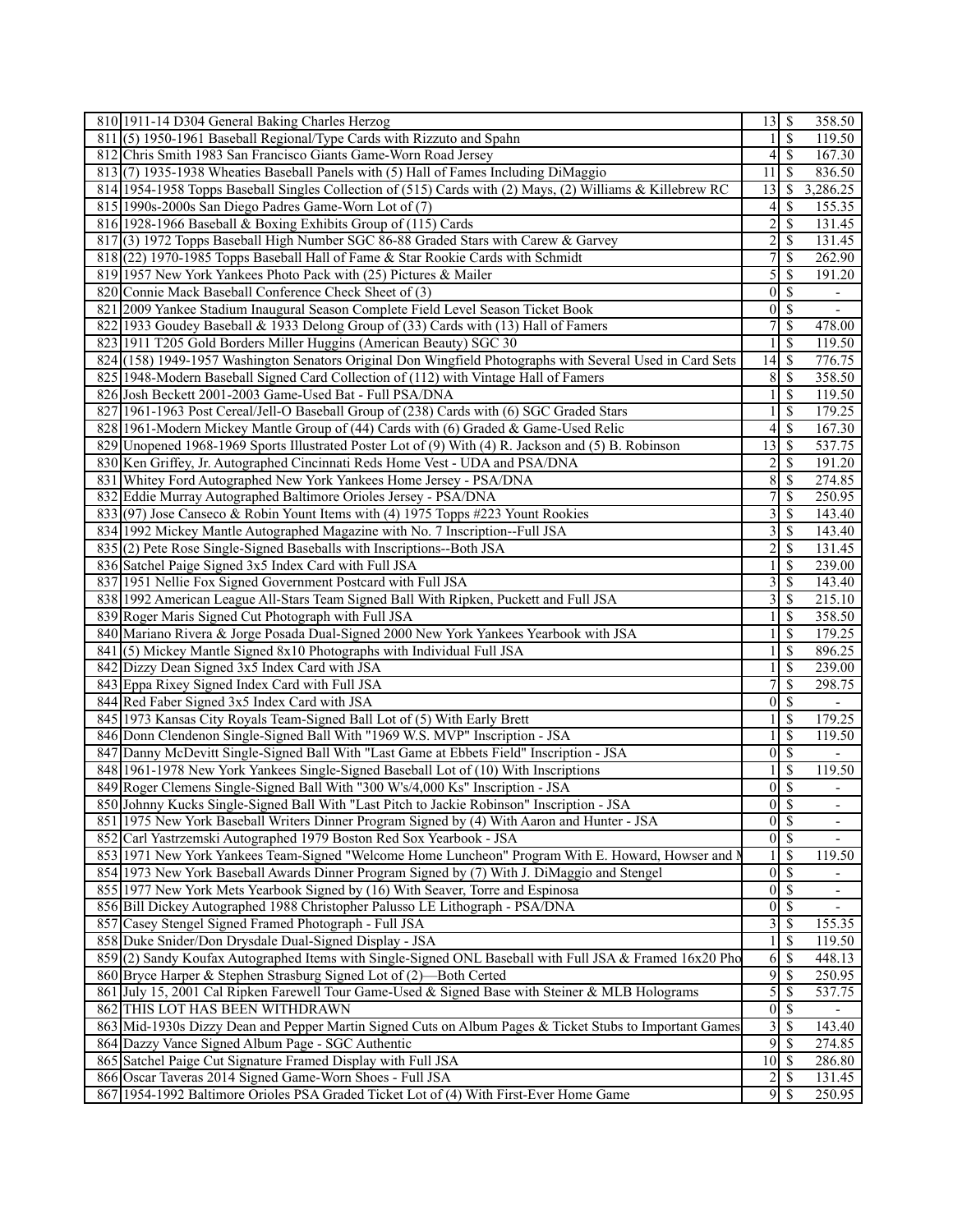| 868 1968 World Series Game 1 Ticket Stub PSA 5                                                              | 2                | $\mathbb{S}$  | 131.45                   |
|-------------------------------------------------------------------------------------------------------------|------------------|---------------|--------------------------|
| 869 1996 ALCS Game 1 Ticket Stub From "Jeffrey Maier Game" - SGC Authentic                                  | 4                | \$            | 107.55                   |
| 870 1967 World Series Game 7 Fenway Park Ticket Stub - PSA 2                                                |                  | \$            | 59.75                    |
| 871 1954 World Series Game 4 Cleveland Stadium Ticket Stub - PSA 3                                          | 4                | <sup>\$</sup> | 107.55                   |
| 872 Barry Bonds 2001 73rd Home Run Pac Bell Park Full Ticket - PSA Authentic                                | $\theta$         | S             |                          |
| 873 Septmeber 14, 1997 David Ortiz First Career HR Ballpark at Arlington PSA 8 Full Ticket - Highest Graded | $\mathbf{0}$     | \$            | $\overline{\phantom{a}}$ |
| 874 August 14, 1993 Reggie Jackson Retired Number Day Yankee Stadium PSA 5 Full Ticket - Highest Graded     | $\mathbf{0}$     | \$            | $\overline{\phantom{a}}$ |
| 875 1953 World Series Game 6 Yankee Stadium PSA 4 Full Printer's Proof Ticket - Highest Graded              | $\mathbf{0}$     | \$            |                          |
| 876 1953 World Series Game 1 Yankee Stadium PSA 4 Printer's Proof Full Ticket - Lone Graded Example!        |                  | \$            | 59.75                    |
| 877 1939-2000 Army-Navy Football Program Lot of (48) Different with 1946 President Truman Bound Copy        | 4                | \$            | 155.35                   |
|                                                                                                             | $\theta$         | <sup>\$</sup> |                          |
| 878 1972 World Series Game 1 Riverfront Stadium Full Ticket - PSA 4                                         |                  |               |                          |
| 879 August 23, 1964 JFK Memorial Library Fund Franklin Field Full Ticket - PSA 5                            |                  | \$            | 59.75                    |
| 880 September 16, 1981 Hearns vs. Leonard World Welterweight Championship Full Ticket - PSA 8               | 4                | <sup>\$</sup> | 95.60                    |
| 881 December 17, 1952 Moore vs. Maxim World Light Heavyweight Championship PSA 7 Full Ticket - Highest      | 1                | \$            | 119.50                   |
| 882 1998 World Series Game 1 Yankee Stadium Full "Owner's Box" Ticket - PSA 6                               |                  | \$            | 59.75                    |
| 883 1956 World Series Game 7 Ebbets Field Printer's Proof "Obstructed View" Full Ticket - PSA 5             |                  | <sup>\$</sup> | 59.75                    |
| 884 1942-1996 Multi-Sport Guide/Register Lot of (90)                                                        | 5                | <sup>\$</sup> | 167.30                   |
| 885 1960-1970 College Football Gameday Program Lot of (47)                                                  | 10               | \$            | 286.80                   |
| 886 1954-1957 Sports Illustrated Collection of (129) Magazines with First Issue                             | 9                | <sup>\$</sup> | 358.50                   |
| 887(2) 1953 New York Giants/MLB All Stars Tour of Japan Programs                                            | 7                | <sup>\$</sup> | 191.20                   |
| 888 Paul Warfield Autographed Cleveland Browns Jersey - JSA                                                 | 4                | \$            | 167.30                   |
| 889 Eric Turner Autographed Cleveland Browns Jersey - PSA/DNA                                               | 2                | <sup>\$</sup> | 191.20                   |
| 890 Warren Moon Autographed Houston Oilers Jersey - JSA                                                     | 1                | <sup>\$</sup> | 119.50                   |
| 891 Original Steve Sax "Super Mario" Super Bowl XLVI Display                                                |                  | \$            | 262.90                   |
| 892 NFL Running Back Greats Helmet Signed by (27) With J. Brown, Hornung and Sayers - Steiner and Full JSA  | 14               | <sup>\$</sup> | 418.25                   |
|                                                                                                             | 6                | $\mathcal{S}$ | 358.50                   |
| 893 Jim Brown Autographed Pair With Cleveland Browns Helmet and Football                                    |                  |               |                          |
| 894 Multi-Signed Pro Football Hall of Fame Helmets - Both Full JSA                                          | 14               | <sup>\$</sup> | 448.13                   |
| 895 1951 College Football All-Stars Type I Photograph                                                       | $\mathbf{0}$     | <sup>\$</sup> |                          |
| 896 2005 Pro Football Hall of Fame Enshrinement Football Signed by (35) With Ditka, Marino and Young - Full | 4                | <sup>\$</sup> | 155.35                   |
| 897 Washington Redskins Helmet Signed by (5) Franchise Quarterbacks - JSA                                   | 10               | -\$           | 262.90                   |
| 898 Jim Brown and Barry Sanders Single-Signed Helmets - PSA/DNA                                             | 8                | \$            | 478.00                   |
| 899 "Joe Willie Namath" Autographed University of Alabama Football Helmet - Steiner                         | 12               | <sup>\$</sup> | 298.75                   |
| 900 Cleveland Browns Legends Single-Signed Football Helmet Lot of (4) With J. Brown                         | 17               | \$            | 717.00                   |
| 901 2014 Topps Football Hobby & Jumbo Boxes                                                                 |                  | \$            | 119.50                   |
| 902 (10) Roger Craig Football Signed Jersey Numbers with JSA                                                | 3                | \$            | 167.30                   |
| 903 (20) Jackie Smith Hall of Fame Jersey Numbers with JSA                                                  | 3                | \$            | 167.30                   |
| 904 (20) Roger Wehrli Signed Hall of Fame Jersey Numbers with JSA                                           | 4                | \$            | 167.30                   |
| 905 (19) Billy Shaw Signed Hall of Fame Jersey Numbers with JSA                                             | 4                | <sup>\$</sup> | 167.30                   |
| 906 (20) Joe DeLamielleure Signed Hall of Fame Jersey Numbers with JSA                                      | 4                | <sup>\$</sup> | 167.30                   |
| 907 (20) Lem Barney Signed Hall of Fame Jersey Numbers with JSA                                             | 2                | \$            | 143.40                   |
| 908 (10) Andre Tippett Signed Hall of Fame Jersey Numbers with JSA                                          | $\mathbf{1}$     | \$            | 119.50                   |
| 909 (10) Dan Hampton Signed Hall of Fame Jersey Numbers with JSA                                            | $\overline{c}$   | $\mathcal{S}$ | 131.45                   |
| 910 1961 Baltimore Colts Team-Signed Football With Unitas, Moore, Parker, Donovan, Ewbank and Full JSA      | 14               | <sup>\$</sup> | 478.00                   |
| 911 1902 Harvard Crimson vs. Carlisle Indians Football Scorecard                                            |                  | $\mathbb{S}$  | 167.30                   |
|                                                                                                             | 5                |               |                          |
| 912 1933 Portsmouth Spartans at New York Giants Game Program                                                | 10               | \$            | 227.05                   |
| 913 Peyton Manning Broncos Signed and Framed 16x20 Photograph with Mounted Memories Cert                    | 4                | \$            | 215.10                   |
| 914 Gene Hickerson Autographed Ole Miss and Cleveland Browns Mini-Helmets - PSA/DNA                         | $\overline{22}$  | \$            | 567.63                   |
| 915 1985 Topps Football #251 Warren Moon Rookie PSA 10                                                      | 16               | -\$           | 418.25                   |
| 916 1981 Topps Football #194 Art Monk Rookie PSA 10                                                         | 17               | \$            | 418.25                   |
| 917 1984 Topps Football #111 Howie Long Rookie PSA 10                                                       | 16               | -\$           | 328.63                   |
| 918 1982 Topps Football #434 Lawrence Taylor Rookie PSA 10                                                  | 13               | \$            | 537.75                   |
| 919 1978 Topps Football #320 John Stallworth Rookie PSA 10                                                  | 16               | -S            | 776.75                   |
| 920 Bill Russell Autographed Boston Celtics Jersey - JSA                                                    | 2                | \$            | 191.20                   |
| 921 1970-71 Milwaukee Bucks "World Champions" Banner                                                        | $\boldsymbol{0}$ | $\mathcal{S}$ |                          |
| 922 1992-1997 Upper Deck Michael Jordan European Collection of (657) Cards                                  | 10               | -\$           | 250.95                   |
| 923 1977-78 Pepsi Basketball All-Star Premiums Starter Set of (4) Different Stars                           |                  | <sup>\$</sup> | 119.50                   |
| 924 1977-78 Pepsi Basketball All-Star Premium Bill Walton                                                   | $\boldsymbol{0}$ | $\mathbb{S}$  | $\overline{\phantom{0}}$ |
| 925 1977-78 Pepsi Basketball All-Star Premium Julius Erving                                                 | 1 <sup>1</sup>   | -S            | 119.50                   |
|                                                                                                             |                  |               |                          |